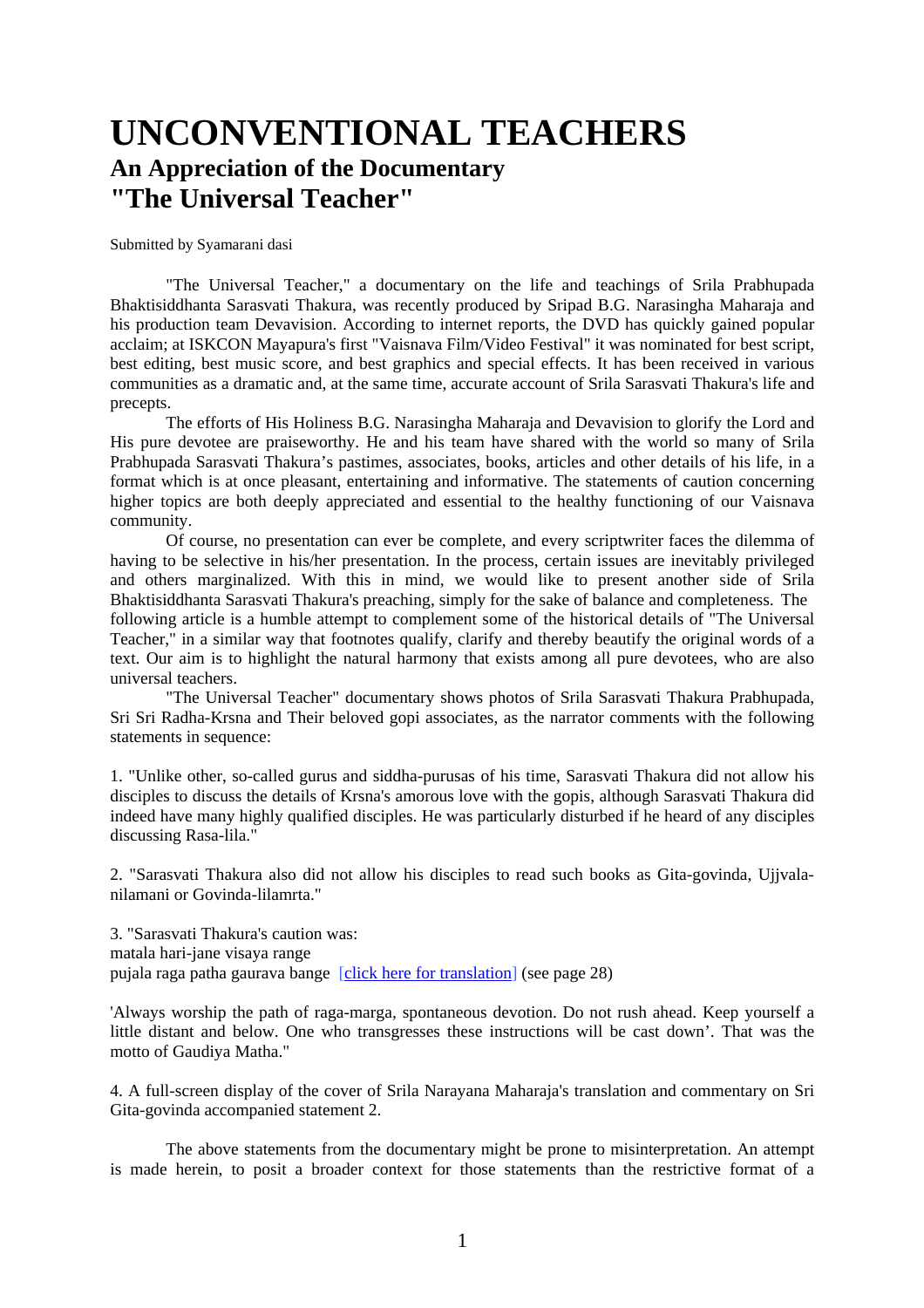documentary for general public release would normally allow. An investigation into the documentary's suppressed themes will surely enhance the faithful reader's conception of Prabhupada Srila Sarasvati Thakura and his mission.

For the readers' ease, in the following article our writing will be in bold letters; the statements of the documentary will be in italics; the references in the form of quotes, articles and discourses given as the Appreciations and Response to the documentary statements will be in normal text.

# **Documentary Statement 1**

*"Unlike other, so-called gurus and siddha-purusas of his time, Sarasvati Thakura did not allow his disciples to discuss the details of Krsna's amorous love with the gopis, although Sarasvati Thakura did indeed have many highly qualified disciples. He was particularly disturbed if he heard of any disciples discussing Rasa-lila."* 

# **Appreciation:**

**Srila Prabhupada Bhaktisiddhanta Sarasvati Thakura began his mission with a healthy, conservative emphasis on the fundamental principles of Sri Caitanya Mahaprabhu's teachings. Documented evidence shows that as his mission unfolded he began to reveal progressively advanced topics, all the while making sure that the foundation, guru-seva and nama-sankirtana, was unshakably grounded. It is not surprising then that we find historical accounts of his wise cautions and prohibitions, most notably recorded in books of selected statements by His Divine Grace Srila Bhakti Raksaka Sridhara Maharaja, as well as other statements, admittedly fewer in number, encouraging his followers not to remain forever preoccupied with their disqualifications.** 

**The ultimate intention of the acaryas is, of course, not to confuse us but to convince us that the higher topics should never be taken lightly, cheaply or independently. Rather, they should be received with nothing less than the utmost respect. As Srila Bhaktivedanta Swami Prabhupada has clearly remarked (Dec. 24, 1969), caution is one thing but "it is not that we have taken a vow to boycott the gopis."** 

# **A. Srila Sarasvati Thakura supported proper hearing of Rasa-lila**

**Srila Prabhupada Bhaktisiddhanta Sarasvati Thakura did not forbid his highly qualified disciples to speak, or to hear Rasa-lila from other bona fide devotees. He must have forbidden beginners, especially from discussing independently. However, he could not have made a blanket statement, prohibiting for all time his disciples in general from hearing appropriately and from the right source.** 

**The following is an excerpt from Srila Sarasvati Thakura's lecture, delivered at Radhakunda during Vraja-mandala parikrama in 1932. The lecture was printed in "The Gaudiya" in 1934. In that lecture he gave these orders:** 

"All these days we have not spoken about lila. But this is our most confidential asset. This is our only sadhya (perfection). One should not make the mistake of thinking that anartha-nivrtti (overcoming impediments such as lust and greed) is the prayojana (goal of life). One thinking like this will never enter into artha-pravrtti (acquiring one's actual need). For this reason, I will now begin speaking about asta-kaliya-lila.

"I know that you are not ready to hear it, but we should know that such a transcendental ideal exists within the realm of devotion. Beyond the realm of anartha-nivrtti is artha-pravrtti, pure conjugal service to Radha and Krsna. This is transcendental reality. If we do not know of this transcendental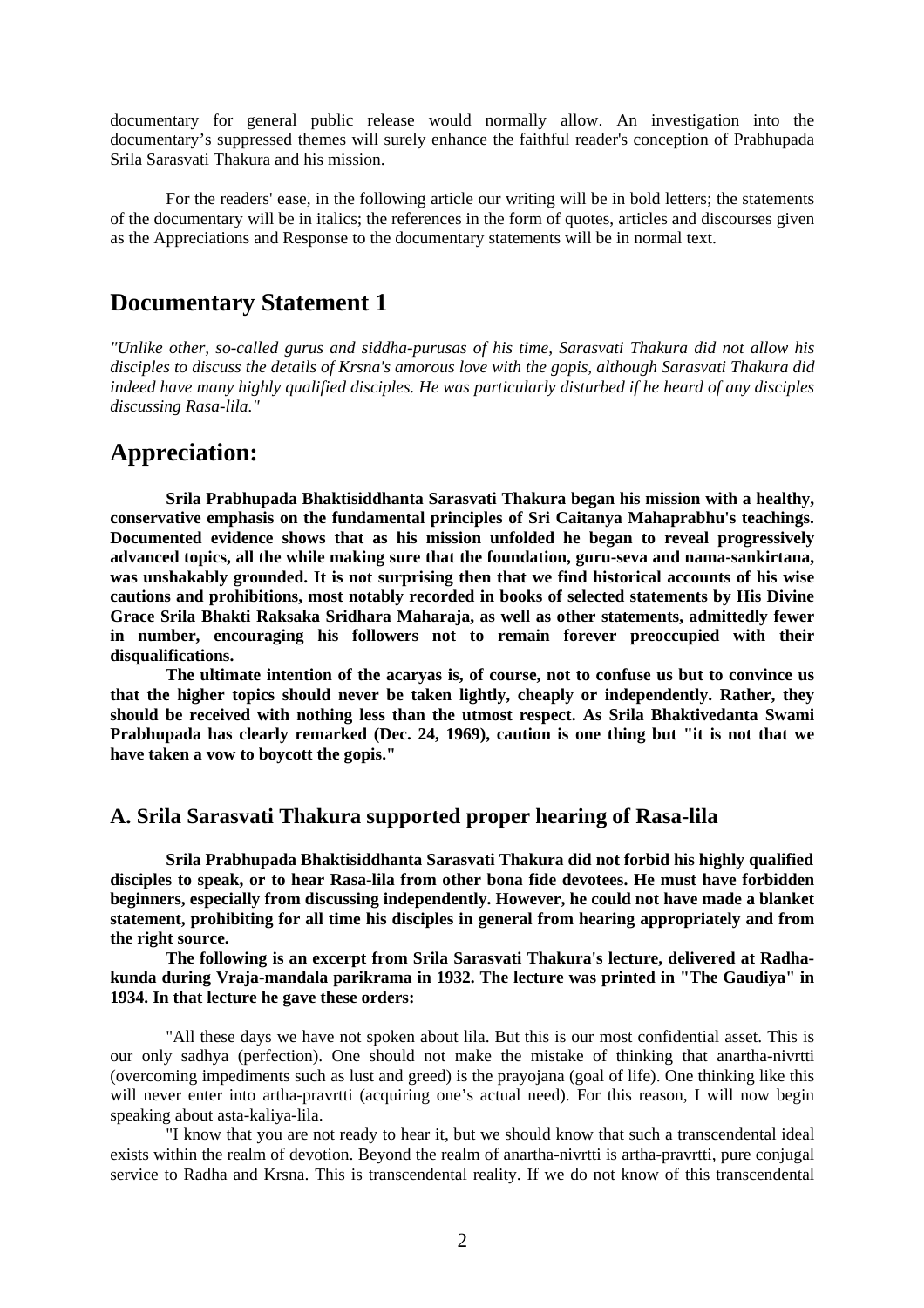realm, all of our efforts may end in nirvisesa-vada (impersonalism). Do not let your day pass in simply trying for anartha-nivrtti. Artha-pravrtti is also necessary. Anartha-nivrtti is necessary until arthapravrtti has started. When artha-pravrtti is present, anartha-nivrtti becomes unimportant and arthapravrtti becomes prominent.

"Those who have chanted harinama for fifteen or twenty years should know such things. The beginners need not hear these topics or they will misunderstand. These topics are for certain audiences, not for all. Also it is said, 'apana bhajana-katha, na kahibe jathatatha.' One should not reveal one's bhajana to others.' If we disregard this instruction of our previous acaryas, there may be a permanent fall from the realm of devotional service.

"By removing the clothes of the gopis, Lord Sri Krsna obtained happiness; this is Sri Krsna's sense gratification. Suppose one asks, 'Why is He a sense enjoyer? Let us see Him display the behavior of controlling the senses.' We cannot ask this, because Krsna is not a slave to our desires. By His own will He can show us sense restraint – and He did show it in His form as Gaurasundara. By this pastime, Sri Krsna is informing us that no one has the right to remove the clothes of the gopis except Him.

"Our duty is to cultivate devotional service. Do not think that asta-kaliya-lila smaranam is the property of the sahajiyas. Actually it is our affair. We must retrieve it from the hands of the sahajiyas. Our Sri Gurupada-padma heard these things from Srila Bhaktivinoda Thakura. That is why he used to tell us various confidential things."

#### **Hankering for Perfection**

**The following is an article translated for "The Harmonist" magazine (2005) from the weekly "Gaudiya", Vol. 11, No. 14 (November 12, 1932):** 

"In 1932 in the month of Kartika, the Gaudiya Matha organized Vraja-mandala Parikrama, spanning eighty-four krosas, under the leadership of Om Visnupada Sri Srimad Bhaktisiddhanta Sarasvati Prabhupada. Thousands of devotees from all parts of India participated. The first day of the Parikrama saw a grand procession with nagara-sankirtana, as the pilgrims visited the holy places of Mathura. On different days, Srila Prabhupada had his followers sing various songs composed by the liberated mahajanas, great souls. Through these songs, which are full of heart-felt appeal, Srila Prabhupada showed that their example of continuous hankering for perfection (siddhi-lalasa) should be the sole purpose of all aspirants who have attained the stage of anartha-nivrtti, in which unwanted obstacles are cleared. Srila Prabhupada personally selected the following songs by Srila Narottama dasa Thakura for the devotees to sing:

(1)

hari hari! kabe haba vrndavana-vasi nirakhiba nayane yugala-rupa-rasi

O Sri Hari, when will I be able to live in Vrndavana and be a real Vrajavasi? When will my eyes behold the beautiful forms of the Divine Couple, Sri Radha-Krsna?

(2)

radha-krsna sevon mui jivane marane tara sthana, tara lila dekho ratri-dine

I shall serve Sri Radha and Sri Krsna in life and in death. I shall behold Their transcendental abode and pastimes night and day. Prarthana (Song 48)

(3) hari hari ara kabe palatibe dasa ei saba kariya bame, aba vrndavana dhame, ei mane kariyachi asa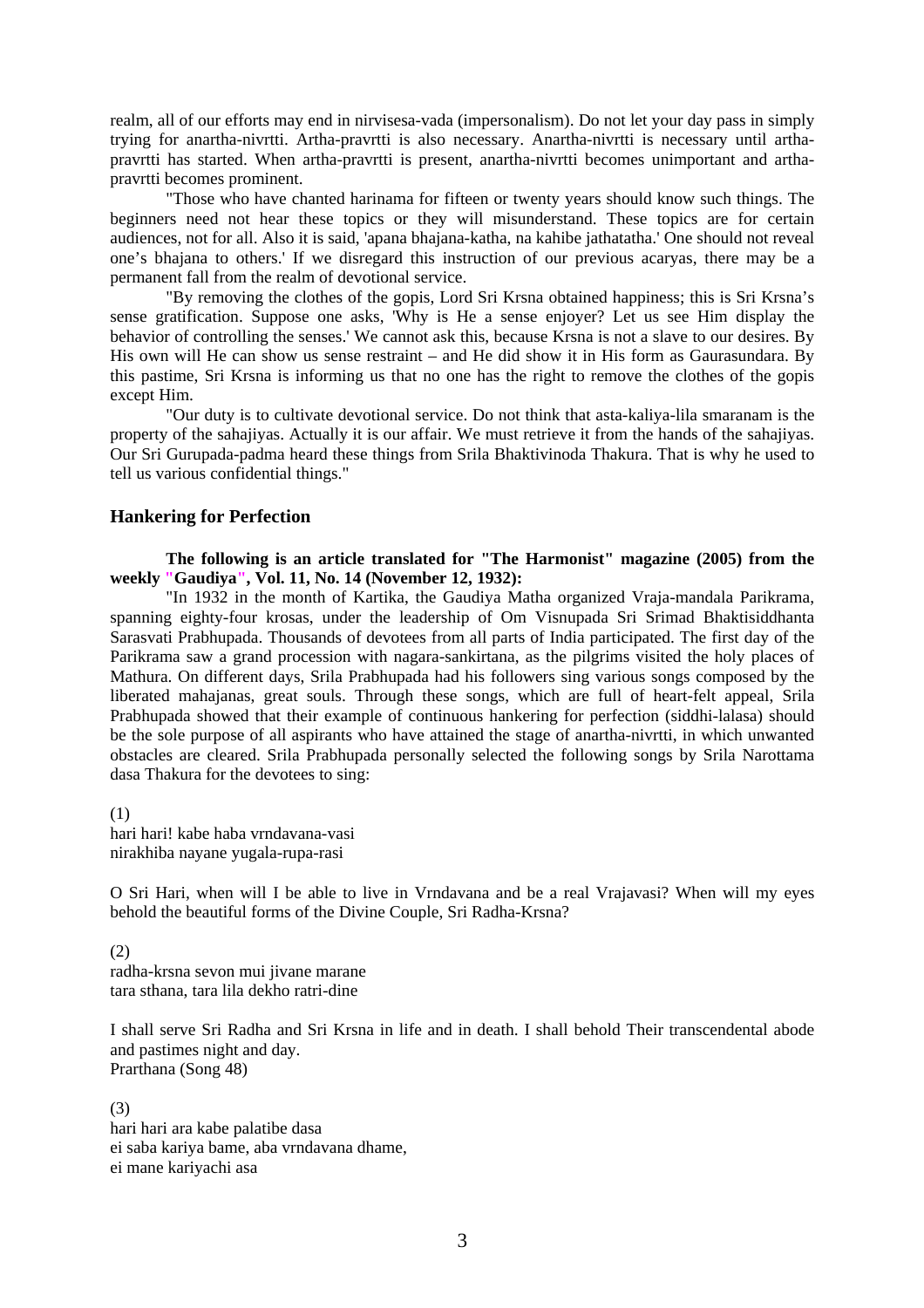O Sri Hari, when will my life change? When will I renounce all worldly affairs and make my way to Sri Vrndavana-dhama? I cherish this hope. Prarthana (Song 47)

On Srila Prabhupada's direction, the devotees also sang the following songs by Srila Bhaktivinoda Thakura:

(4) dekhite dekhite, bhuliba va kabe, nija-sthula-paricaya nayane heriba, vraja-pura-sobha, nitya cid-ananda-maya

When will I see that I have forgotten my gross bodily identity and am beholding the exquisite beauty of Vraja, full of eternal, spiritual bliss and cognizance.

vrsabhanu-pure, janama laiba, yavate vivaha ha'be vraja-gopi-bhava, haibe svabhava, ana bhava na rahibe

I shall take birth in Vrsabhanu Maharaja's town and will marry in the nearby village of Yavat. My sole disposition and nature will be that of a cowherd maiden.

nija-siddha-deha, nija-siddha-nama, nija-rupa sva vasana radha-krpa-bale, labhiba va kabe, krsna-prema-prakarana

When will I obtain, by the power of Radha's mercy, my own eternal spiritual body, my own realized name and dress embellishing my real form? And when will I receive initiation into the techniques of expressing divine love for Krsna?

yamuna-salila-aharane giya, bujhibo yugala-rasa prema-mugdha ha'ye, pagalini-praya, gaiba radhara yasa

As I go to draw water from the Yamuna, I will understand the confidential mellows of Yugala-Kisora's loving affairs. Being captivated by prema, I will sing Sri Radhika's glories just like a madwoman.] **[Only the first verse was presented in the Harmonist article. The rest of the verses were added by us, for the benefit of the readers who may not know the song.]**  Gita-mala (Part 5, Song 2)

(5) radha-kunda-tata-kunja-kutira govardhana-parvata, yamuna-tira

A small cottage in a grove on the banks of Radha-kunda, Govardhana Hill, the banks of the Yamuna... Saranagati (Svikara, Song 4)

(6) (ami) yamuna-puline, kadamba-kanane, ki herinu sakhi! aja (amar) syama vamsi-dhari, mani-mancopari, kare' lila rasa-raja…

O sakhi, what did I see today! In a kadamba grove on the bank of the Yamuna, a beautiful blackish boy holding a flute was standing on a jeweled platform, performing pastimes as Rasaraja, the monarch of all transcendental mellows...

Kalyana-kalpataru (Ami Yamuna Puline)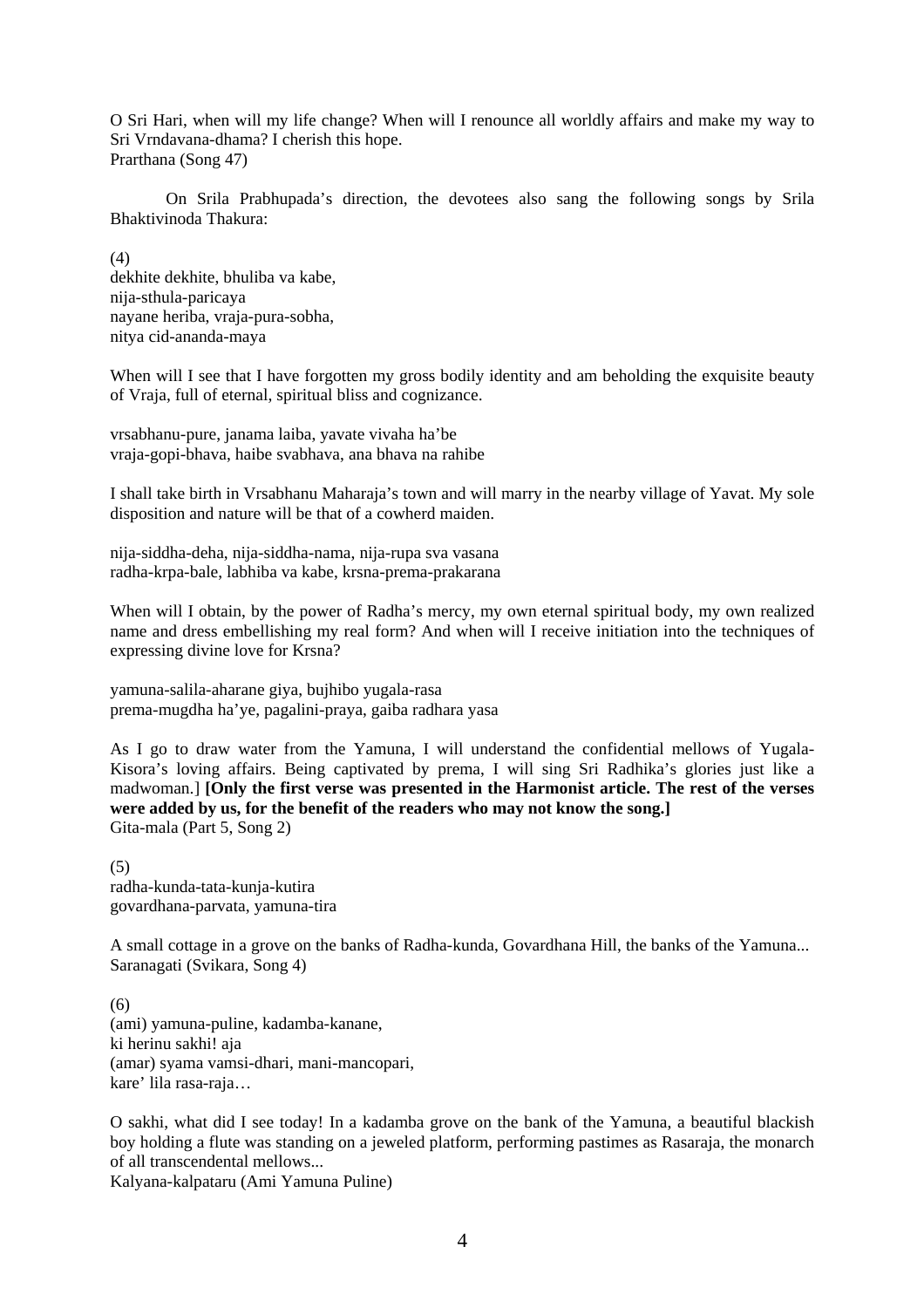"At midday on 8 October, at the end of a grand festival with kirtana, Srila Prabhupada began to speak to the assembled devotees in Mathura. On Srila Prabhupada's instruction, Srimad Bhakti Vilasa Gabhasti-nemi Maharaja sang the prayer 'Hari Hari Ara Kabe Palatibe Dasa' from Srila Narottama dasa Thakura Mahasaya's collection of poems called Prarthana. At that time, Sri Devaprasada Sarvadhikari, former Vice-Chancellor of Calcutta University, arrived and, after paying his regards to Srila Prabhupada, sat down amidst the gathering. Srila Prabhupada proceeded to explain this prayer of Thakura Mahasaya, one line at a time…"

# **B. He wanted his highly qualified disciples to inform the world about Rasalila in an appropriate way**

**Srila Sarasvati Thakura certainly forbade some beginners from hearing about Rasa-lila, but his order could not have been for all devotees. For example, one of his most renowned disciples is our diksa-guru, Srila Prabhupada Bhaktivedanta Swami Maharaja. Our Srila Prabhupada is glorified by the documentary's narrator, as well as in many of the interviews in the documentary, as a pure devotee and perhaps the greatest instrument of Srila Sarasvati Thakura in spreading pure Krsna consciousness all over the world. If it were not for our Srila Prabhupada, most of the world outside India (and even in many places in India) would not even know the name, what to speak of the glories, of Srila Prabhupada Bhaktisiddhanta Sarasvati Thakura.** 

**Srila Prabhupada Bhaktivedanta Swami Maharaja wrote a summary study of the Tenth Canto of Srimad-Bhagavatam, called "Krsna, the Supreme Personality of Godhead." In that summary-study there are six chapters concerning the amorous pastimes of Sri Sri Radha and Krsna, including the Rasa-lila chapters. On our Srila Prabhupada's order, the Krsna book was** distributed in many languages to millions of fallen conditioned souls, and so many of them **became devotees of Lord Krsna.** 

**It could not have been a fact that Srila Bhaktisiddhanta Sarasvati Prabhupada prohibited our Guru Maharaja from discussing Rasa-lila with his peers, or with those of his choice. The pure devotees' choice is the choice of Sri Krsna Himself.** 

## **C. His most renowned preacher supports appropriate hearing of Rasa-lila**

**The following are some quotes from Srila Prabhupada Bhaktivedanta Swami Maharaja's translations and purports of Srimad-Bhagavatam and Sri Caitanya-caritamrta, as well as from his other books. The essence of his statements is that one should hear rasa-katha from proper authority – not from mayavadis, sahajiyas or professional reciters. One should not imitate the Lord's pastimes or think oneself artificially advanced or perfect, but one should respectfully hear from authority. Regarding hearing Rasa-lila, he writes:** 

"Discussion of the Rasa-lila among people in general is not recommended because they are affected by the Mayavada philosophy, but if one who is advanced explains and people hear from him, certainly the hearers will be gradually elevated to the position of Krsna consciousness and liberated from materially contaminated life….Sukadeva Gosvami concludes this episode of Rasa-lila by pointing out that if a person hears from the right source the pastimes of Krsna, who is Visnu Himself, and the gopis, who are expansions of His energy, then he will be relieved from the most dangerous type of disease, namely lust. In other words, one who actually hears the Rasa-lila will become completely freed from the lusty desire of sex life and elevated to the highest level of spiritual understanding." (Krsna, the Supreme Personality of Godhead, Chapter 33)

"According to Caitanya Mahaprabhu, the chapters of the Srimad-Bhagavatam describing the Rasa-lila are not meant for ordinary persons; they are meant for liberated persons only. Therefore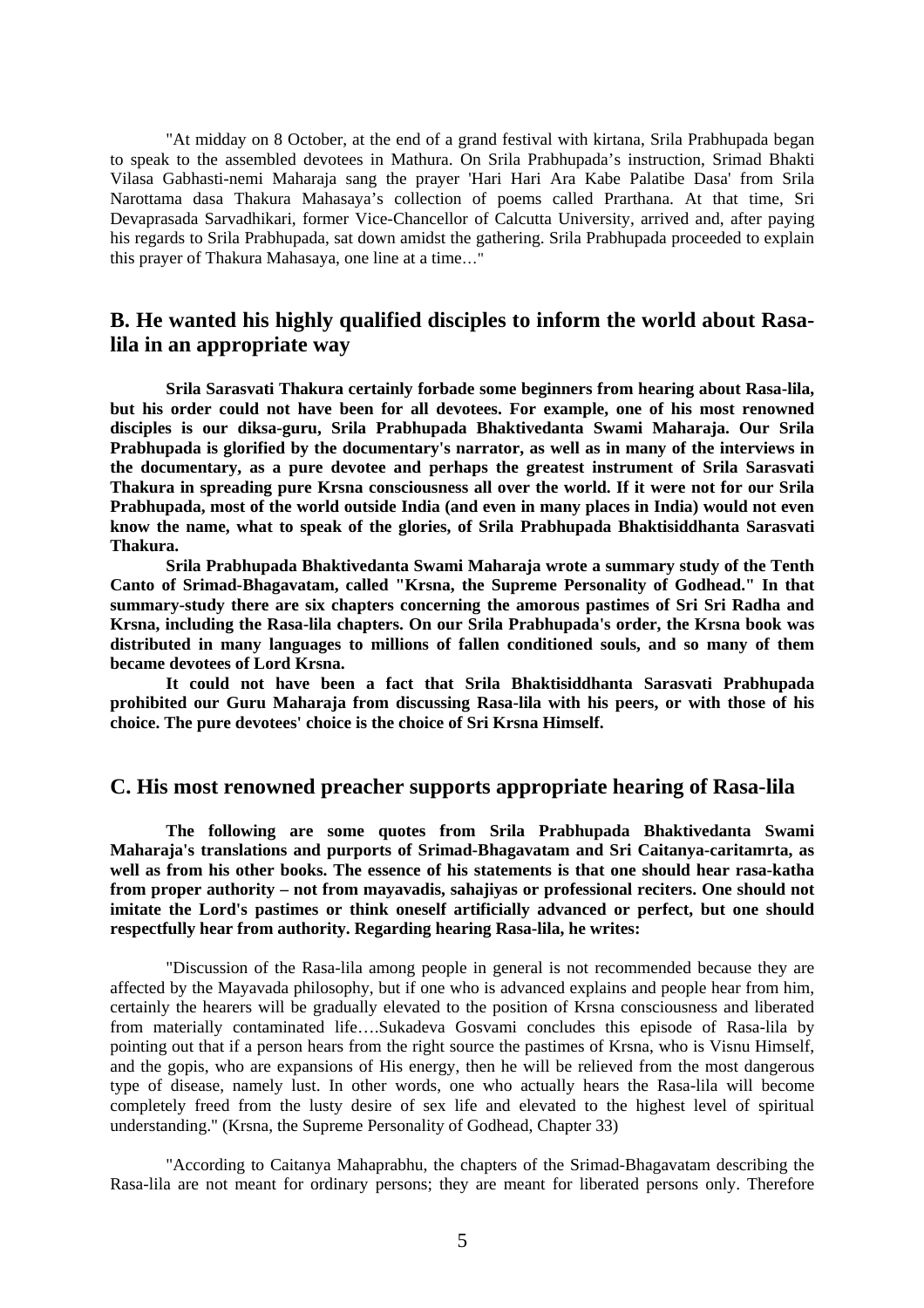these descriptions of the Rasa-lila should not be described to ordinary people. Those who are advanced devotees, liberated from material contamination, can try to understand Krsna's Rasa-lila. One must not try to imagine the Rasa-lila of Radha and Krsna in mundane terms.

"But even though ordinary hearers of Srimad-Bhagavatam do not know the deep significance of Krsna's Rasa-lila, because they hear about Krsna's pastimes they become purified. And if they hear from authorized sources, they will be promoted to the transcendental devotional platform. The disease within the heart is lust, the desire to enjoy, and by hearing from authorized sources about Krsna's pastimes of loving exchanges with the gopis, the deep-rooted lusty desires in the heart will be completely eradicated.

"Unfortunately, most people do not hear the Srimad-Bhagavatam from authoritative sources. They hear only from professional reciters. Therefore they remain materially diseased, full of lusty desires. Some become sahajiya, pretending to be Krsna and Radharani and Her gopi friends. In this way they behave as if they were the supreme enjoyer." (A Second Chance, Chapter 16)

"The conditioned soul should hear the Rasa-lila dance from an authorized spiritual master and be trained by him so that he can understand the whole situation. Thus one can be elevated to the highest standard of spiritual life; otherwise one will be implicated. Material lust is a kind of heart disease, and to cure the material heart disease of the conditioned soul, it is recommended that one should hear, but not from the impersonalist rascals. If one hears from the right sources with right understanding, then his situation will be different." (Krsna, the Supreme Personality of Godhead, Chapter 33)

"The Lord is so merciful that He Himself descends to take the fallen souls back home to the Kingdom of Godhead, where the erotic principles of Godhead are eternally relished in their real form, distinct from the perverted sexual love so much adored and indulged in by the fallen souls in their diseased condition. The reason the Lord displays the Rasa-lila is essentially to induce all of the fallen souls to give up their diseased morality and religiosity, and to attract them to the kingdom of God to enjoy the reality. A person who actually understands what is Rasa-lila will certainly hate to indulge in mundane sex life." (Caitanya-caritamrta, Adi-lila 4.30 purport)

"The specific attraction of His pastimes with the gopis should never be misunderstood. The Bhagavatam relates these transcendental pastimes in the Tenth Canto. And in order to reach the position to understand the transcendental nature of Lord Krsna's pastimes with the gopis, the Bhagavatam promotes the student gradually in nine other cantos." (Srimad-Bhagavatam 1.3.28 purport)

## **In Sri Caitanya-caritamrta (Adi-lila 4.34) Srila Krsnadasa Kaviraja Gosvami quotes from Srimad-Bhagavatam (10.33.36) on this subject:**

anugrahaya bhaktanam manusam deham asthitah bhajate tadrsih krida yah srutva tat-paro bhavet

"Krsna manifests His eternal, human-like form and performs His pastimes to show mercy to the devotees. Having heard such pastimes, one should engage in service to Him."

### **In his purport to this verse, Srila Bhaktivedanta Swami Prabhupada writes the following:**

"…The rasa dance is arranged by Krsna's internal potency yogamaya, and it is beyond the grasp of the materially affected person. Trying to throw mud into transcendence with their perversity, the sahajiyas misinterpret the sayings tat-paratvena nirmalam and tat-paro bhavet. By misinterpreting tadrsih kridah, they want to indulge in sex while pretending to imitate Lord Krsna. But one must actually understand the imports of the words through the intelligence of the authorized Gosvamis. Srila Narottama dasa Thakura, in his prayers to the Gosvamis, has explained his inability to understand such spiritual affairs: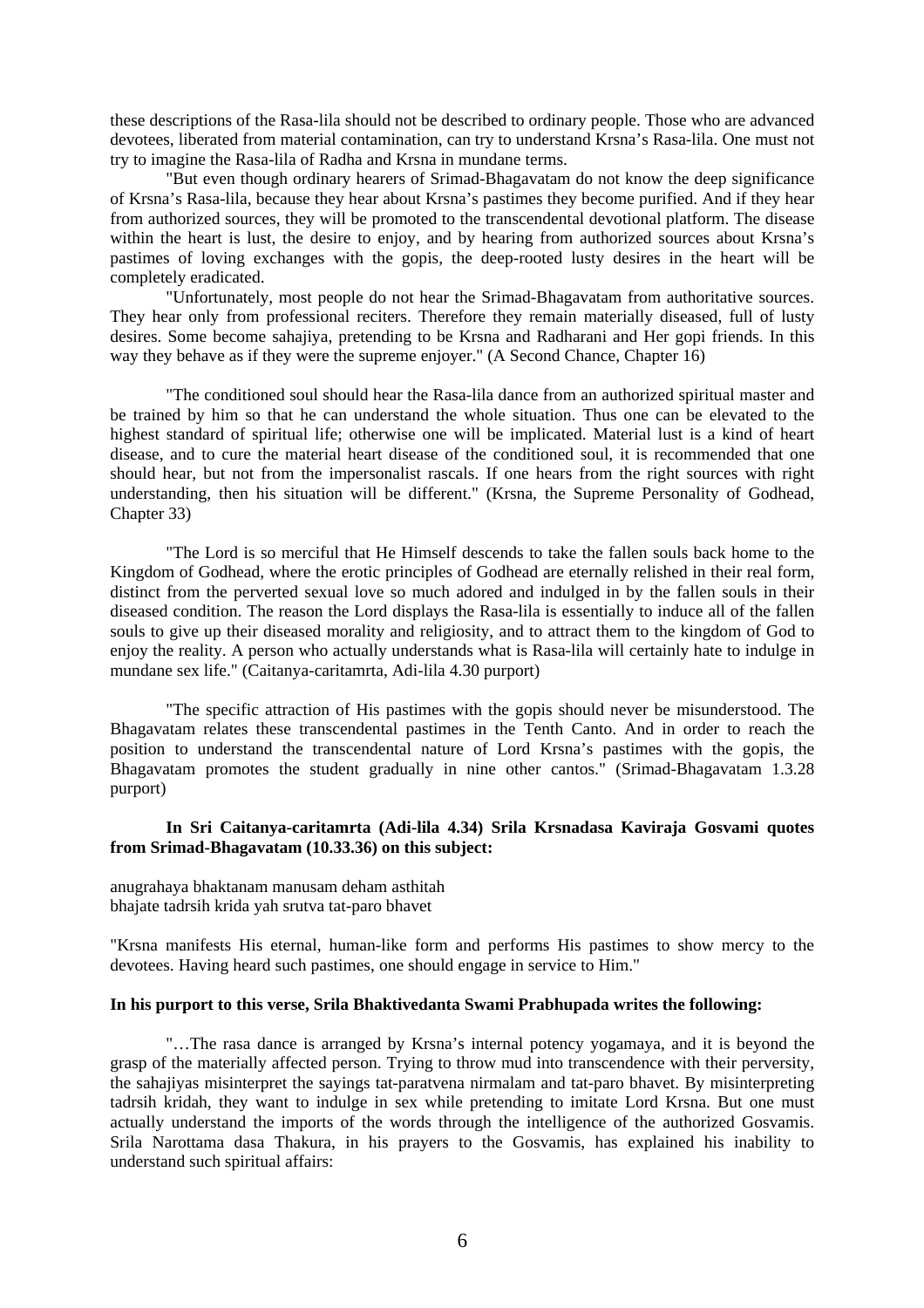rupa-raghunatha-pade hoibe akuti kabe hama bujhabo se yugala-piriti

"'When I shall be eager to understand the literature given by the Gosvamis, then I shall be able to understand the transcendental love affairs of Radha and Krsna.'

"In other words, unless one is trained under the disciplic succession of the Gosvamis, one cannot understand Radha and Krsna…" (Caitanya-caritamrta, Adi-lila 4.34, Purport)

### **In the above purport, Srila A.C. Bhaktivedanta Swami Prabhupada writes that one must hear these transcendental subjects, but not from those who will misinterpret. He translates the next verse, as follows:**

"Here the use of the verb 'bhavet,' which is in the imperative mood, tells us that this certainly must be done. Noncompliance would be abandonment of duty." (Caitanya-caritamrta, Adi-lila 4.35, Purport)

## **D. He taught: Do hear; don't imitate**

**Srila Sarasvati Thakura is a pure follower of his predecessor acaryas. His view is exactly the same as theirs. He would therefore not contradict their words and make a blanket statement saying not to hear rasa-katha. Rather, he would make a blanket statement not to imitate. His disciple, our Srila Prabhupada, writes:** 

"One should not be misled by mental concoctions, supposing his material body to be perfect and deeming oneself a sakhi. This is something like ahangrahopasana, that is, a Mayavadi's worship of his own body as the Supreme. Srila Jiva Gosvami has cautioned mundaners to abstain from such conceptions. He also warns that thinking oneself one of the associates of the Supreme without following in the footsteps of the gopis is as offensive as thinking oneself the Supreme. Such thinking is an aparadha. One has to practice living in Vrndavana by hearing about the talks of the gopis with Krsna. However, one should not consider himself a gopi, for this is offensive." (Caitanya-caritamrta, Madhya-lila 8.204-5 purport)

Srila Sukadeva Gosvami told Maharaja Pariksit (Srimad-Bhagavatam 10.33.30)**:** 

naitat samacarej jatu manasapi hy anisvarah vinasyaty acaran maudhyad yatha 'rudro 'bdhijam visam

"In other words, those who are not isvara, the Supreme Lord, who are powerless and subjected to karma, should never imitate the Lord's pastimes even within their minds. If anyone foolishly imitates Lord Siva by drinking the poison generated from the ocean, he will certainly be destroyed."

#### **In the Introduction to his translation and commentary of Venu-gita, Srila Bhaktivedanta Narayana Maharaja summarizes the commentaries of Srila Jiva Gosvami and Srila Visvanatha Cakravarti Thakura, as follows:**

"The gist of Srila Jiva Gosvami's and Srila Visvanatha Cakravarti Thakura's commentaries on this verse is that living entities who are subservient to the material body and who are anisvara – bereft of the controlling potency of the Supreme Lord – should never behave in such a way even within their minds. What to speak of actually performing such activities, one should not even desire to do so. In other words, such acts performed by God in transgression of religious codes should not be contemplated even within the mind...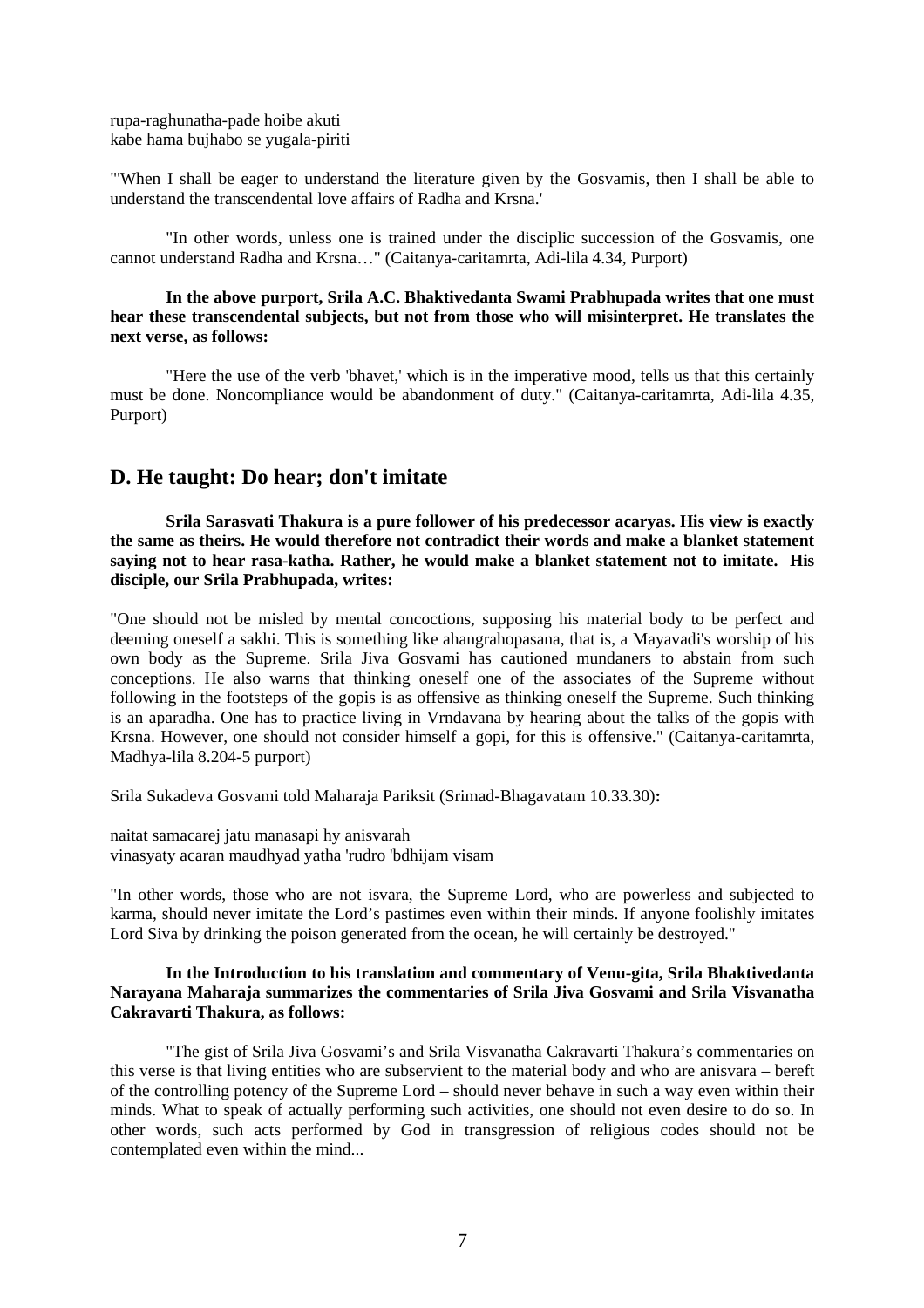"Here in this verse, imitation of such behavior has been prohibited, yet in the verse to come (Srimad-Bhagavatam 10.33.36.) – Yah srutva tat-paro bhavet – it is evident that not only devotees but even others who faithfully hear these pastimes will become fully devoted to the Supreme Lord. This has been further explained in the verse from Srimad-Bhagavatam (10.33.39)."

## **E. His authorities comment on hearing Rasa-lila**

**Srila Jiva Gosvami, who is one of the worshipful siksa-gurus of Srila Sarasvati Thakura Prabhupada, comments in his Vaisnava Tosani on the above-mentioned Srimad-Bhagavatam verse about Rasa-lila (10.33.36):** 

"The words anugrahaya bhaktanam manusam deham asthitah indicate that the Supreme Lord Sri Krsna appears in His original human-like form and performs various pastimes in order to bestow favor upon His devotees.

"Sri Krsna manifests all these pastimes to benefit the devotees. By so doing, even ordinary persons (other than the devotees) who hear even the more common of the Lord's pastimes become fully intent upon the Lord. Therefore, by hearing the supremely ambrosial Rasa-lila, ordinary persons will certainly become exclusively devoted to the Lord – of this there can be no doubt. This fact will be elaborately discussed in subsequent verses such as vikriditam vraja-vadhubhir idam ca visnoh (Srimad-Bhagavatam 10.33.39).

"The words manusam deham asthitah may also indicate that those jivas who have attained the human form of life are able to hear all these pastimes, and thus they become exclusively devoted to the Supreme Lord. This is so because the Lord incarnates exclusively on the earthly planets (martya-loka), and it is here only that worship of the Lord takes on its predominant form. Consequently, the human beings residing on the earthly planets may easily hear these narrations of the Lord's pastimes.

"The word bhaktanam appears in this verse. But in some other editions, the word bhutanam is found in its place. In that case, the purport would be as follows: the Lord incarnates only for the sake of the devotees. As a result, the devotees are the root cause of the Lord's appearance. The Lord also appears in His original human-like form in order to bestow His favor upon the liberated souls (muktas), the aspirants for liberation (mumuksus), sense enjoyers (visayis), and all living entities in accordance with their relationship with the devotees.

"The Lord's compassion is therefore said to be the cause of His appearance. Nevertheless, it must be understood that the Lord's favor toward other living entities is due only to their relationship with His devotees. In other words, the Lord bestows favor upon jivas only because of their connection with devotees." (Venu-gita, Introduction, Srila Narayana Maharaja)

### **Regarding the same verse (10.33.36) beginning 'anugrahaya bhaktanam', Srila Visvanatha Cakravarti Thakura – also the worshipful siksa-guru of Srila Bhaktisiddhanta Sarasvati Thakura – has commented:**

"The Lord performs varieties of pastimes to show favor to His devotees. Having adopted the human form of life, living entities who hear these pastimes become exclusively devoted unto the Lord. In other words, they develop firm faith in hearing the narrations of the Lord's activities. What more shall I say about the importance of hearing lila-katha?

"And this Rasa-lila, being fully imbued with madhurya-rasa, is eminently distinguished even from the Lord's other pastimes. Like a jewel, a mantra, or a powerful medicine, this Rasa-lila is endowed with such indisputable, astonishing potency that by hearing it, all persons in the human form become devoted to the Supreme Lord. Therefore all varieties of devotees who hear the descriptions of these pastimes will be successful and obtain supreme pleasure. Can there be any question of doubt in this regard?" (Venu-gita, Introduction, Srila Narayana Maharaja)

# **F. Srila Sukadeva Gosvami supports hearing Rasa-lila**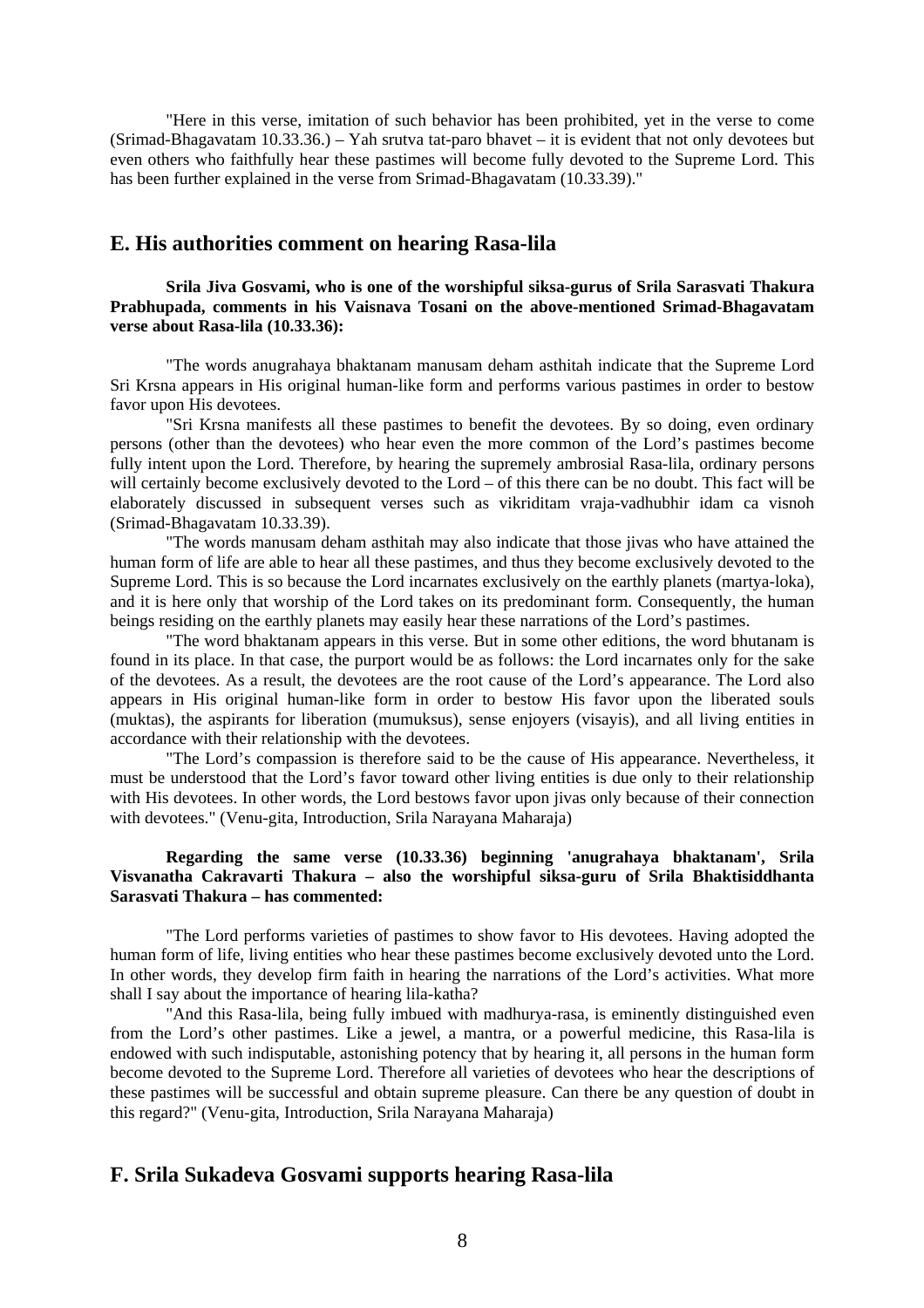#### **Srila Sukadeva Gosvami tells King Pariksit:**

vikriditam vraja-vadhubhir idam ca visnoh sraddhanvito 'nusrnuyad atha varnayed yah bhaktim param bhagavati pratilabhya kamam hrd-rogam asv apahinoty acirena dhirah

"A transcendentally sober person who, with faith and love continuously hears from a realized soul about the activities of Lord Krsna in His rasa dance with the gopis, or one who describes such activities, can attain full transcendental devotional service at the lotus feet of the Supreme Personality of Godhead. Thus lusty material desires, which are the heart disease of all materialistic persons, are for him quickly and completely vanquished." (Srimad-Bhagavatam, 10.33.39)

#### **Srila Prabhupada Bhaktivedanta Swami Maharaja comments on this verse:**

"But actually, sastra says if one hears Rasa-lila, then lusty desires will be finished: vikriditam idam ca visnoh vraja-vadhubhir…hrd-rogam asv apahinoty acirena dhirah. That is the result. If one actually hears from the right source, then this lusty desire of sex life will be finished. No more." (Room Conversation, Vrndavana, September 11, 1974)

#### **Srila Sarasvati Thakura Prabhupada is the faithful follower of Srila Visvanatha Cakravarti Thakura. Srila Cakravarti Thakura writes in his Srimad-Bhagavatam commentary on this same verse:**

"…ktva pratyayena hrd-rogavaty apy adhikarini pratham ataeva premnah pravesas tatas tat prabhavenaivacirato hrd roga nasa iti premayam jnana yoga iva na durlabha paratantras ceti bhavah….

"…The suffix ktva has been used in the formation of the verb pratilabhya (obtained) as follows: prati + labh + ktva. According to the rules of Sanskrit grammar, when the suffix ktva is applied to a verbal root with a prefix, it is replaced by yap. Then the letter 'p' is dropped and thus the final form of the word 'pratilabhya' is obtained. The suffix ktva is applied to the first of the two verbs performed by the same agent to show successive action (i.e., having attained prema he relinquishes all lusty desires in the heart). In this case the first action is pratilabhya (the attainment of prema) and the second action is apahinoti (renunciation of lusty desires of the heart).

"Therefore the suffix ktva in the verb pratilabhya indicates that although lust and other evils still remain within the heart, prema-bhakti first enters the heart and, by its extraordinary influence, destroys all vices to the root. In other words, hearing and reciting Rasa-lila possesses such astonishing power that the lust in the heart of the faithful sadhaka is destroyed and he attains prema. Though these two take place simultaneously, the influence of prema manifests first, and through its effect, all lusty desires of the heart are dissipated.

"Thus, as a result of hearing and chanting the narrations of the Lord's pastimes, one first attains prema for the Lord's lotus feet and thereafter one's heart is liberated from lusty desires and all other contamination. In other words he becomes perfectly pure, because prema is not feeble like the process of jnana and yoga. Bhakti is omnipotent and supremely independent." (Venu-gita, Introduction, Srila Narayana Maharaja)

### **Srila Bhaktivedanta Swami Prabhupada states that the listener can be bona fide, even with lusty desires still in his heart:**

"If a bona fide listener hears of Krsna's pastimes with the gopis, which seem to be lusty affairs, the lusty desires in his heart, which constitute the heart disease of the conditioned soul, will be vanquished, and he will become a most exalted devotee of the Lord." (Srimad-Bhagavatam 7.1.30 purport)

**Our Srila Prabhupada does not state that one who has anarthas should not hear. Rather, he states that one should not hear from mayavadis and professional reciters:**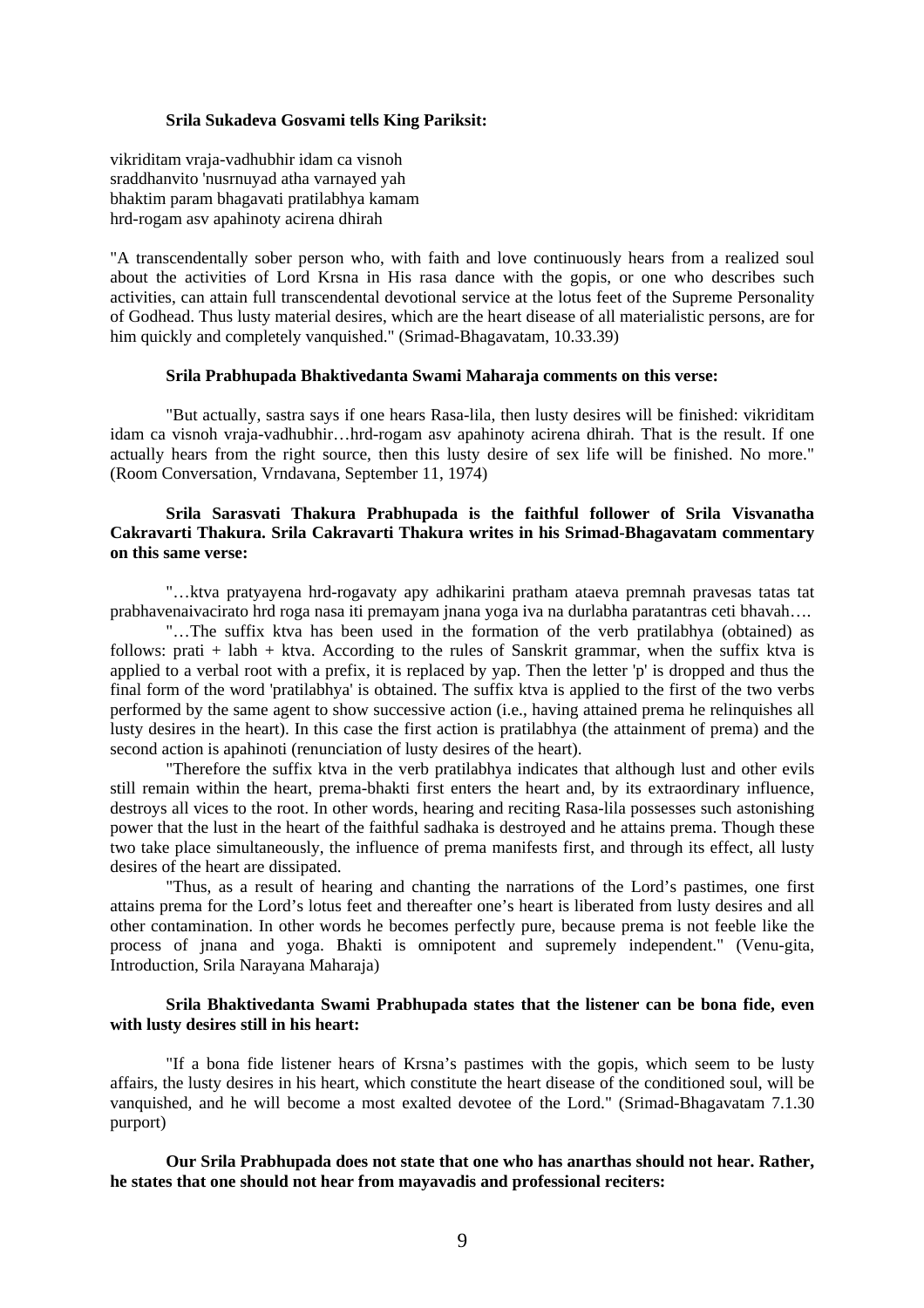"And bhaktim param bhagavati pratilabhya kama. This is the result. Not that after hearing Rasa-lila, 'Oh, let me imitate. Let me also dance with young girls and enjoy.' This is going on. Rascal mayavadis they do that. Perhaps you know. There are so many instances. But actually, the result will be this hrd-rogam kamam acirena dhirah. No more desire." (Lecture, Srimad-Bhagavatam 5.5.9, Vrndavana, October 31, 1976)

"The pleasure potency is called Srimati Radharani. The attraction of loving affairs on the basis of sex feeling is the original feature of the Supreme Personality of Godhead. We, the conditioned souls, being part and parcel of the Supreme, have such feelings also, but they are experienced in a perverted minute condition. Therefore, when those who are after sex-life in this material world hear about Krsna's pastimes with the gopis, they will relish transcendental pleasure although it appears to be materialistic. The advantage will be that they will gradually be elevated to the spiritual platform. In the Bhagavatam it is stated that if one hears the pastimes of Lord Krsna with the gopis from authorities, with submission, then he will be promoted to the platform of transcendental loving service to the Lord, and the material disease of lust within his heart will be completely vanquished. In other words, such hearing will counteract material sex-life." (Krsna, the Supreme Personality of Godhead, Introduction)

## **G. Atheists do not believe in Srila Sukadeva Gosvami's verse**

**Srila Visvanatha Cakravarti Thakura further discusses the above verse beginning "vikriditam vraja-vadhubhir" (SB 3.33.39), concentrating on the last word, dhira:** 

"The word dhira means pandita, or one who is learned in the sastra. One who refuses to accept the claim of this verse and thinks, 'As long as the disease of lust remains in the heart, prema cannot be obtained,' is said to possess an atheistic temperament. One who is free from such a foolish, atheistic demeanor is known as pandita or sober person (dhira). Consequently, only those who have firm faith in the sastra are known as dhira. Those who have no faith in the statements of the sastra are atheistic and offenders to the holy name. Such persons can never attain prema.

"Therefore, only faithful sadhakas with firm belief in the statements of sastra, Guru and Vaisnavas are eligible to hear the lila-katha of Srimad-Bhagavatam, which is saturated with rasa. And conversely, those who believe that only sadhakas who are completely free from all anarthas are eligible to hear the above-mentioned pastimes, will neither become free from anarthas nor obtain eligibility to hear – even after millions of births." (Venu-gita, Introduction, Srila Narayana Maharaja)

#### **Srila Bhaktivedanta Narayana Maharaja comments as follows in the Introduction to his translation of Venu-gita:**

"Consequently, in the heart of the sadhakas who firmly believe in the statements of the sastra, faith arises by hearing Rasa-lila and other narrations. Only in the hearts of such faithful devotees does prema manifest its influence as a result of hearing lila-katha. Thereafter, lust and all evils present within the heart of the devotees are destroyed to the root."

# **H. All Gaudiya Vaisnavas believe in this verse**

## **The Introduction continues:**

"….Another point to consider is that if this argument is accepted (that one has to be free of anarthas before hearing lila-katha), then we sadhakas who are still affected by anarthas, although possessing faith, could never read nor hear the sacred books of rasika Gaudiya Vaisnava acaryas like Srila Sanatana Gosvami, Srila Rupa Gosvami, Srila Visvanatha Cakravarti Thakura and Srila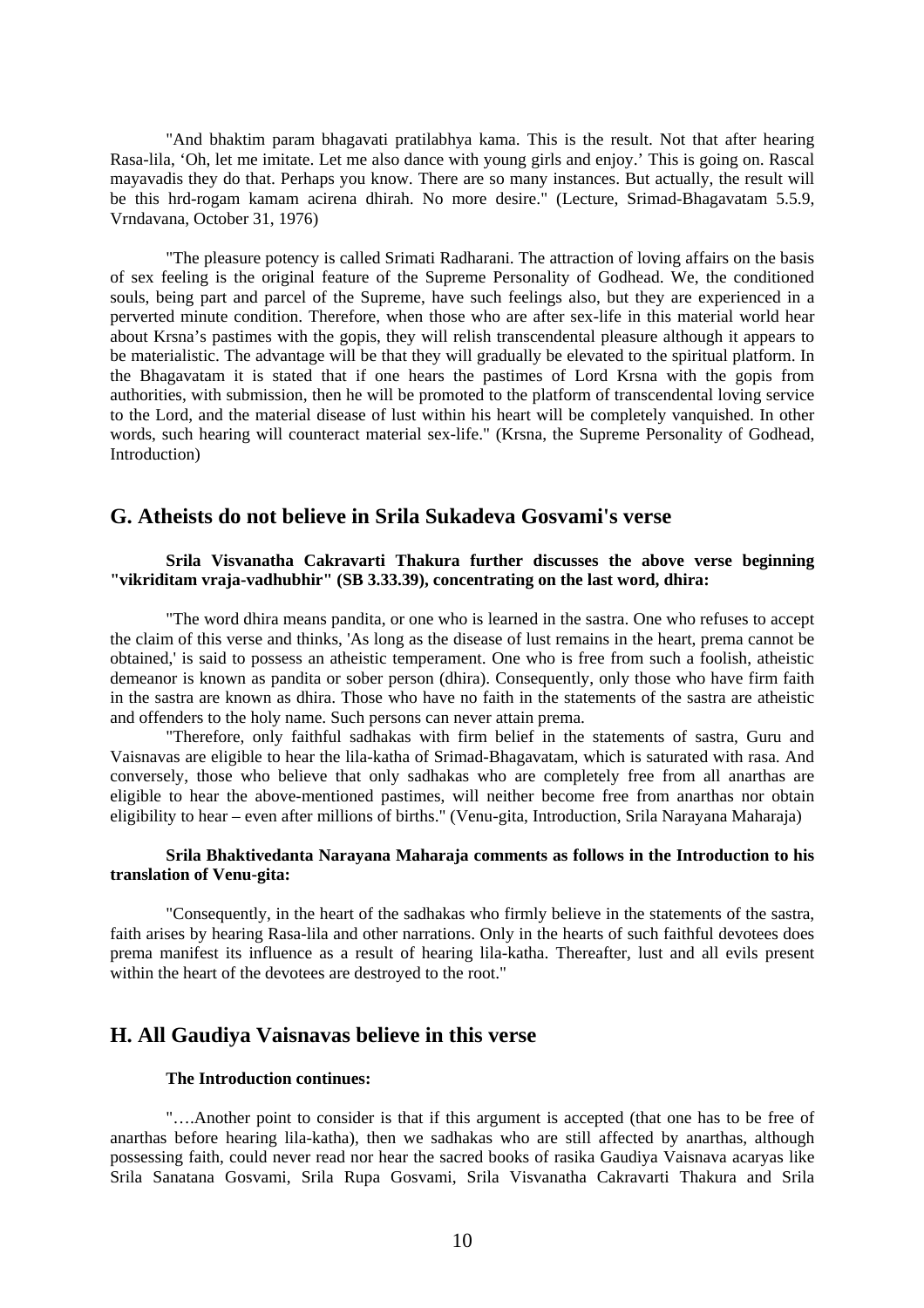Bhaktivinoda Thakura. Under such a circumstance, we would be forever deprived of the extremely confidential and elevated truths of bhakti expressed by these acaryas. There would be no possibility that the sprout of greed for raganuga-bhakti would ever be awakened in our hearts. Thus we would be forever cheated from that which was not previously given, the prema-rasa of the most munificent Sri Sacinandana, the bestower of krsna-prema. What then would distinguish the Sri Gaudiya Vaisnavas who have taken shelter of Sri Caitanya Mahaprabhu from Vaisnavas of other sampradayas?"

### **Self-realized Gurus are the asraya-vigraha manifestations of Lord Krsna Himself. Therefore they have the power and right to know to whom to speak. In 1968, in Srila Bhaktivedanta Swami Prabhupada's lecture to relatively new devotees on the appearance day of Srimati Radharani, he spoke about the Lord's pleasure potency:**

"So we have described about the Radha-Krsna loving affairs in our Teachings of Lord Caitanya in page 264. If you have got this book, you can read it, how the reciprocation of loving affairs of Radha-Krsna is there, transcendental."

## **I. Who will say not to hear?**

**The following is an excerpt from a lecture given by Srila Narayana Maharaja in Wales, in July of 2000:** 

"There are four ways to tell others not to read Tenth Canto. The first is in ignorance. Elevated and high-class devotees know all the reasons why Caitanya Mahaprabhu descended to this world. Do you know why He came? If you are not reading and hearing the Tenth Canto Srimad-Bhagavatam you cannot know. You will be cheated of this knowledge. So you should try to hear Srimad-Bhagavatam from elevated Vaisnavas. Do not think, as some devotees may tell you, that we should not read the Tenth Canto of Srimad-Bhagavatam.

"Good devotees know everything, and they may tell you in the second way: 'You should begin from the First Canto, then the Second, the Third, Fourth, Fifth, and thus you can go there.'

"The third way is to cleverly create curiosity. How will they do so? They will say: 'What is in my hands? Can you tell me what I have in my hands?' Others then become curious to know. If anyone tells you: 'Do not read the Tenth Canto of the Srimad-Bhagavatam!' this curiosity may come automatically: 'What is there? I should know that!' In order to increase others' curiosity to hear and read Srimad-Bhagavatam, devotees speak like this.

"In the fourth way the speaker is speaking exactly the opposite of what he means. When Srila Rupa Gosvami writes, 'Don't go to the banks of the Jamuna where Govinda is sweetly playing on His flute, because then you'll forget all about your society, friendship and love,' he means, 'Do go.' For all these reasons, devotees tell these things.

"There was a devotee in my village who used to go to the Ganges river to take bath daily. Whenever someone came and called out to him, 'Rama! Rama!' he acted like he was furious. Taking his stick, he looked like he wanted to beat that person. Why did he do so? And why did all the boys from all the villages call out to him in this way? Whenever they said, 'Rama! Rama!' he would pretend to beat them. Why did he do so? In order to make them chant, 'Rama! Rama!' It was a kind of fun for them.

"If anyone is telling that you should not read the Srimad-Bhagavatam, there should be a curiosity to know what is inside: 'There *must* be some jewel there.'

"Without hearing and reading, especially without hearing the Tenth Canto Srimad-Bhagavatam, you cannot decide the aim and object of your devotional life. On the other hand, by hearing the Tenth Canto, greed may come to attain that object."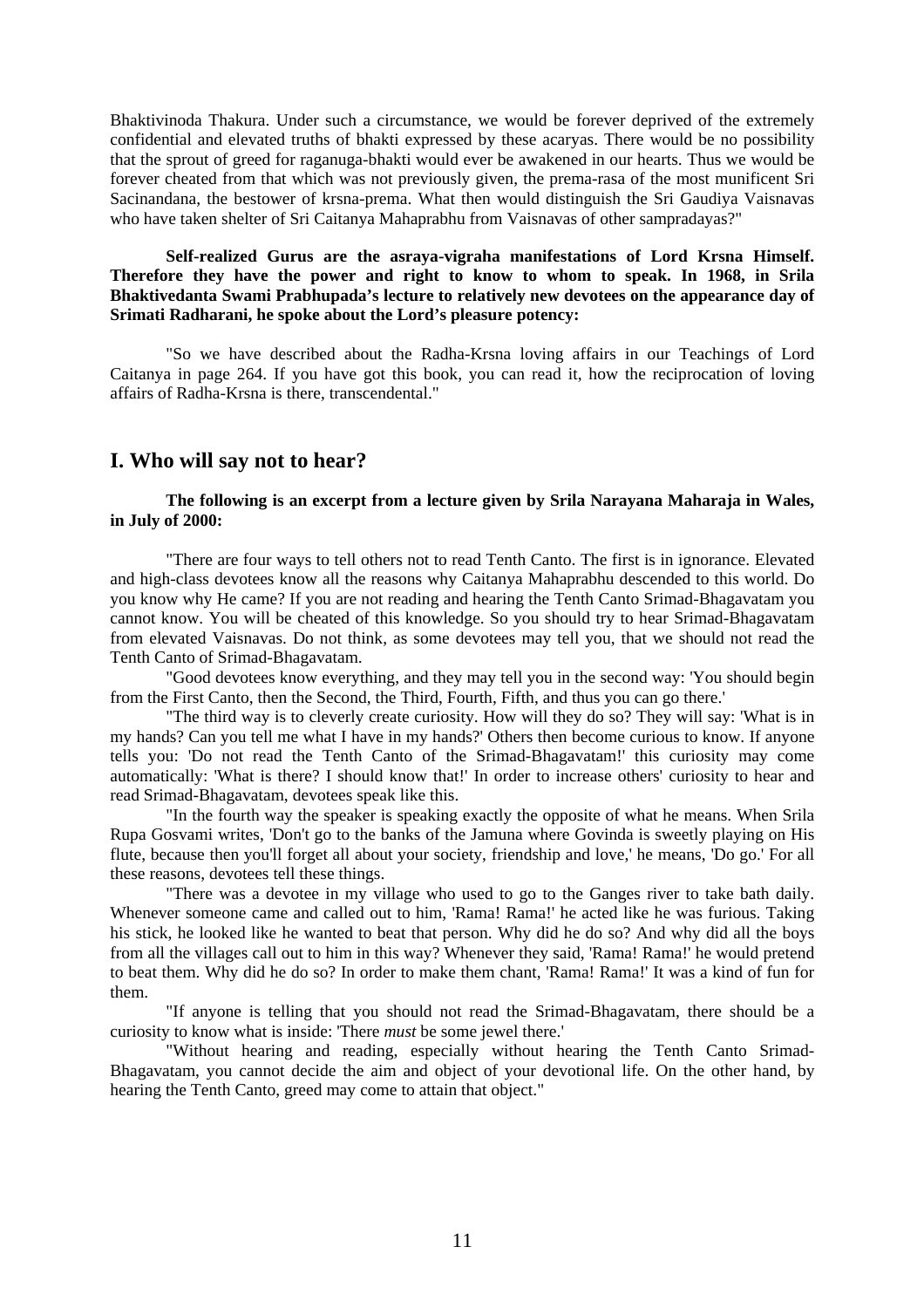# **Documentary Statement 2**

*"Sarasvati Thakura also did not allow his disciples to read such books as Gita-govinda, Ujjvalanilamani or Govinda-lilamrta."* 

# **Appreciation:**

**Srila Prabhupada Sarasvati Thakura strongly opposed the independent trespassing of unqualified candidates into our sampradaya's sacred treasures such as Gita-govinda, Ujjvalanilamani and Govinda-lilamrta. In this regard, we find a consensus between all authentic acaryas. The subject of eligibility has been addressed elaborately by Srila Bhaktivedanta Narayana Maharaja in his introduction to Gita-govinda (see section C below). Therein he stresses that this book is not suitable or even understandable for everyone.** 

**However, to postulate that an acarya would banish all of his followers forever from their spiritual inheritance is obviously a misinterpretation.**

## **A. Srila Sarasvati Thakura preached Gita-govinda's glory**

**The following discourse on Sri Gita-govinda was delivered in 1932, on the eve of the 446th commemoration of Sri Caitanya Mahaprabhu's appearance. This discourse was later used in the Foreword of Srila Narayana Maharaja's translation and commentary of the Gita-govinda. Herein is an excerpt from that discourse in the Foreword:** 

"Sri Jayadeva Gosvami, the court poet of the Sena dynasty, has welcomed the appearance of Sri Caitanya Mahaprabhu in the auspicious invocation of Sri Gita-govinda (1.1):

'O Radha, all directions are covered by dense and ominous clouds. The forest floor has been cast into darkness by the shadows of blackish tamala trees. Krsna is naturally timid. He cannot be alone at night, so take Him home with You.' Sri Radha turned Her face towards the bower of desire trees beside the forest path and, bewildered by intense joy, She honored the words of her friend. When She arrived on the bank of the Yamuna River, She initiated her love-play in a secret place.

May the sweetness of this confidential pastime of the Divine Couple be victorious by manifesting in the hearts of the devotees.

"Sri Pujari Gosvami's commentary on the above verse does not disclose the picture in its entirety. Here, Sri Jayadeva Gosvami has also revealed Sri Caitanya Mahaprabhu to the hearts of highly advanced devotees. The poet hints at the appearance of Sri Radha-Krsna in one chamber of the great Yogapitha of Sridhama Mayapura; and simultaneously, at the appearance of the combination of Their bodies as the independent form of Sri Caitanya Mahaprabhu."

## **B. He wanted the world to properly understand sacred amour**

**The following writing of Srila Sarasvati Thakura is excerpted from an article that graces the Foreword of Srila Narayana Maharaja's translation and commentary of Sri Gita-govinda. The publishers of Srila Narayana Maharaja's edition had taken that writing from chapter 14 of "Sri Caitanya's Teachings", a compilation of Srila Sarasvati Thakura's articles, and it is a beautiful glorification of Srila Jayadeva Gosvami's work. In the Foreword, the writing is entitled "On Eroticism – Sacred & Profane":**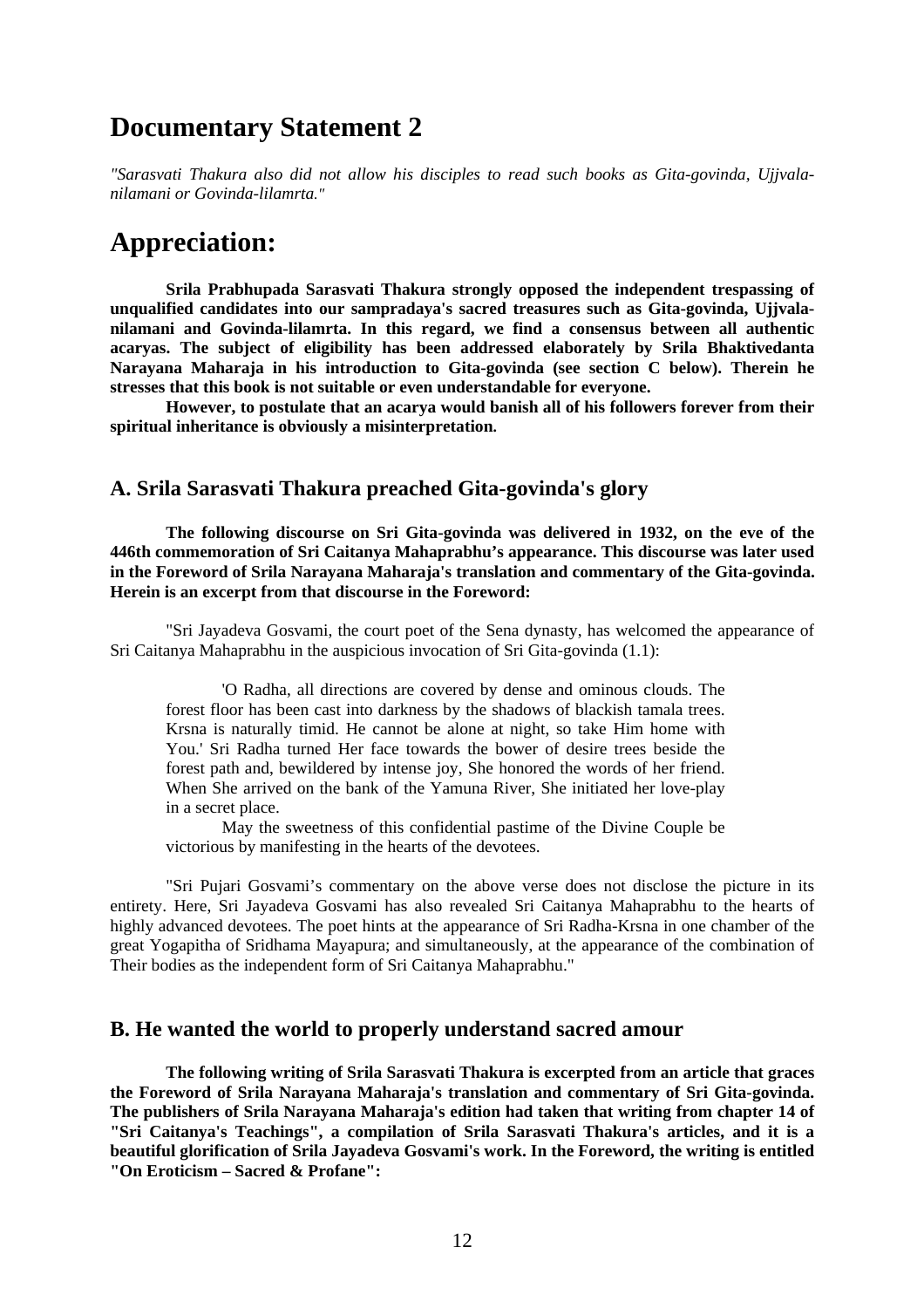"The sexual principle is a misunderstood symbol of Reality. It can no more be banished from our consciousness than consciousness itself. The male and female forms are also not the sole and distinctive possessions of this world. There is Reality behind them as well. The soul has a body which is symbolized by the female form and which is absolutely free from any unwholesome material association.

"The ascetic's repugnance to the female form prevents an unprejudiced examination of the female sex that is a necessary factor of our conception of amorous love. This amorous love is the highest subject of human poetry and the most powerful factor in all human activities. Its worthlessness is not established by refusing to recognize it as a part of our nature. It would be much more to the purpose to try to understand what it really is. The Srimad-Bhagavatam is the only book that answers this all-important question.

"The worship of Sri Radha-Krsna is held by some modern thinkers to be dangerous, and even immoral. They apparently take exception to the erotic element, which is the prominent aspect of the highest worship of Sri Radha-Krsna.

"Sri Caitanya Mahaprabhu teaches us that it is obligatory for everyone to pay homage to spiritual amour that characterizes the highest service of the Divine Person. This is the central topic of Srimad-Bhagavatam, which deals with the transcendental service of the Personal Absolute.

"Spiritual amour is the highest service to Divinity in His most complete manifestation. The real Nature of Divine Personality can never be fully understood by those who are unable to appreciate the pre-eminent excellence of His service by amorous love.

"…The Personality of Sri Caitanya Mahaprabhu is identical with and yet distinct from Sri Krsna. The Activities of Sri Caitanya Mahaprabhu are, therefore, also identical with and yet distinct from the Amorous Pastimes of Sri Krsna. The Activities of Sri Caitanya Mahaprabhu appear in the form capable of being received by the conditioned soul without any chance of muddling by his conditioned judgment.

"The perfect chant of the Name of Krsna is available to all souls, and it is identical with the amorous service of the spiritual milkmaids of Vraja. This is the sum and substance of the teachings of Sri Caitanya Mahaprabhu. Conversely, those who do not perform the congregational chant of the name of Krsna in the manner that is free from offence are not in a position to realize the nature of Divine amour. Those who miss such realization remain subject to the abject slavery of mundane lust.

"Sri Radhika is not specifically mentioned in the Srimad-Bhagavatam. But in the description of the Circular Amorous Dance, the rasa pastimes, Sri Krsna is represented as leaving the circle of the dancing milkmaids in the company of a female who is more favored than all the rest. The milkmaids who were thus abruptly abandoned in the very midst of the dance praised the genuine devotion of the unnamed female who could induce Sri Krsna to prefer Her sole company to the combined attractions of all the others.

"But although the Srimad-Bhagavatam mentions the above incident, the subject is not further developed in that work. This has been explained by the Gosvamis of Vrndavana, the apostles of Sri Caitanya Mahaprabhu, as due to a deliberate resolve on the part of Sri Sukadeva, who is the narrator of the Srimad-Bhagavatam, to avoid disclosing to his miscellaneous audience the 'hidden matters' of the scriptures. The 'hidden matters' can only be known by the special grace of Sri Krsna and not otherwise. They are not to be divulged to all persons indiscriminately.

"This explanation offered by the Gosvamis is not opposed to the open treatment of the same subject by Sri Jayadeva Gosvami and other writers. In spite of the Sri Gita-govinda and its companion works, the subject of the relationship of Sri Radhika to Sri Krsna remains shrouded in impenetrable mystery. No language can convey to the lay reader anything but a misleading idea of the nature of the subject on which Sri Sukadeva maintained such discreet silence. This result is hailed with unmistakable joy by Srila Krsnadasa Kaviraja Gosvami, author of Sri Caitanya-caritamrta. Kaviraja Gosvami pertinently observes that no joy can excel that of the narrator of the hidden subject when he realizes that unqualified persons are wholly and automatically barred from all knowledge of the subject.

"Sri Sukadeva's hesitation to divulge the secrets of the Vedas is well founded. The conduct of Sri Jayadeva Gosvami in speaking without reserve is equally in order, if we remember that his book cannot be understood at all by those who are lacking in the highest spiritual culture.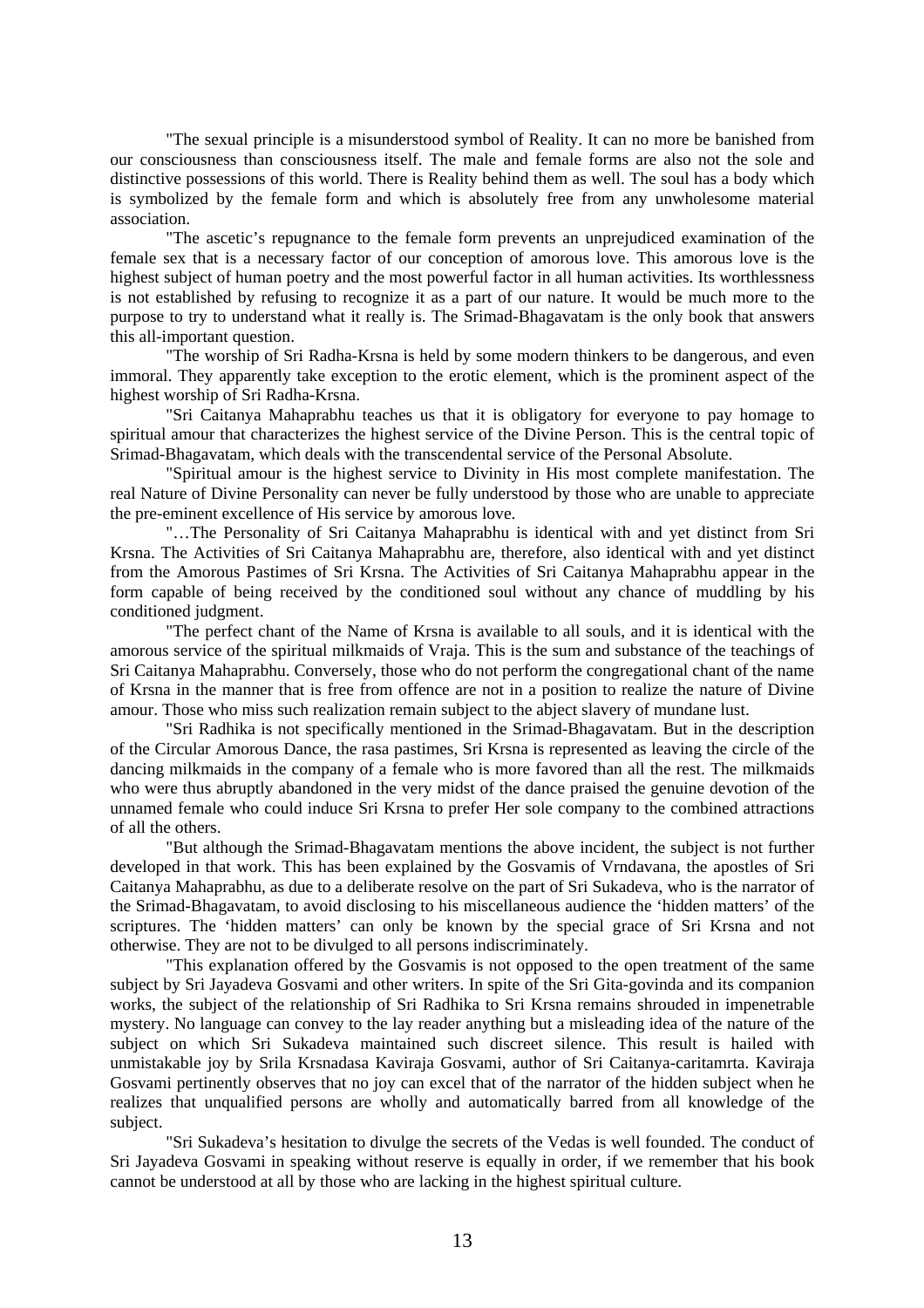# **C. From the Introduction to Srila Narayana Maharaja's translation and commentary of Sri Gita-govinda**

### **Eligibility for reading Gita-govinda**

"To read a great literary work and understand it in terms of etymology is one type of experience, but to appreciate the profound sentiments by which one is truly acquainted with the work is a different experience entirely. Comprehension of the literal meaning of words is generally a simple affair, whereas assimilation of their underlying emotional significance is not so easy. It is impossible for one who is not qualified to read a particular text to accept its internal mood (bhavartha). Therefore all ancient scriptures traditionally begin by defining the specific parameters of eligibility for their prospective readers.

"Some deeply realized authors have strictly forbidden unqualified persons to study their compositions and have even pronounced curses upon those who might dare to delve into subjects beyond their comprehension. What is the need for such strict prohibitions? The necessity arises because unqualified persons who read esoteric texts inevitably misinterpret them. Thereby, potential benefits are replaced by ill effects upon themselves and others.

"The revered Jayadeva Gosvami has clarified the subject of eligibility in his auspicious invocation: 'If your heart yearns to delight in remembrance of Sri Hari; if you are hankering to contemplate upon Him with intense affection; if you are overwhelmed with curiosity to know about His skill in amorous pastimes – then by all means read this book. You will find my lovely poetry to be extremely relishable. Although it is so emotive and mellifluous, if you are not possessed of the aforementioned qualifications, then you must not read it. This literature is not for you.'

"Although Sri Jayadeva clearly addresses the issue of eligibility, the unqualified sector of society fails to understand him and goes on reading this poem with enthusiasm for its charming linguistic embellishments. However, impelled by their inability to grasp its real significance, they finally resort to insulting the crest jewel of poets, Sri Jayadeva, as if his composition were something crude. And so they must, for they do not recognize the divinity of Sri Hari. They are not even inclined to approach the precincts of sweet contemplation upon Him. They remain confined to their experience of misidentifying themselves with the physical body and considering sensual gratification to be the utmost limit of happiness. What can such slaves to lust ever understand about the affairs of transcendental love described by Sri Jayadeva Gosvami?

"The revered Srila Krsnadasa Kaviraja has stated in Sri Caitanya-caritamrta (Adi-lila 4.164– 66): 'The characteristics of worldly lust and transcendental love are completely different. If mundane lust is likened to iron, then spiritual love can be likened to gold. The desire to give satisfaction to one's own senses is called lust. However, the desire to satisfy the senses of Sri Krsna is called pure love, or prema. The goal of lust is one's own enjoyment, whereas the purpose of love is to please Sri Krsna. Such prema is immensely powerful.

"How many people can understand the depth of Srila Krsnadasa Kaviraja's words? Those who are continuously absorbed in gratifying their senses are especially disqualified. For them, the supramundane loving pastimes of Sri Radha-Krsna are nothing but the play of lusty desires. If they could love someone to the point of completely abandoning all social customs, Vedic religious injunctions and bodily connections, as Sri Radhika and Her friends have done, then one day they might also have some idea about the principles underlying these pastimes. Only after making such a sacrifice is it possible to understand that unselfish prema can be expressed only by those who do not cherish even the slightest ambition for their own happiness.

"The Vaisnava poets take up their pens simply for the sake of instructing us about the glories of self-effacing, transcendental love. The lion amongst poets, Sri Jayadeva, has also taken up his pen to show how the Absolute Reality Sri Krsna is controlled by unmotivated prema. He is always ready to fall at the feet of any devotee in whom He detects even the fragrance of such affection and humbly requests, dehi pada-pallavam udaram – 'Mercifully bestow upon Me the soft petals of Your lotus feet.' (Sri Gita-govinda 10.8).'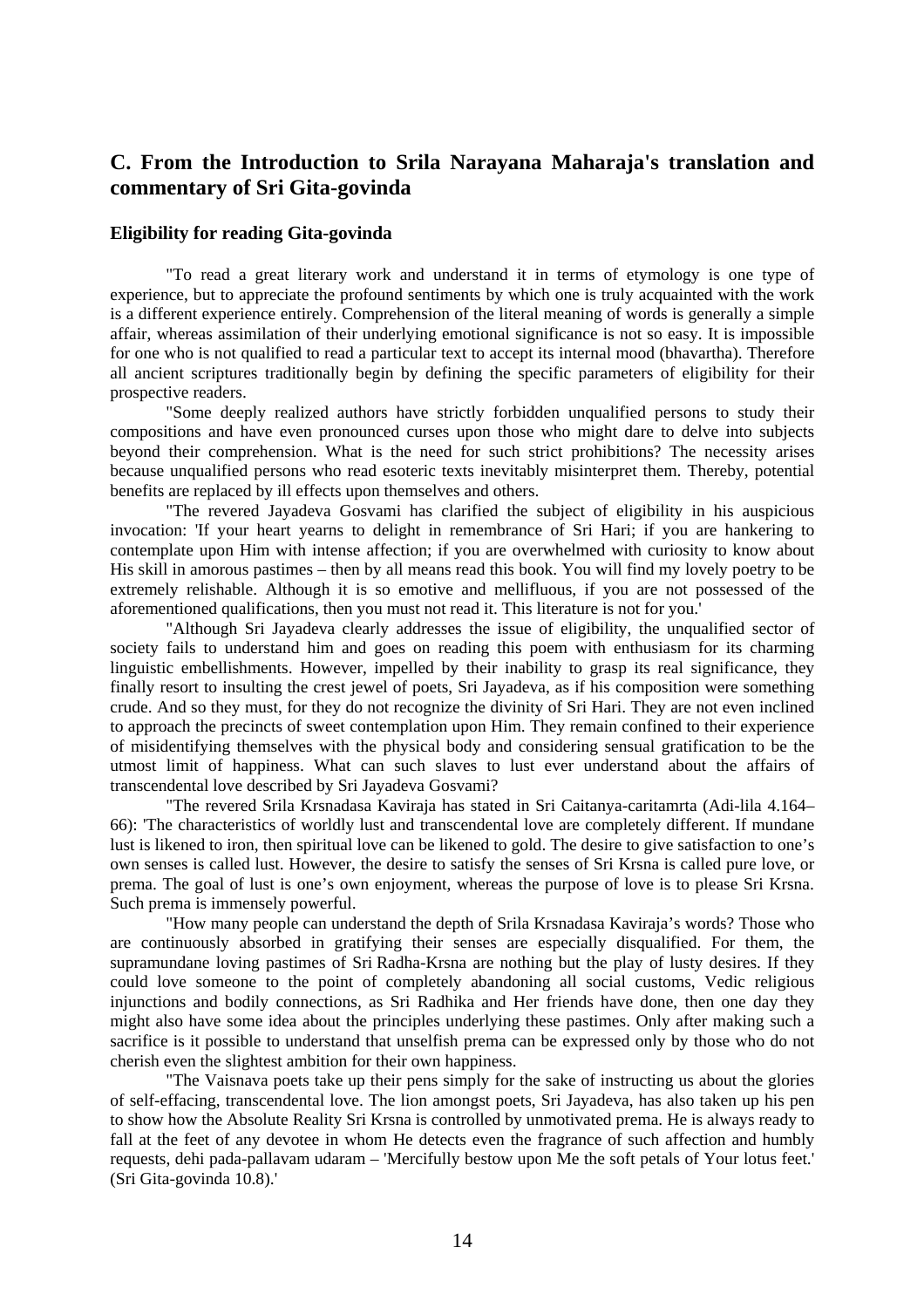"On realizing this, Sri Jayadeva Gosvami was greatly perturbed. 'How can I make these words come from the mouth of Sri Krsna, the supreme controller of unlimited millions of universes?' Many times he asked himself, 'Should I write such a thing?' and many times he decided, 'Yes, I should.' But even though he wanted to do it, he could not bring himself to write this line. He conceived of Sri Krsna as the Supreme Personality of Godhead; therefore the reverential mood checked his pen. However, the Supreme Lord is always affectionate to his devotees. Assuming the guise of Sri Jayadeva, He completed the line by writing dehi pada-pallavam udaram in golden letters with His own hand. Thus Sri Krsna made a resounding announcement, as if by the ubiquitous beating of kettledrums, to loudly proclaim His love for his devotees.

"…Even amongst these great compositions, the excellence of Jayadeva Gosvami's Sri Gitagovinda is unsurpassed.

"…The pastimes of Radhika and Krsna are the transcendental loving play of the Omnipotent Divinity and His potency (Saktiman and Sakti). They have the power to sanctify the whole world because they are completely free from even the slightest trace of lust. One should make a diligent study of these pastimes, as such study constitutes one of the limbs of bhakti-yoga. Although many devotees are conversant with this conclusion, Sri Gita-govinda remains inaccessible to them because they are not sufficiently acquainted with the Sanskrit language and its implications. This present edition will provide them with sufficient help to understand the meaning of the words and the emotions implied therein.

"…Sri Gita-govinda is the very essence of all the Vedas and Sri Jayadeva Gosvami is the superlative devotional practitioner (sadhaka) and perfected spiritualist (siddha), with complete mastery of all Vedic wisdom.

"The readers of Sri Gita-govinda will see that the author has remembered his worshipful Deity from the very beginning of his auspicious invocation: 'radha-madhavayor jayanti yamuna-kule rahahkelayah. The inscrutable, secret pleasure pastimes of Sri Radha-Madhava on the banks of Yamuna reign above all.'

"…Svayam Bhagavan Sri Krsna has instructed His intimate devotee, Arjuna, about the eligibility and ineligibility to hear and speak Srimad Bhagavad-gita in its eighteenth chapter, verses 67 and 68: 'Do not speak about this confidential knowledge and realization to those unqualified persons who have no faith and who are not engaged in pure devotion to Me. One who explains the supreme mystery of my Gita to the faithful devotees is sure to attain pure devotion and in the end he will come to Me.'

"In these verses, Sri Krsna describes the characteristics of the genuine candidates for transcendental realization after first defining the disqualifications. Sri Jiva Gosvami has also presented a clear analysis of the qualifications for hearing his Gopala-campu. He has pronounced a curse upon faithless non-devotees who still insist upon reading it. Similarly, Sri Sanatana Gosvami has strictly forbidden faithless persons to hear or read his Brhad-bhagavatamrta. Other Gosvamis have also pronounced curses to prohibit the unqualified from delving into their literatures."

#### **The Substance of Sri Gita-govinda**

"Sri Jayadeva Gosvami thoroughly understood the nature of mankind in this present age of dissention (Kali-yuga). He knew how easily they become bewildered by the sight of superficial beauty. If they do not see an external covering of beauty, they can overlook a potent medicinal herb, thinking it to be of no value.

"…Therefore, although Sri Gita-govinda is a poetic composition, it is simultaneously the embodiment of the essence of all the Vedas. Sri Jayadeva Gosvami is compared to the sacred decorative marking (tilaka) upon the forehead of the entire dynasty of poets who are conversant with the principles of spiritual mellows."

### **Practical Realization of Sri Gita-govinda**

"It is not by chance that Sri Jayadeva Gosvami has employed a female confidante (sakhi) in the role of a mediator to arrange Krsna's meetings with Radha. The purport is clear. Unless one is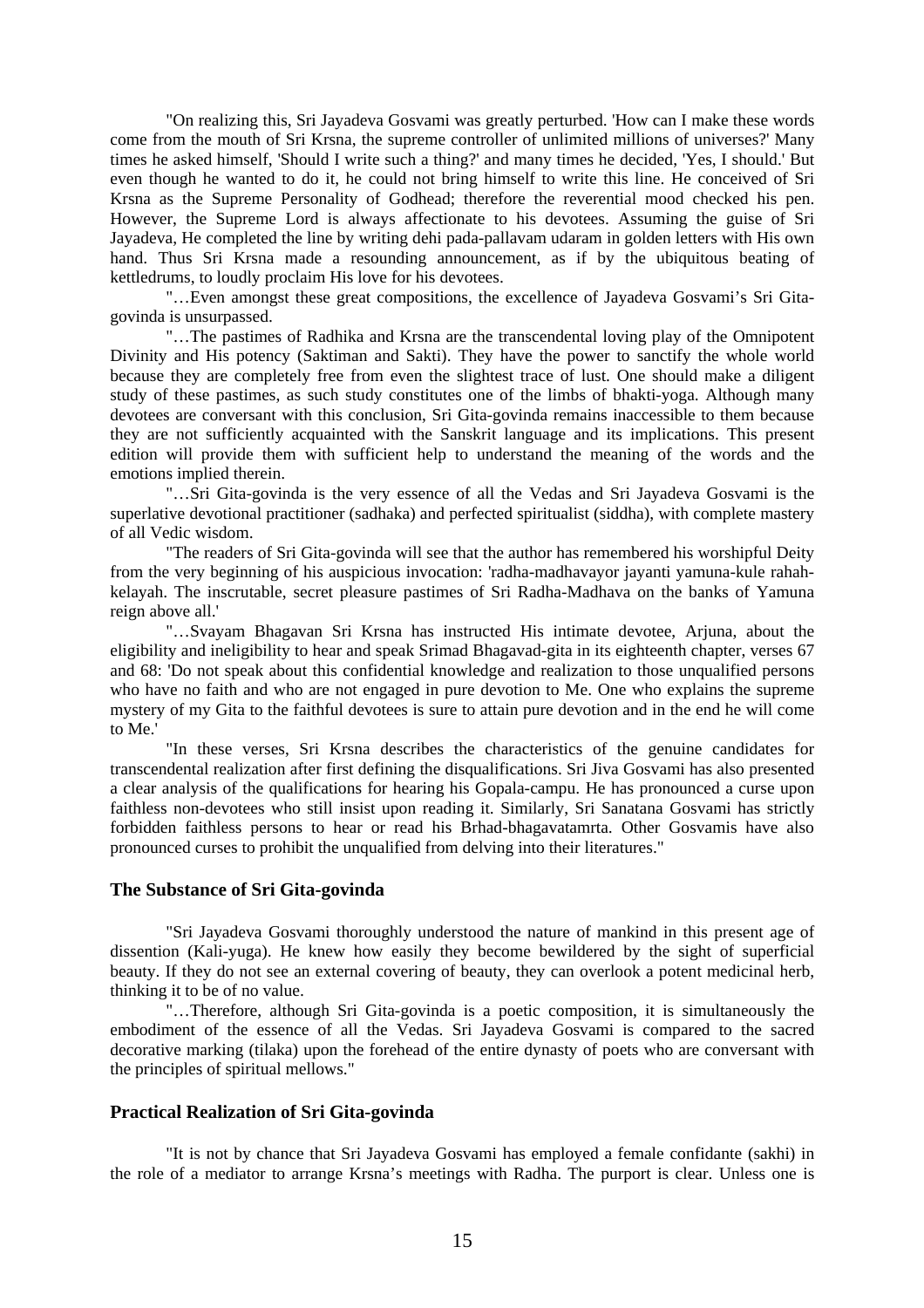under the personal guidance of such a sakhi and until one attains the help of the sakhis, one cannot attain Sri Krsna. All devotional scriptures proclaim this conclusion. The help of a sakhi and the help of Guru are one and the same. To be Guru one must take shelter of the disposition of the sakhis, and to attain Sri Krsna one must accept the shelter of a spiritual master who is perfectly situated in the transcendental mood of a sakhi. Herein lies the essential message of the Vedas:

tasmad gurum prapadyeta jijnasuh sreya uttamam sabde pare ca nisnatam brahmany upasamasrayam (Srimad-Bhagavatam 11.3.21)

"'To know the Absolute Truth, one must take shelter of a perfect Guru who is fixed in devotion to the Absolute.' When Sri Suta Gosvami began to narrate Srimad-Bhagavatam in the sacred forest of Naimisaranya, he called it the essence of the Vedas; and the essence of Srimad-Bhagavatam itself is the Rasa-lila. Sri Jayadeva Gosvami has the ability to comprehend the essence of everything. Therefore he condensed the Rasa-lila even further, just as one might perform the impossible feat of confining the ocean within a jar. He was compelled by compassion to manifest the nectar of immortality in the form of this poem for the upliftment of all living beings in this age of Kali. In answer to the inquiries of Pariksit Maharaja, Sri Sukadeva Gosvami replied:

anugrahaya bhaktanam manusam deham asthitah bhajate tadrsih krida yah srutva tat-paro bhavet' (Srimad-Bhagavatam 10.33.36)

"'Sri Krsna performs the Rasa-lila to bestow mercy upon His devotees. Yet the non-devotees are also naturally fond of romance or Srngara-rasa. Therefore, when they hear the Rasa-lila they also gradually become absorbed in thoughts of Sri Krsna. Bhagavan performs apparently erotic pastimes on the surface of the Earth out of compassion for everyone – the devotees and the non-devotees.'

"Maharsi Vedavyasa was moved by compassion to write it down for the benefit of all, and the topmost devotee Sri Sukadeva Gosvami was also moved by compassion to preach it throughout the world. After that, the best of poets, Sri Jayadeva Gosvami, also mercifully reproduced it in the form of an even sweeter poetic composition.

"Now I will tell you about this confidential methodology. The kunja-lila or Rasa-lila of Sri Radha-Krsna is extremely deep. Devotees established in the moods of servitude, friendship and parenthood cannot even perceive it. None of them have eligibility to enter into this pastime – only the sakhis are qualified. This pastime is expanded by the sakhis. Without them it cannot be nourished and only they can taste it. Therefore, there is absolutely no opportunity to enter kunja-lila without taking complete shelter of the sakhis and receiving their help. Only those whose devotional service is to follow the transcendental emotions of the sakhis and remain under their shelter and guidance can attain the kunja-seva of Sri Radha-Krsna. There is no way to attain this objective except for absorption in remembrance of the sakhis while taking complete shelter of their lotus feet.

"Fervently begging for a slight trace of the mercy of Sri Hari, Sri Guru and the Vaisnavas, destitute and worthless,

Tridandibhiksu Sri Bhaktivedanta Narayana."

# **D. Srila Sarasvati Thakura did not prohibit his faithful disciples**

**The narrator of the documentary stated, "Sarasvati Thakura also did not allow his disciples to read such books as Gita-govinda, Ujjvala-nilamani or Govinda-lilamrta." Srila**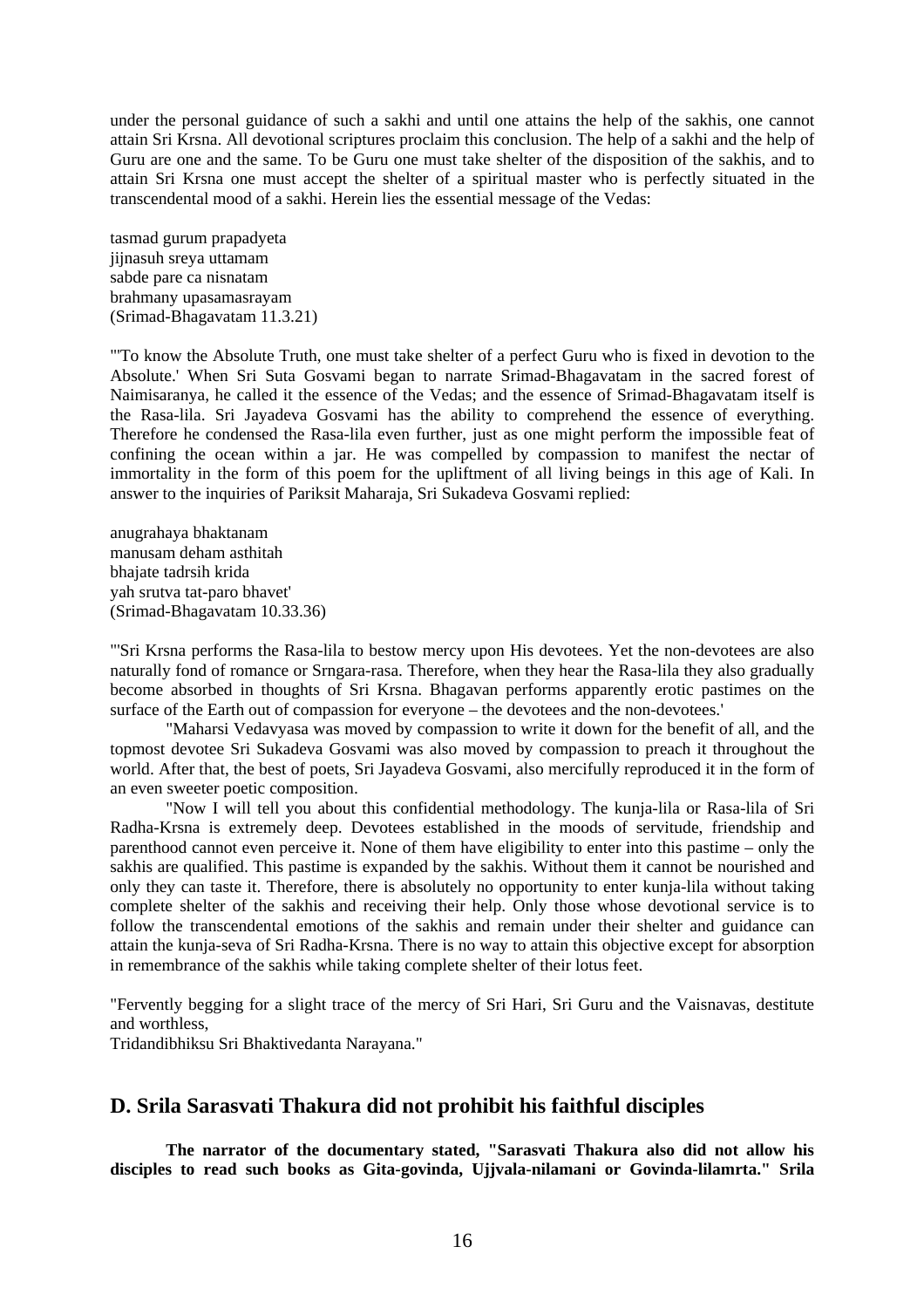**Sarasvati Thakura must certainly have said this for beginners, for neophyte disciples and for general people, but not for all.** 

**In his book "Prakrta-rasa Aranya Chedini," Sripad Narasingha Maharaja attributes a very similar quote to Parama-pujyapada Srila Bhakti Raksaka Sridhara Maharaja. He writes: "From Srila Sridhara Maharaja we once heard that Sarasvati Thakura did not allow his disciples to read (study and discuss) such higher books as Govinda-lilamrta, Stava-kusamanjali, Ujjvala-nilamani, and even certain portions of Caitanya-caritamrta wherein the lila of Radha-Krsna is discussed. Whenever Sarasvati Thakura heard that someone was reading those books, he took it that an offense was being committed by interfering in the higher lilas."** 

**We will never doubt the words of our worshipable superior Srila Bhakti Raksaka Sridhara Maharaja. Srila Sridhara Maharaja must certainly have said this for beginners. His words to them are sanguine and in accord with all our acaryas. But he would never have contradicted Srila Sarasvati Thakura and said this for all his disciples or for all time.** 

**Srila Bhaktivedanta Swami Prabhupada discusses the glories of Sri Gita-govinda in his purports on Sri Caitanya-caritamrta (Adi-lila 13.42):** 

"One of his [Srila Jayadeva Gosvami's] famous books is Gita-govinda, which is full of transcendental mellow feelings of separation from Krsna. The gopis felt separation from Krsna before the rasa dance, as mentioned in the Srimad-Bhagavatam, and the Gita-govinda expresses such feelings. There are many commentaries on the Gita-govinda by many Vaisnavas."

#### **Srila Narayana Maharaja commented on Sri Gita-govinda in a lecture in Badger:**

"Sri Gita-govinda is a 'jewel book' brought by Sri Caitanya Mahaprabhu. We all know that Sri Jayadeva Gosvami has written this beautiful Gita-govinda, but without Mahaprabhu it would have remained locked like a pearl in the oyster shell or a jewel in a locked case. Sri Caitanya Mahaprabhu manifested the glories of Sri Gita-govinda. Just as without Srila Rupa Gosvami no one would have known the inner moods of Sri Caitanya Mahaprabhu, similarly, by Sri Caitanya Mahaprabhu relishing the moods of Sri Gita-govinda its glories became manifest for the whole world. I have explained this very high-class philosophy, but only rare devotees in this world can understand it." (May 19, 2003)

### **How will people come to understand? Srila Krsnadasa Kaviraja Gosvami was considering whether or not to write Sri Caitanya-caritamrta – due to the confidential nature of the topics therein. He decided to write, and he commented on his decision in Adi-lila:**

"At the time of writing Sri Caitanya-caritamrta, a doubt arose in the heart of Sri Krsna dasa Kaviraja Gosvami regarding whether he should present the discussion on rasa-vicara. He questioned whether or not to include this topic in the book, lest ineligible people may read it to their detriment. Finally he resolved to include rasa-vicara in the book, expressing this in his own words in Caitanyacaritamrta, Adi-lila (4.231-235):

"'The esoteric and confidential conclusions regarding the amorous pastimes of Rasaraja Sri Krsna and the gopis, who are the embodiments of mahabhava, are not fit to be disclosed to the common ordinary man. But if they are not revealed, no one can enter into this topic. I shall therefore describe these topics in a concealed manner, so that only rasika-bhaktas will be able to understand them, whereas ineligible fools will not. Anyone who has established Sri Caitanya Mahaprabhu and Sri Nityananda Prabhu in their hearts will attain transcendental bliss by hearing these conclusions. This entire doctrine is as sweet as newly grown mango sprouts, which can only be relished by the devotees, who are compared to cuckoos. The camel-like non-devotees cannot possibly gain admittance into these topics. Therefore, there is special jubilation in my heart.'

"It is always inappropriate to reveal confidential vraja-rasa topics before general people. However, there is every possibility that this sacred mystery will disappear if it is not thoroughly explained. Although neem and mango trees may be present together in the same garden, a crow will sit on a neem tree and taste its bitter fruits, whereas the cuckoo, who has discriminating taste, will sit on the mango tree and savor its sweet sprouts and blossoms. Consequently, it is proper to present rasavicara." (Sri Jaiva-Dharma, Preface, Srila Narayana Maharaja)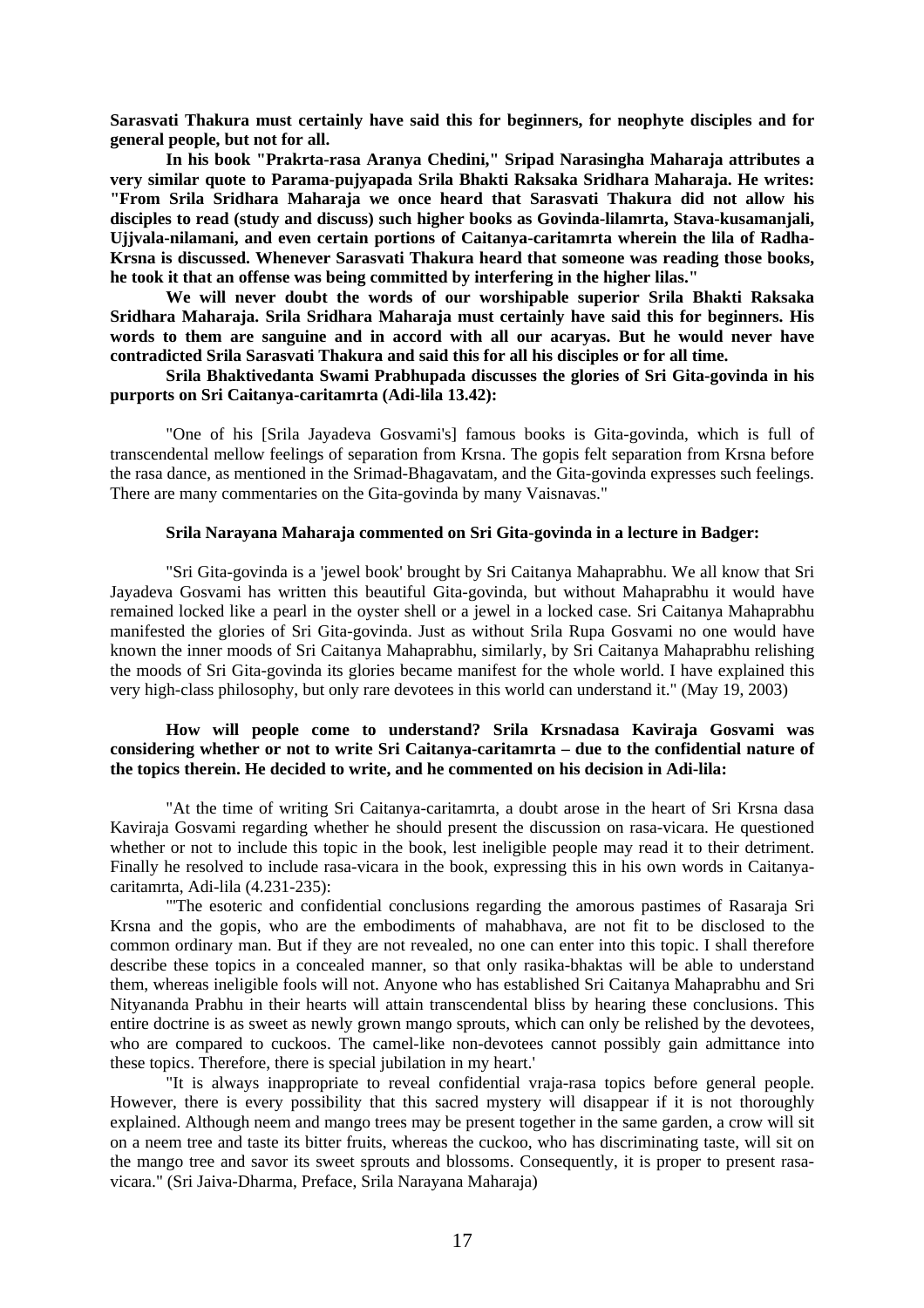#### **Verses from Sri Gita-govinda are quoted in Sri Caitanya-caritamrta and translated by Srila Bhaktivedanta Swami Prabhupada:**

"In Gita-govinda there is a verse which states that the enemy of Kamsa, Krsna, also wanted to be entangled in love affairs with women and thus simply took Radharani away and left the company of the other damsels of Vraja. Krsna was very much afflicted by Radharani's absence and, being thus mentally distressed, began to search Her out along the banks of the Yamuna. Failing to find Her, He entered the bushes of Vrndavana and began to lament. Ramananda Raya pointed out that when one discusses the purport of these two special verses of Gita-govinda (3.1-2), he can relish the highest nectar of Krsna's and Radha's loving affairs.

"Although there were many gopis to dance with Krsna, Krsna especially wanted to dance with Radharani. In the rasa dance Krsna expanded Himself and placed Himself between every two gopis, but He was especially present with Radharani. However, Radharani was not pleased with Krsna's behavior. As described in Ujjvala-nilamani: 'The path of loving affairs is just like the movement of a snake. Amongst young lovers, there are two kinds of mentality – causeless and causal.' Thus when Radharani left the area of the rasa dance out of anger at not receiving special treatment, Krsna became very sorrowful to see Her absent. The perfection of the rasa dance was considered to be complete due to Radharani's presence, and in Her absence Krsna considered the dance to be disrupted. Therefore He left the arena to search Her out. When He could not find Radharani after wandering in several places, He became very distressed. Thus it is understood that Krsna could not enjoy His pleasure potency even in the midst of all the gopis. But in the presence of Radharani He was satisfied." (Teachings of Lord Caitanya, Chapter 30)

"Krsna is so beautiful, transcendental and attractive that He sometimes attracts even Himself. The following verse appears in Gita-govinda (1.11): 'My dear friend, just see how Krsna is enjoying His transcendental pastimes in the spring by expanding the beauty of His personal body. His soft legs and hands, just like the most beautiful moon, are used on the bodies of the gopis. When He embraces different parts of their bodies, He is so beautiful. Krsna is so beautiful that He attracts even Narayana, as well as the goddess of fortune who associates with Narayana.'" (Teachings of Lord Caitanya, Chapter 31)

"A similar statement can be found in Gita-govinda, wherein it is said that when the enemy of Kamsa, Sri Krsna, embraces Srimati Radharani, He immediately becomes entangled in a loving condition and gives up the company of all other gopis." (Nectar of Devotion, Chapter 44)

"As far as mana, or anger, is concerned, there is the following incident described in Gitagovinda: 'When Srimati Radharani saw Krsna enjoying Himself in the company of several other gopis, She became a little jealous because Her special prestige was being dimmed. Therefore, She immediately left the scene and took shelter in a nice flower bush where the black drones were humming.'" (Nectar of Devotion, Chapter 44)

**In addition to translating and purporting the quotes from Sri Gita-govinda in his edition of Sri Caitanya-caritamrta, Srila Prabhupada does the same with the many quotes from Sri Ujjvala-nilamani and Sri Govinda-lilamrta therein. In addition, there is a beautiful book called "In Search for the Ultimate Goal of Life," published and edited by Sripad B.G. Narasingha Maharaja, on the topic of Raya Ramananda Samvada. According to Sripad Narasingha Maharaja's Introduction, this book was written by Srila Prabhupada, and Prabhupada's original manuscript was called "Lord Caitanya: His Sannyasa and Sankirtana Movement." Therein, Prabhupada refers to and purports several statements from Ujjvala-nilamani and Govinda-lilamrta.** 

**Our Srila Prabhupada also quotes his Gurudeva's warning regarding those who are not fit to hear. Kindly note that this is a warning to those who want to imitate and to pretend they are already advanced in raganuga-bhakti. It is a warning for those who don't want to hear**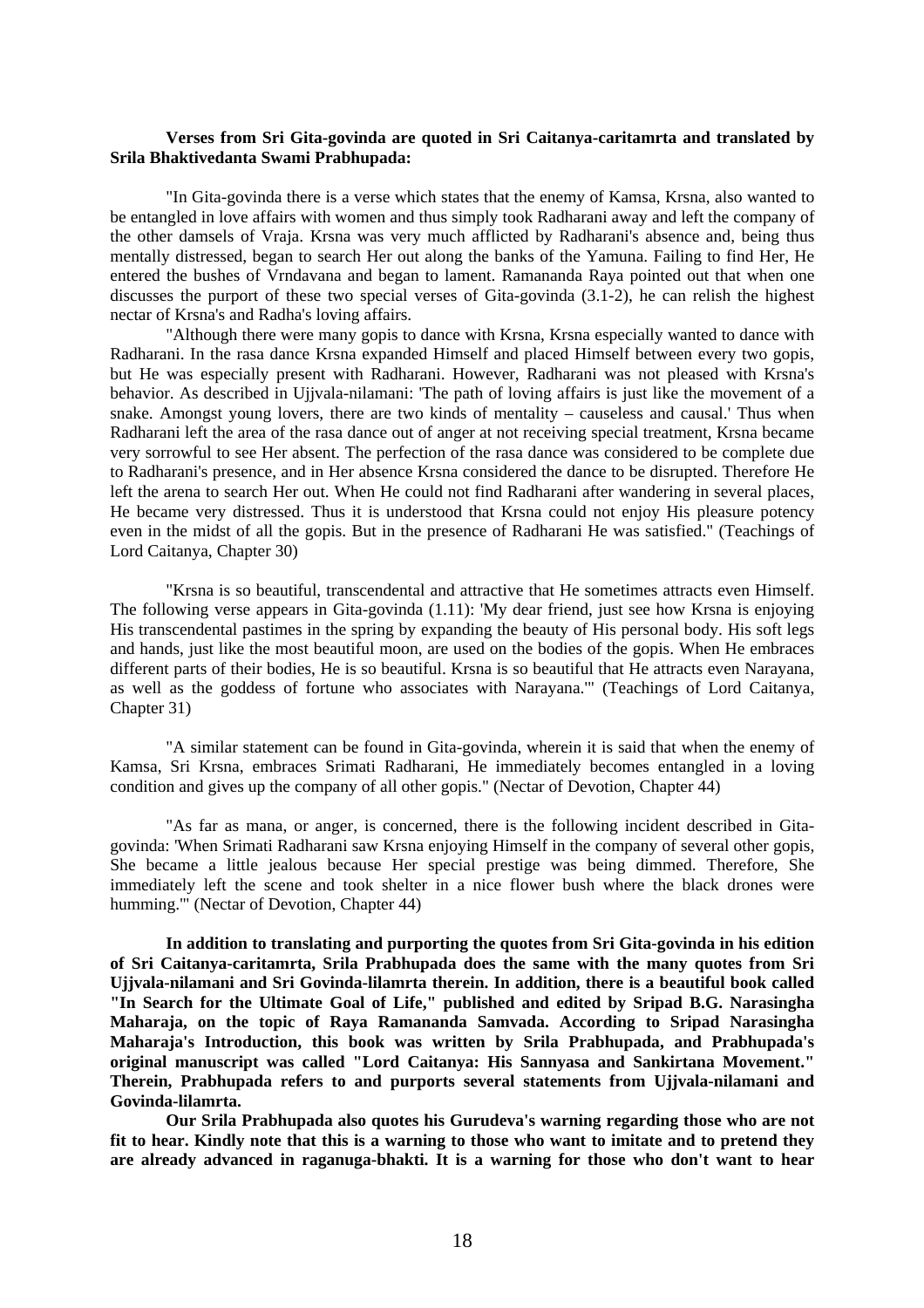#### **under the guidance of a pure devotee. [This has also been discussed in our Appreciation to Documentary Statement 1 (D), called "Don't imitate; but do hear."]:**

"Sri Bhaktisiddhanta Sarasvati Thakura comments in this connection that such feelings of separation as Lord Caitanya Mahaprabhu enjoyed from the books of Vidyapati, Candidasa and Jayadeva are especially reserved for persons like Sri Ramananda Raya and Svarupa Damodara, who were paramahamsas, men of the topmost perfection, because of their advanced spiritual consciousness. Such topics are not to be discussed by ordinary persons imitating the activities of Lord Caitanya Mahaprabhu. For critical students of mundane poetry and literary men without God consciousness who are after bodily sense gratification, there is no need to read such a high standard of transcendental literature. Persons who are after sense gratification should not try to imitate raganuga devotional service." (Caitanya-caritamrta, Adi-lila 13.42)

**Srila Prabhupada Bhaktivedanta Swami Maharaja has given the world his translations and purports of Sri Caitanya-caritamrta. Very often he also quotes the commentaries of Srila Bhaktivinoda Thakura and his Gurudeva, Srila Bhaktisiddhanta Sarasvati Prabhupada.** 

**As previously mentioned, Srila Sridhara Maharaja would never have quoted his Guru Maharaja in a blanket statement for all, or for all time, in saying that he forbade all his disciples to read or discuss "even certain portions of Caitanya-caritamrta wherein the lila of Radha-Krsna are discussed." One point to note is that Srila Sarasvati Thakura himself wrote a commentary on the entirety of Caitanya-caritamrta. Secondly, if this was a blanket statement for all, it would have been an indirect criticism of Srila Prabhupada Bhaktivedanta Swami Maharaja.** 

**The following is some of our Prabhupada's translations from Caitanya-caritamrta regarding rahasya-lila, Sri Sri Radha-Krsna's confidential pastimes. (Srila Prabhupada also ordered his disciples to translate his books into all languages and to distribute them):** 

"Rather, they preferred to take the lotus feet of the Lord and place them on their breasts. Sometimes they regretted that their breasts were so hard, fearing that Krsna might not be very pleased to keep His soft lotus feet there." (Caitanya-caritamrta, Madhya-lila 13.136 purport)

"Sri Caitanya Mahaprabhu said, 'O wife of the deer, Lord Krsna has been embracing Srimati Radharani, and the kunkuma powder on Her breasts has mixed with the garland of kunda flowers decorating His body. The fragrance of the garland has scented the entire atmosphere.'" (Caitanyacaritamrta, Antya-lila 15.47)

"'The two very beautiful arms of Krsna are just like long bolts. They also resemble the bodies of black snakes that enter the space between the two hill-like breasts of women and bite their hearts. The women then die from the burning poison.' In other words, the gopis become very much agitated by lusty desire; they are burning due to the poisonous bite inflicted by the black snakes of Krsna's beautiful arms." (Caitanya-caritamrta, Antya 15.75 verse and purport)

## **E. He blessed our Srila Prabhupada**

## **Srila Prabhupada Bhaktivedanta Swami Maharaja wrote at the very end of his Caitanya-caritamrta commentaries:**

"I think that His Divine Grace Bhaktisiddhanta Sarasvati Thakura is always seeing my activities and guiding me within my heart by his words. As it is said in Srimad-Bhagavatam, tene brahma hrda ya adi-kavaye. Spiritual inspiration comes from within the heart, wherein the Supreme Personality of Godhead, in His Paramatma feature, is always sitting with all His devotees and associates. It is to be admitted that whatever translation work I have done is through the inspiration of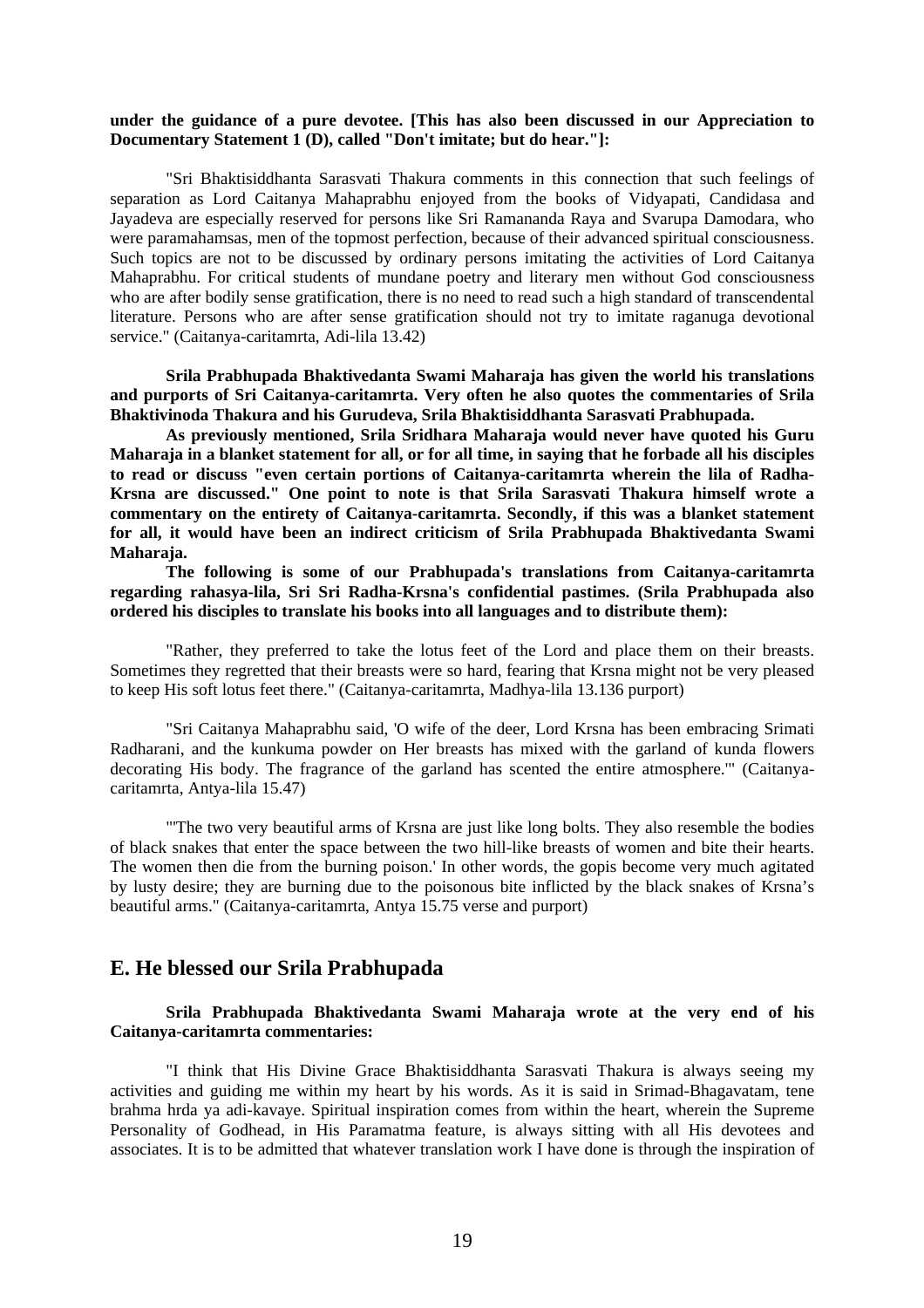my spiritual master, because personally I am most insignificant and incompetent to do this materially impossible work.

"I do not think myself a very learned scholar, but I have full faith in the service of my spiritual master, His Divine Grace Srila Bhaktisiddhanta Sarasvati Thakura. If there is any credit to my activities of translating, it is all due to His Divine Grace. Certainly if His Divine Grace were physically present at this time, it would have been a great occasion for jubilation, but even though he is not physically present, I am confident that he is very much pleased by this work of translation. He was very fond of seeing many books published to spread the Krsna consciousness movement. Therefore our society, the International Society for Krishna Consciousness, has been formed to execute the order of Sri Caitanya Mahaprabhu and His Divine Grace Srila Bhaktisiddhanta Sarasvati Thakura.

"It is my wish that devotees of Lord Caitanya all over the world enjoy this translation, and I am glad to express my gratitude to the learned men in the Western countries who are so pleased with my work that they are ordering in advance all my books that will be published in the future. On this occasion, therefore, I request my disciples who are determined to help me in this work to continue their cooperation fully, so that philosophers, scholars, religionists and people in general all over the world will benefit by reading our transcendental literatures, such as Srimad-Bhagavatam and Sri Caitanya-caritamrta."

# **Documentary statement 3**

*"Sarasvati Thakura's caution was:* 

*matala hari-jane visaya range pujala raga patha gaurava bange* 

*'Always worship the path of raga-marga, spontaneous devotion. Do not rush ahead. Keep yourself a little distant and below. One who transgresses these instructions will be cast down.' That was the motto of Gaudiya Matha."* 

# **Appreciation:**

**It was not mentioned by the documentary narrator, but it is stated on one of Sripad Narasingha Maharaja's websites that this statement is quoted from Srila Sridhara Maharaja's explanation of a poem by Srila Sarasvati Thakura.** 

**Srila Sridhara Maharaja did not intend his statement to be the translation of the verse. His explanation given here focuses on the phrase "pujala raga-patha," indicating that the path of raga is worthy of our worship. The implication of this idea is that one can gain a genuine entrance into raga-marga only by mercy from above. There is no other way.** 

**Such mercy will not descend upon those who proudly think themselves qualified, but upon those who, realizing their ineligibility, humbly worship raga-marga from a lower position.** 

**It goes without saying that in practice it is impossible to worship something that you are absolutely forbidden to hear, speak or read about. So there must also be a preliminary stage before raga-marga proper wherein one is exposed, in a limited capacity, to the tenets of ragamarga. The rate of exposure is to be determined on an individual basis by one's self-realized Guru.** 

## **A. Words of Caution by Srila Bhakti Prajnana Kesava Gosvami Maharaja**

**Self-realized Gurus awaken the utmost respect for Radha-Krsna-lila in the hearts of aspiring devotees by their cautionary statements. At the same time, they create the atmosphere**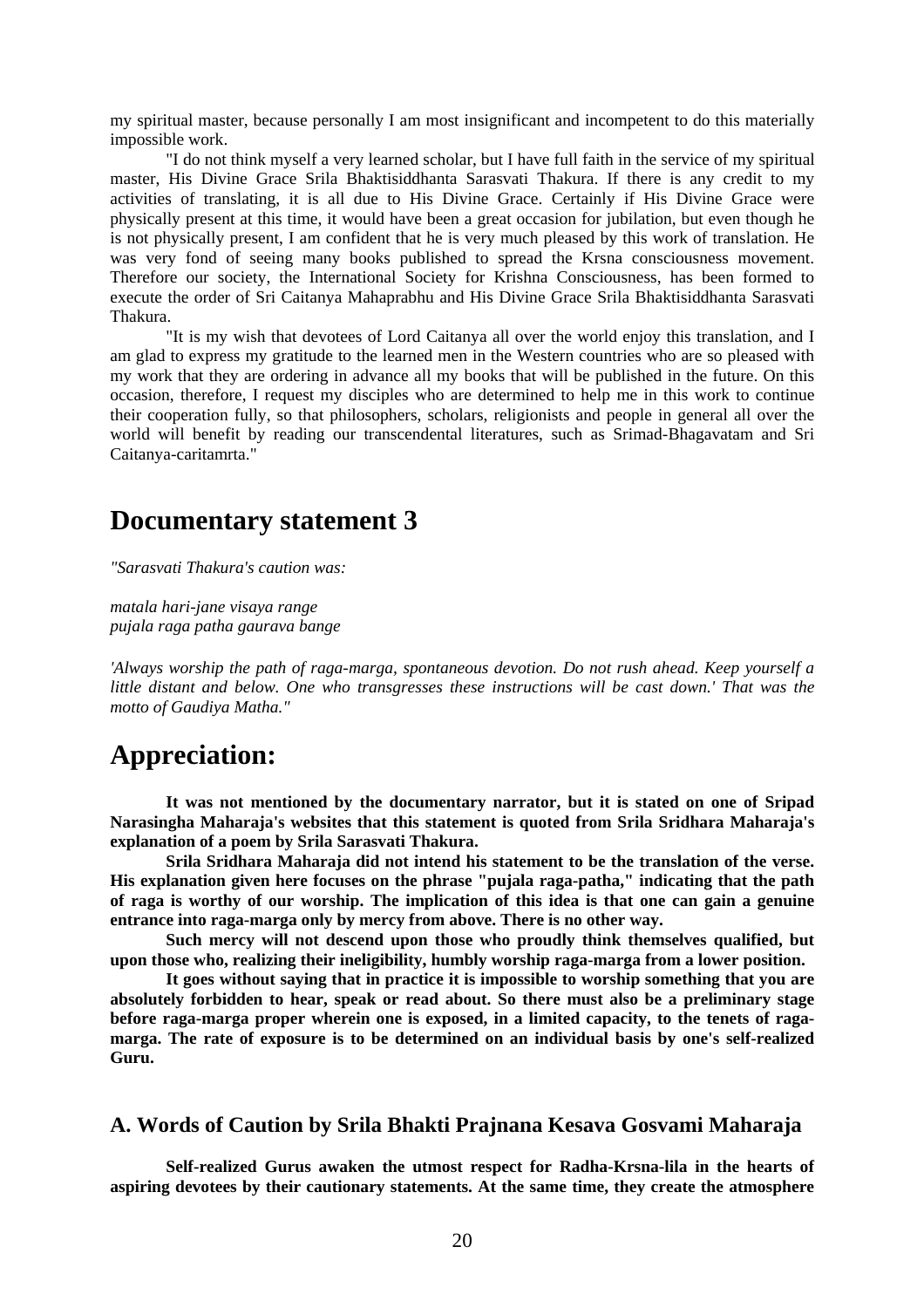**for a provisional stage of hearing the higher topics, under their guidance and in their service, so that their followers may continue in the right direction. By hearing under such guidance, one develops and increases one's qualification for hearing. The overall effect of cautionary statements along with a tentative exposure to lila katha is realized by the sincere disciple.** 

**In this regard, there is an article written about Srila Bhakti Prajnana Kesava Gosvami Maharaja, the sannyasa-guru of Srila Prabhupada Bhaktivedanta Swami Maharaja. The article was written by Srila Bhakti Prajnana Kesava Gosvami's disciple, Srila Bhaktivedanta Vamana Gosvami Maharaja who, after his Guru's entrance into nitya-lila in 1968, became the revered Acarya and President of his institution, Sri Gaudiya Vedanta Samiti. Srila Vamana Maharaja writes:** 

**"**Srila Gurupadapadma was an ideal Guru, and was expert in krsna-tattva. He forbade followers with anarthas to remember asta-kaliya-lila and imagine their siddha-deha (spiritual form). He particularly attracted the attention of everyone by quoting Jagad-guru Srila Prabhupada's instructive words: 'Smarana will take place by the influence of kirtana, and then it is possible to perform nirjana bhajana.'

"...One day a devotee was studying the commentaries on rasa-lila, bhramara-gita and so on, and Srila Gurudeva said, 'The qualification to hear topics such as rasa-lila will come when sri namakirtana has freed the heart from anarthas, and suddha-sattva has appeared there. Otherwise the transcendental pastimes of Sri Radha-Govinda will appear to be the activities of a worldly hero and heroine, and will only give rise to false ideas. The conception of rasa is only possible in the siddhadeha, the perfect state. It is impossible to perceive srngara-rasa in a material body. Only a person who is free from the lower types of enjoyment and is in the stage of bhava is qualified to discuss sambhoga rasa.'"

**In this same article, Srila Vamana Maharaja reveals that while Srila Bhakti Prajnana Kesava Gosvami Maharaja warns disciples regarding the eligibility required to approach proper, unadulterated meditation on the Lord's confidential pastimes; he also invites those entrenched in the material world, in a provisional way, to sing about them:** 

"His ever-fresh and transcendental talent has been illuminated in his songs such as Srila Prabhupada's arati, Sri Tulasi-arati and Mangala-arati. Following the transcendental poet Sri Jayadeva's Gita-govinda, Srila Guru Maharaja's Mangala-arati gives an INTRODUCTION to the supreme and unequalled, sweet transcendental pastimes of Sri Vraja-nava-yuva-dvandva, the eternally youthful Conjugal Couple of Vraja." (Published in the book "Sri Srimad Bhakti Prajnana Kesava Gosvami, His Life and Teachings," by Srila Bhaktivedanta Narayana Maharaja, in the section called "Srila Gurupadapadma's Supramundane Character and Guru-nistha.")

### **Srila Bhakti Prajnana Kesava Gosvami's Mangala-arati song is a meditation on Sri Sri Radha-Krsna's nisanta-lila, Their confidential, pre-dawn pastimes. The following excerpt from chapter seven of his biography explains one of the verses:**

"This prayer causes the auspicious arati of Sri Sri Radha Krsna Yugala to manifest in the heart of the raganuga-sadhaka. Losing external consciousness of his body and this world, he sees with his eternal form 'mayura sukadi sari kata pikaraja mangala jagara hetu kariche viraja' (verse 5). The time of dawn is quickly approaching. In some pleasure grove such as Sanketa, Sri Sri Radha-Krsna Yugala are still asleep, bound by each others' embrace. Afraid that everyone will soon wake up, Vrnda-devi inspires the birds such as peacocks, male and female parrots, cuckoos, and papihas to awaken Sri Yugala. At that time, all the birds in the water and on land start calling in their sweet voices: 'mayura sukadi sari kata pikaraja mangala jagara hetu kariche viraja.' "

**Great personalities know how to foster eligibility in their disciples. They gently and tentatively introduce us and invite us to that spiritual realm. This experience is afforded only by their association. Without their association, it cannot be gleaned from the pages of a book or any other media.**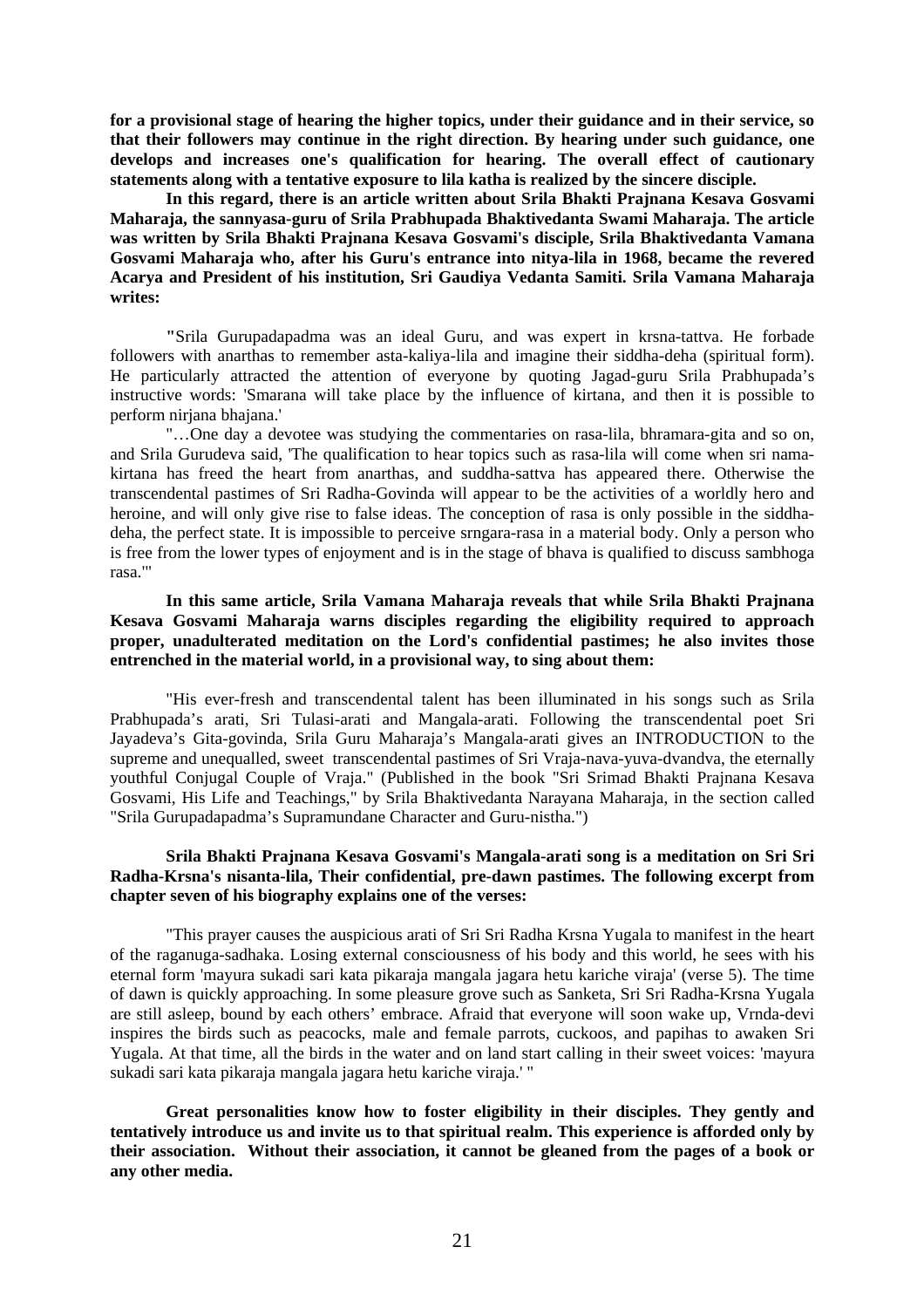**Srila Narayana Maharaja, a beloved disciple of Srila Bhakti Prajnana Kesava Maharaja, addresses the topic of eligibility in the following discourse.** 

## **B. Words of caution from Srila Bhaktivedanta Narayana Maharaja**

**Srila Narayana Maharaja fully embraces the statement of Sri Sukadeva Gosvami (Srimad-Bhagavatam 10.33.39; quoted in Appreciation "F" of Documentary statement 1), which states that if a conditioned soul hears with faith from a self-realized soul about Lord Sri Krsna's pastimes with the gopis, he will attain prema-bhakti and become free from lust. Srila Narayana Maharaja also embraces the commentaries to this verse by his worshipful superiors like Srila Jiva Gosvami and especially Srila Visvanatha Cakravarti Thakura.** 

**At the same time, he also gives classes warning followers to be careful not to imitate advanced devotees. The following discourse was given in Australia on December 3, 2002. The devotees had just sung the kirtana Sri Madhurastakam, and then Srila Narayana Maharaja began his class:** 

"Srila Vallabhacarya's bhajana, Sri Madhurastakam, tells us that everything is sweet (madhura) about Krsna, the original Lord of sweetness. His Yamuna is madhura, His nikunjas (groves wherein Radha and Krsna perform their confidential amorous pastimes) are madhura, and His fluteplaying and sidelong glances are also very sweet.

"Who is actually speaking about the sweetness of Krsna here? Is it Kamsa Maharaja, Aghasura, Bakasura, or Putana? Radhika herself is telling this; She alone is qualified to speak in this way. The history behind Her words is this:

A sakhi once told Her, 'Krsna has left Vrndavana. He now has 16,108 queens, and millions of others also want to marry Him. Why do You have so much love and affection for that crooked Krsna? He has no love for You and no love for Vrndavana. Give Him up and try to forget Him forever.' Srimati Radhika replied, 'O sakhi, what you are saying is true, but I cannot forget Him. Everything about Him is so sweet.'

"Demons like Kamsa, Jarasandha, Duryodhana, Putana, Bakasura, Aghasura, Kesi, Canura, and Mustika were seeing that very same Krsna, but they thought of Him as a very cruel, powerful and dangerous enemy. They did not see or experience His sweetness.

"Do you know why I am speaking in this way? These demons are against Krsna. Therefore, instead of experiencing His sweetness, they simply experience their own enmity. Similarly, if we imagine that we are meditating on Krsna's asta-kaliya-lila and we have not reached the stage of rati, we will also not experience His sweetness. Rather, we will experience our own lusty and other material desires. In this connection, Kamsa and other demons represent our material desires. Krsna and the realization of the sweetness of Krsna is our goal, but do not try to 'jump up to the top of the tree.' Begin from the root of the tree and climb up from there; then you can realize your goal.

"One must follow the proper process of his bhakti from the beginning: 'In the beginning one must have a preliminary desire for self-realization. This will bring one to the stage of trying to associate with persons who are spiritually elevated. In the next stage one becomes initiated by an elevated spiritual master, and under his instruction the neophyte devotee begins the process of devotional service. By execution of devotional service under the guidance of the spiritual master, one becomes free from all material attachment, attains steadiness in self-realization, and acquires a taste for hearing about the Absolute Personality of Godhead, Sri Krsna. This taste leads one further forward to attachment for Krsna consciousness, which is matured in bhava, or the preliminary stage of transcendental love of God. Real love for God is called prema, the highest perfectional stage of life. In the prema stage there is constant engagement in the transcendental loving service of the Lord. So, by the gradual process of devotional service, under the guidance of the bona fide spiritual master, one can attain the highest stage.' (Bhakti-rasamrta-sindhu 1.4.15–16)

"You must also be able to follow these principles: 'When the seed of ecstatic emotion for Krsna fructifies, the following nine symptoms manifest in one's behavior: forgiveness, concern that time should not be wasted, detachment, absence of false prestige, hope, eagerness, a taste for chanting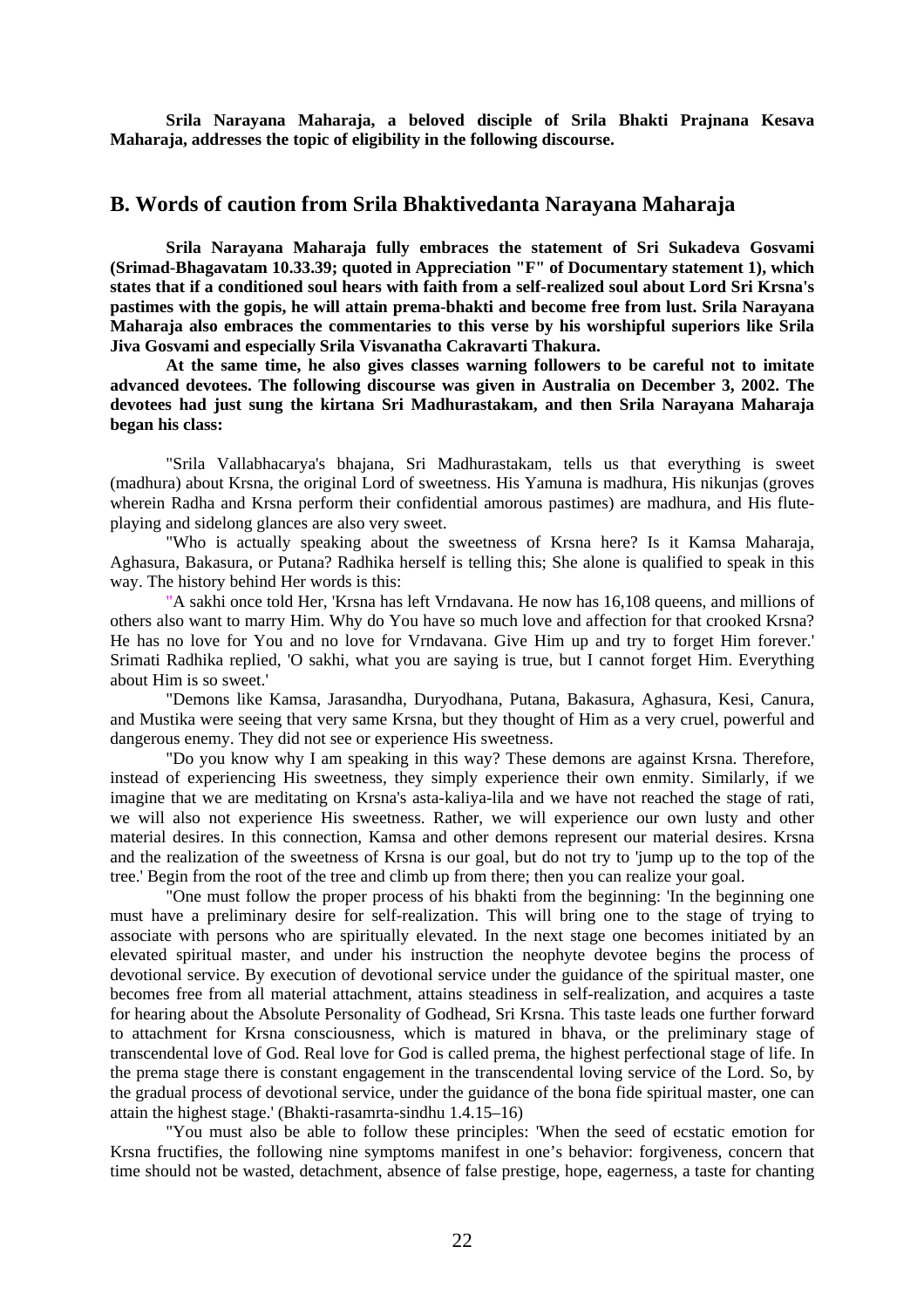the holy name of the Lord, attachment to descriptions of the transcendental qualities of the Lord, and affection for those places where the Lord resides—that is, a temple or a holy place like Vrndavana. These are all called anubhava, subordinate signs of ecstatic emotion. They are visible in a person in whose heart the seed of love of God has begun to fructify.' (Caitanya-caritamrta, Madhya-lila 23.18- 19)

"If you can follow these above-mentioned two slokas, then you can realize something of the goal – otherwise not. I know, and I see, that in Western and Eastern countries, here and there, many of the devotees want to enter asta-kaliya-lila (Sri Sri Radha-Krsna's eight-fold daily pastimes, from morning to next morning), although they do not even know what it is.

"We must be very careful. Our Gosvamis have warned us not to delve very much into this subject matter. This topic is truly our goal, but we can only realize it by following the proper process for advancement in bhakti. If a person has many worldly desires and is attached to women, wine and wealth, how can he properly meditate on asta-kaliya-lila? If one misunderstands his own identity and considers himself to be his body, he will not be able to properly think about asta-kaliya-lila.

"Suppose a man or a woman tries to think about Radha-Krsna's pastimes at midnight, for example. Suppose they try to remember how all the gopis left their homes and met Krsna alone, and moreover how Krsna left all the gopis at night and took only Srimati Radhika in a kunja, where They played together. What will he or she think about it? Moreover, if such a man and woman meet together at night 'to discuss these topics', what will be the ultimate result of their 'love'? They are bound to feel lust, and thus they will not be able to control their minds. Their characters will be ruined and they will ruin their entire spiritual lives. Do you understand what I am saying? We should not even think about this topic.

"A young – or old – person may remember the following verse: 'O Govardhana! Please grant me a dwelling near your side so that I can easily witness and serve the youthful lovers Sri Radha-Krsna as They perform newer and newer secret, amorous lilas within your many caves where They become completely maddened from drinking prema. You are present and making everything possible.' (Srimad Raghunatha dasa Gosvami's Sri Govardhana-Vasa-Prarthana-Dasakam, verse 2)

In this verse it is suggested that Radha and Krsna are meeting together and embracing. If a devotee who is not very advanced tries to meditate on this, a worldly conception is bound to come. Therefore, always be careful. Sri Sukadeva Gosvami, who is a maha-mahabhagavata, is so detached from material consideration and possessions that he does not even wear a dor-kaupin (loincloth), nor does he even have a bhajana kutira. He is totally renounced. For him, there is no difference between the most beautiful naked lady and a dry wooden tree. He has no interest at all in the affairs of men and women. Yet, that Sukadeva Gosvami offers reverential pranama to Rasa-lila and asta-kaliya-lila. Although service to that madhura Krsna like that of the gopis is our goal, we cannot pretend to be close to it at our stage.

"Srila Visvanatha Cakravarti Thakura has written: 'Bhagavan Vrajendra-nandana Sri Krsna and His transcendental abode Sri Vrndavana-dhama are my worshipable objects. The most excellent method of worshipping Krsna is that adopted by the gopa-ramanis, the young wives of Vraja. Srimad-Bhagavatam is the flawless and most authoritative scripture, and Krsna-prema is the fifth and highest achievement of human life beyond dharma, artha, kama and moksa. It is thus known as pancamapurusartha or parama-purusartha. This is the opinion of Sri Caitanya Mahaprabhu. We have supreme regard for this conclusion. We have no inclination or respect for any other, cheating opinions.'

"The highest examples of love and affection in service to Krsna are the gopis – but this does not apply to all the gopis. This highest service cannot even be performed by Srimati Lalita or Srimati Visakha or by others like them. Such service can only be executed by gopis like Sri Rupa-manjari and Sri Rati-manjari. Lalita and Visakha cannot enter a kunja in which Radha and Krsna are alone and engaged in Their most intimate amorous pastimes, but the manjaris can enter without hesitation and they can serve both Radha and Krsna there.

"We must be very careful. We should not discuss the confidential matters of Sri Sri Radha-Krsna before the general public. Be careful. Otherwise, ladies, especially, will be charmed by hearing from you – they will weep, they will run after you, and your character will be lost.

Always try to follow the teachings of the Eleventh Canto of Srimad-Bhagavatam, and try to follow Srila Rupa Gosvami's Upadesamrta and Srila Raghunatha dasa Gosvami's Sri Manah-Siksa. Then try to gradually come to the stage of rati, at which time all of Krsna's pastimes will automatically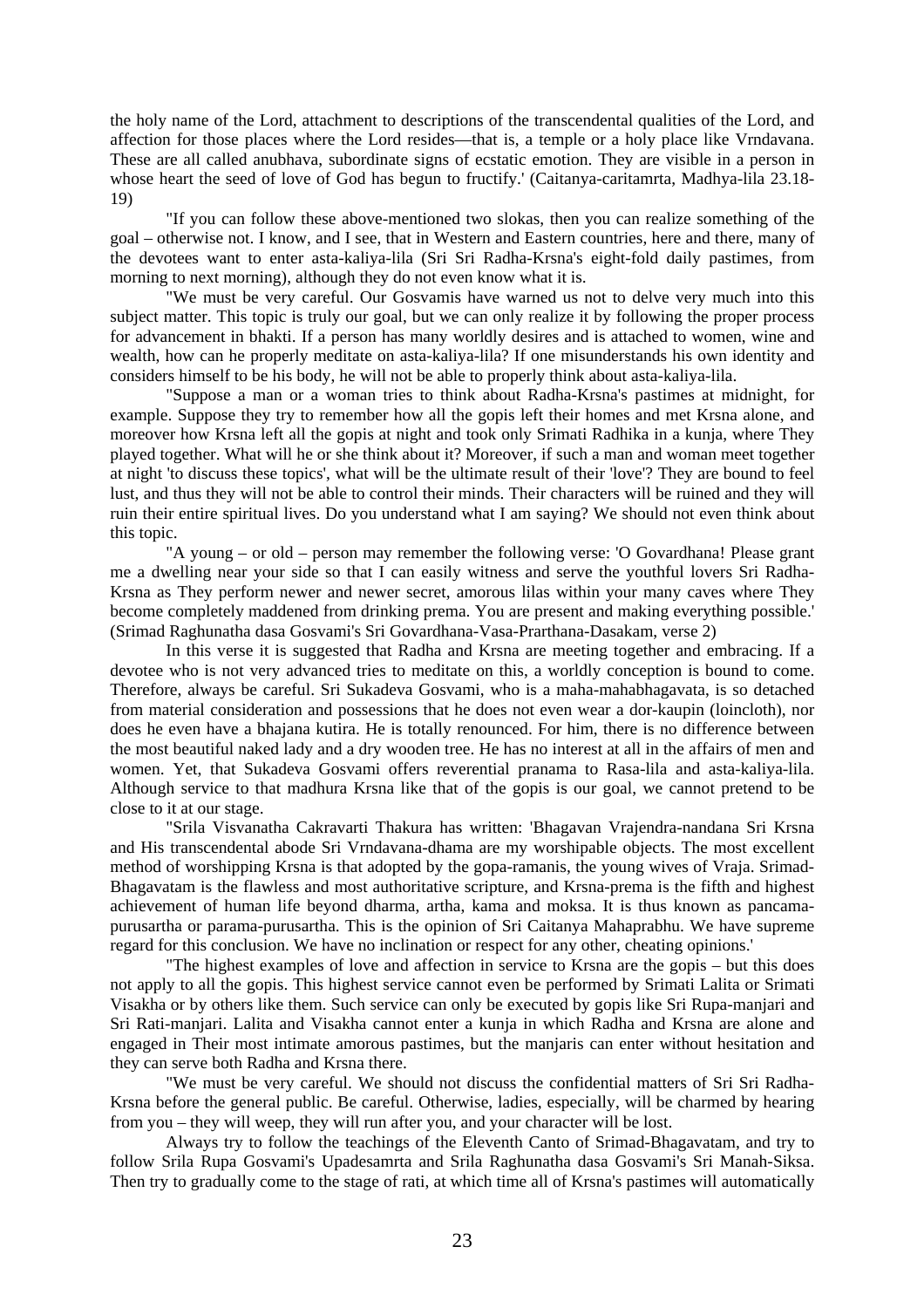manifest in a very pure form. Try to follow my instructions. Follow the proper procedures delineated by Srila Bhaktivinoda Thakura, by our guru-varga, and especially by Sri Rupa Gosvami and Srila Raghunatha dasa Gosvami.

"Sri Krsna-dvaipayana Vyasa and Srila Sukadeva Gosvami have somewhat explained about the goal of our life in the descriptions of the incarnations Matsya, and Kurma, and in descriptions of Varaha, Narasimha, Rama, Parasurama, Vamana, and Kalki. They have kept all the madhura-lila in the Tenth Canto, and there they have explained our aim and object fully.

"Krsna Himself became each of the incarnations, like Matsya, Kurma, Varaha, Narasimha, Vamana, Balarama and Kalki. They are all Him; but He is playing the role of being Them. Sri Jayadeva Gosvami sings in his Sri Dasavatara-Stotram:

sri-jayadeva-kaver idam uditam udaram srnu sukha-dam subha-dam bhava-saram kesava dhrta-dasa-vidha-rupa! jaya jagadisa! Hare

["O Kesava! O You who assume these ten forms! O Jagadisa! O You who remove Your devotees' material desires! All glories to You! My humble supplication at Your lotus feet is that You please hear this Dasavatara-Stotra composed by the poet Jayadeva, because it describes the essence of Your incarnations and is most excellent, bestowing happiness and auspiciousness." (Sri Dasavatara-Stotram, verse 11)]

"In this connection, Kesava means Vrajendranandana Sri Krsna. That same Krsna is our goal. To serve Him like the gopis is certainly our goal; but be very careful, otherwise you will follow the path of Putana, Aghasura, Bakasura and Kamsa. You will be bound to be like them. Sri Sukadeva Gosvami began speaking about the topics of bhakti from its beginning stages, as well as the processes to achieve the various stages of bhakti.

"Then, in the Eleventh Canto, they discussed Sri Narada Muni's explaining to Vasudeva about the topics instructed by the Navayogendras to Maharaja Nimi. For example, the Navayogendras explained about the 24 gurus, including the air and the Earth. From the air one can learn detachment and from the Earth one can learn tolerance. In those texts, the processes to achieve the highest goal given in the Tenth Canto have also been explained.

"The same goal of life has been expressed in a still better way in Sri Caitanya-caritamrta. In the very beginning of that sastra, Srila Krsnadasa Kaviraja Gosvami explained our ultimate aim and object as follows:

anarpita-carim cirat karunayavatirnah kalau samarpayitum unnatojjvala-rasam-bhakti-sriyam harih purata-sundara-dyuti-kadamba-sandipitah sada hrdaya-kandare sphuratu vah saci-nandanah

["May the Supreme Lord who is known as the son of Srimati Sacidevi be transcendentally situated in the innermost chambers of your heart. Resplendent with the radiance of molten gold, He has appeared in the Age of Kali by His causeless mercy to bestow what no incarnation has ever offered before: the most sublime and radiant mellow of devotional service, the mellow of conjugal love." (Caitanyacaritamrta, Adi-lila 1.4)]

radha krsna-pranaya-vikrtir hladini saktir asmad ekatmanav api bhuvi pura deha-bhedam gatau tau caitanyakhyam prakatam adhuna tad-dvayam caikyam aptam radha-bhava-dyuti-suvalitam naumi krsna-svarupam

["The loving affairs of Sri Radha and Krsna are transcendental manifestations of the Lord's internal pleasure-giving potency. Although Radha and Krsna are one in Their identity, They separated Themselves eternally. Now these two transcendental identities have again united, in the form of Sri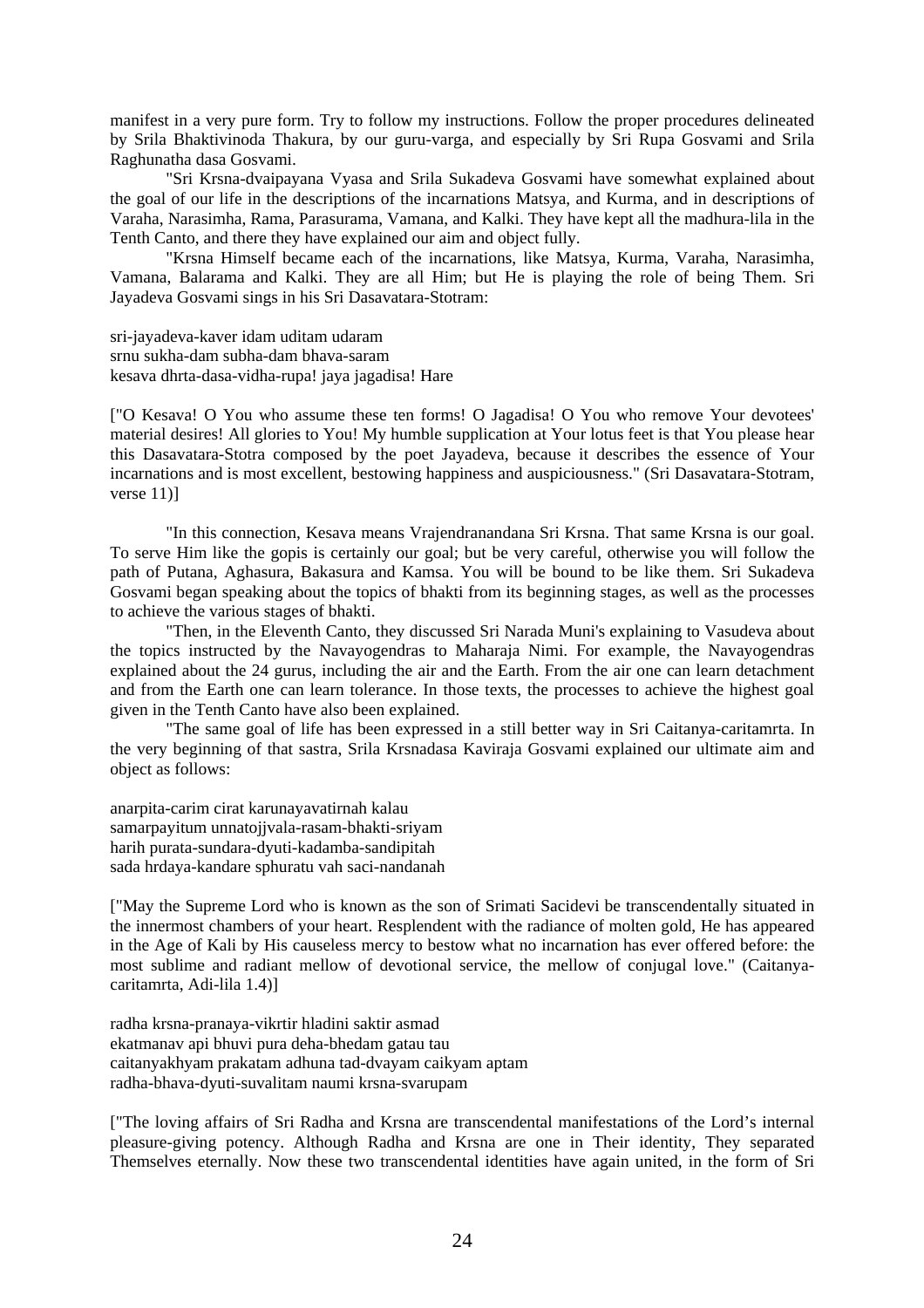Krsna Caitanya. I bow down to Him, who has manifested Himself with the sentiment and complexion of Srimati Radharani although He is Krsna Himself." (Caitanya-caritamrta, Adi-lila 1.5)]

sri-radhayah pranaya-mahima kidrso vanayaivasvadyo yenadbhuta-madhurima kidrso va madiyah saukhyam casya mad-anubhavatah kidrsam veti lobhat tad-bhavadhyah samajani saci-garbha-sindhau harinduh

["Desiring to understand the glory of Radharani's love, the wonderful qualities in Him that She alone relishes through Her love, and the happiness She feels when She realizes the sweetness of His love, the Supreme Lord Hari, richly endowed with Her emotions, appeared from the womb of Srimati Sacidevi, as the moon appeared from the ocean." (Caitanya-caritamrta, Adi-lila 1.6)]

"Srila Krsnadasa Kaviraja Gosvami especially explained the goal and process to achieve it in the fourth chapter of Adi-lila and in Sri Raya Ramananda Samvada. Also, Sri Caitanya Mahaprabhu instructed the process to Srila Rupa Gosvami and Srila Sanatana Gosvami, in chapters 19 and 20-23, respectively.

"Be careful about being at the bottom of the tree and, from there, jumping to the top. Do not go in the direction of fire; otherwise you will be burned.

"It is not sufficient merely to speak about the proper established philosophical truths (siddhanta) and processes of bhakti. Try to be actually realized in this. If you do not follow, you cannot advance in actual Krsna consciousness.

"Suppose a disciple is always glorifying Krsna and His sweet pastimes. That disciple is always chanting, but he does not have very much faith in his guru. Suppose he is chanting a hundred-thousand names daily and is always reading about the pastimes of Krsna and glorifying Him, but he is not following his Gurudeva's orders. He sometimes follows his Guru's orders and sometimes does not. Sometimes he follows his uncontrolled mind and not the process and teachings of Srila Rupa Gosvami and Srila Raghunatha dasa Gosvami, Srila Bhaktivinoda Thakura, and Srila Prabhupada, and he does not behave as his Guru desires. What will be the result? He will not get perfection.

yasya deve para bhaktir yatha deve tatha gurau tasyaite kathita hy arthah prakasante mahatmanah

["Only unto those great souls who have implicit faith in both the Lord and the spiritual master are all the imports of Vedic knowledge automatically revealed." (Svetasvatara Upanisad 6.23).]

## **C. Srila Sarasvati Thakura wants his followers to truly enter raga-marga**

**This one line, "Pujala raga-patha gaurava bhange," teaches us the authentic process of bhajana which is suitable for all aspiring sadhakas.** 

**Raga-patha, the path that leads to the transcendental service of the Divine Couple under the guidance of their eternal associates, is not something one can enter on the strength of one's own qualifications. If someone thinks that he is qualified, he will be stranded without help from above as a reward for his arrogance. Therefore "pujala" – the path is to be worshiped, "a little distant, and below."** 

**This is not a ban on raga-marga, but the guaranteed method of entry. By considering oneself unqualified and maintaining the utmost reverence for that path, one becomes a candidate for receiving the mercy of Sri Sri Radha-Krsna and Their devotees. In Sri Bhaktirasamrta-sindhu (1.2.309), Srila Rupa Gosvami explains:**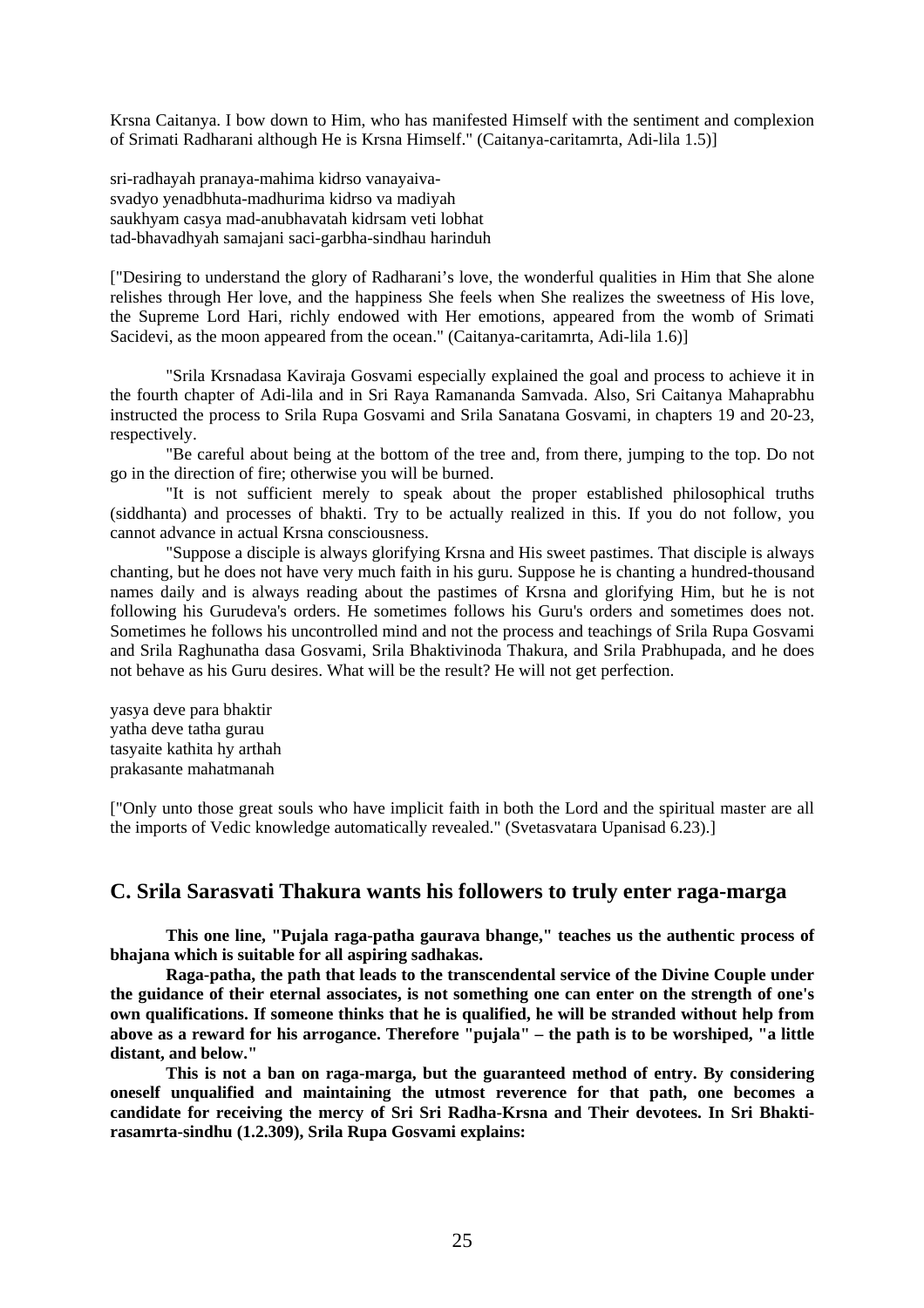krsna tad bhakta karunya matra labhaika hetuka pusti margataya kaiscid iyam raganuga ucyate

"The mercy of Sri Krsna and His devotees is the only cause of attaining the path of raga. Therefore, some refer to raganuga-bhakti as pusti-marga, the path that depends on nourishment from above."

**At the stage of raganuga-sadhana bhakti, there is some degree of revelation of one's eternal identity. Such revelation comes by mercy. Thus, one who tries to enter the path without endorsement from the higher realm will have to resort to the fruitless technique of fanciful imagination.**

#### **Gaurava-bhange – awe and reverence broken:**

**The mood of awe and reverence is considered incompatible with the prema of the residents of Goloka Vrndavana, so why "pujala raga-patha"?** 

**It is vital not to mix up the internal and external aspects of raganuga-sadhana-bhakti. Awe and reverence is an obstacle to internal service of the sadhaka, but when the sadhaka is in external consciousness, it remains an essential expression of his intense longing. As Srila Raghunatha dasa Gosvami has illustrated repeatedly in the prayers of Sri Stavavali:** 

yadiccher avasam vraja-bhuvi sa RAGAm prati-janur yuva dvandvam tac cet paricaritum arad abhilaseh svarupam sri rupam sa ganam iha tasyagrajam api sphutam premna nityam smara nama tada tvam srnu manah

"My dear mind, please hear me! If you are eager to gain residence in Vraja on the platform of RAGA, and if you desire to obtain the direct service of the Divine Youthful Couple, Sri Radha-Krsna, then with great love, BIRTH AFTER BIRTH BOW DOWN and remember Sri Svarupa Damodara, Sri Rupa Gosvami and his elder brother along with their other associates." (Sri Manah Siksa verse 3)

**The internal mood of awe and reverence (gaurava) will abate or break (bhanga) upon the influx of mercy from above – for those who deeply revere the path of raga.** 

**Is this instruction only for a neophyte? Srila Bhaktivinoda Thakura has recommended that a sadhaka in the stage of bhava should pray "asam aho carana renu jusam aham syam" (Srimad-Bhagavatam 10.47.61, quoted in Bhajana Rahasya Chapter 6 Bhava-bhakti, text 24) "Alas! It would be a matter of great fortune if I could take birth as a blade of grass, a creeper or shrub in Vrndavana, and thereby receive the foot-dust of the Vraja gopis."** 

**The conclusion is that making an external effort to avoid awe and reverence is not the process to overcome the internal obstacle of aisvarya-jnana. In external consciousness, an understanding of the opulence of Vraja will always remain, as illustrated by Srila Raghunatha dasa Gosvami:** 

yat kincit trna gulma kikata mukham gosthe samastam hi tat sarvanandadayam mukunda dayitam lilanukulam param sastrair eve muhur muhuh sphutam idam nistankitam yacnyer brahmader api sasprhena tad idam sarvam maya vandyate

"With great longing I WORSHIP all the living entities of Vraja, including the grass, bushes, flies and birds, which are filled with transcendental bliss. Their fortune is so great that it is aspired for by personalities such as Brahma and Uddhava." (Vraja-vilasa-stava 102)

**Another salient point to consider is that it is not possible to worship a path about which one is forbidden to hear. Consequently, there must be a preliminary stage in which a person who is unqualified for raganuga-bhakti is exposed, in a limited capacity, to the katha of raga-marga.**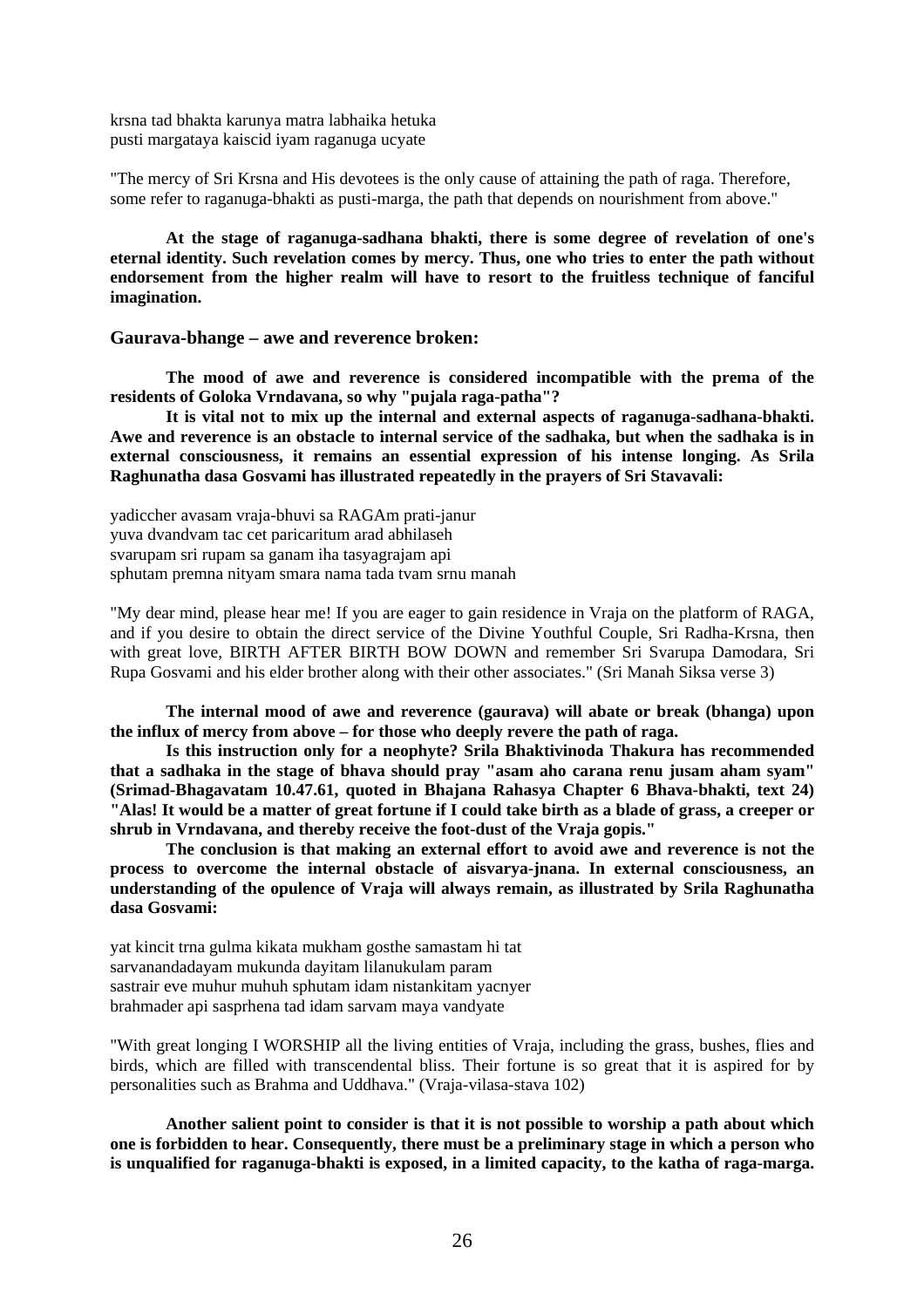**The rate of exposure is to be decided by Sri Guru in accordance with the eligibility of the disciple.** 

**Srila Bhaktivedanta Swami Prabhupada has written a translation and commentary of Srila Rupa Gosvami's Upadesamrta, called Nectar of Instruction. The eighth verse contains what Srila Rupa Gosvami calls the essence of all advice. In the purport Srila Prabhupada quotes his Prabhupada, Srila Bhaktisiddhanta Sarasvati Thakura, who confirms that essence – one should mold one's life in such a way that he can gradually come to the platform of raganugabhakti under the guidance of a ragatmika-bhakta:** 

"Srila Bhaktisiddhanta Sarasvati Thakura has commented as follows upon this verse: 'One who has not yet developed interest in Krsna consciousness should give up all material motives and train his mind by following the progressive regulative principles, namely chanting and remembering Krsna and His name, form, quality, pastimes and so forth. In this way, after developing a taste for such things, one should try to live in Vrndavana and pass his time constantly remembering Krsna's name, fame, pastimes and qualities under the direction and protection of an expert devotee. This is the sum and substance of all instruction regarding the cultivation of devotional service.

"'In the neophyte stage one should always engage in hearing krsna-katha. This is called sravana-dasa, the stage of hearing. By constantly hearing the transcendental holy name of Krsna and hearing of His transcendental form, qualities and pastimes, one can attain to the stage of acceptance called varana-dasa. When one attains this stage, he becomes attached to the hearing of krsna-katha. When one is able to chant in ecstasy, he attains the stage of smaranavastha, the stage of remembering. Recollection, absorption, meditation, constant remembrance and trance are the five items of progressive krsna-smarana. At first, remembrance of Krsna may be interrupted at intervals, but later remembrance proceeds uninterrupted. When remembrance is uninterrupted, it becomes concentrated and is called meditation. When meditation expands and becomes constant, it is called anusmrti. By uninterrupted and unceasing anusmrti one enters the stage of samadhi, or spiritual trance. After smarana-dasa or samadhi has fully developed, the soul comes to understand his original constitutional position. At that time he can perfectly and clearly understand his eternal relationship with Krsna. That is called sampatti-dasa, the perfection of life.

"'Caitanya-caritamrta advises those who are neophytes to give up all kinds of motivated desires and simply engage in the regulative devotional service of the Lord according to the directions of scripture. In this way a neophyte can gradually develop attachment for Krsna's name, fame, form, qualities and so forth. When one has developed such attachment, he can spontaneously serve the lotus feet of Krsna even without following the regulative principles.

"'This stage is called raga-bhakti or devotional service in spontaneous love. At that stage the devotee can follow in the footsteps of one of the eternal associates of Krsna in Vrndavana. This is called raganuga-bhakti. Raganuga-bhakti, or spontaneous devotional service, can be executed in the santa-rasa when one aspires to be like Krsna's cows or the stick or flute in the hand of Krsna, or the flowers around Krsna's neck. In the dasya-rasa one follows in the footsteps of servants like Citraka, Patraka or Raktaka. In the friendly sakhya-rasa one can become a friend like Baladeva, Sridama or Sudama. In the vatsalya-rasa, characterized by parental affection, one can become like Nanda Maharaja and Yasoda, and in the madhurya-rasa, characterized by conjugal love, one can become like Srimati Radharani or Her lady friends such as Lalita and Her serving maids (manjaris) like Rupa and Rati. This is the essence of all instruction in the matter of devotional service.'" (Nectar of Instruction, Purport verse 8)

#### **The following is an excerpt from chapter 14 (called Krsna-prema) of the book Sri Caitanya's Teachings, which is a collection of articles by Srila Sarasvati Thakura:**

"The truth is that there is a real plane for the wholesome exercise of the amorous disposition that is part and parcel of our soul. It is necessary to realize the nature of this plane in order to be relieved of our harmful errors in regard to sexual relationship. Some sort of conviction must precede the actual adoption of any proposed method. The personality of Sri Radhika supplies the solution of this problem. Sri Rupa Gosvami has offered the detailed exposition of the subject in his monumental works…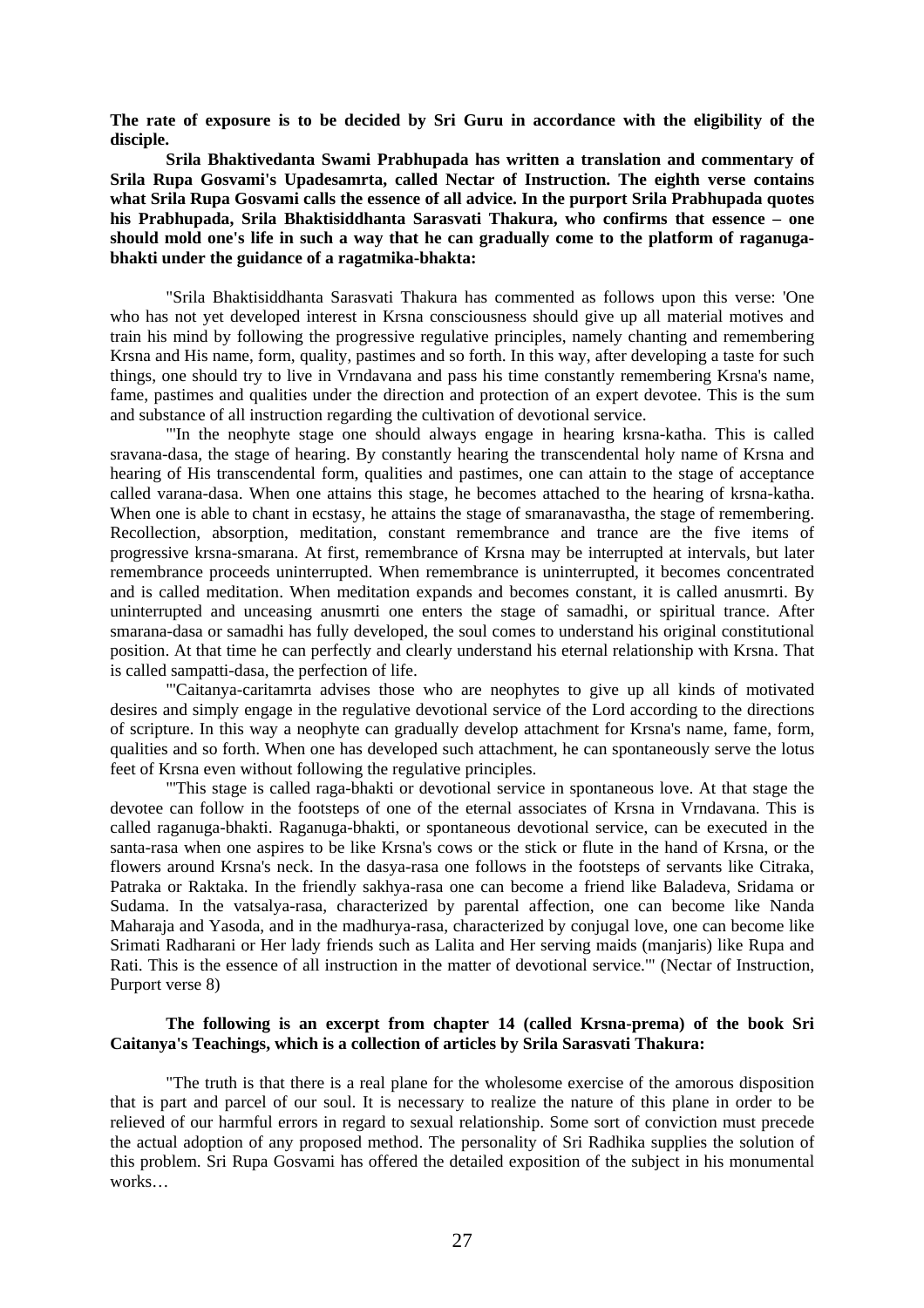<span id="page-27-0"></span>"Madhura-rati is the highest form of prema, and an individual soul even in the stage of raganuga-bhakti in the wake of the ragatmika-bhakti considers herself as a maid, called manjari, under the guidance of the way of services rendered by the dearest Rupa-manjari and Rati-manjari and others who, in their turn, are subservient to Sri Lalita-Visakha-Citra-Indulekha-Campakalata-Rangadevi-Tungavidya-Sudevi – eight sakhis, who are the counter-parts of Sri Radhika. They are all engaged in the aprakrta services of their beloved Sri Krsna for His absolute pleasures and of none else. Their centpercent satisfaction lies in the absolute pleasure of their beloved alone.

"Hence a sadhaka in raganuga bhakti may be a man or a woman in this physical world. He or she develops the aprakrta-body of a gopi, called a manjari, if his or her raga is awakened in the wake of the Vraja-gopis. The physical body in this world can never reach the feet of the Lord.

"[That Vraja-gopi,] more technically a manjari, has a particular name, conception of her form and beauty, her particular age, her costumes, her specialized service or seva, and her grove (or kunja) where she receives and serves the Divine Couple Sri Radha-Krsna. The individual in raganuga-bhakti meditates inwardly, looking upon himself or herself as a hand-maid of Sri Rupa-manjari, who is the personification of the rupa, i.e., the beauty of Sri Radha, which beauty is, in its turn, the projected absolute beauty of the absolute Lord Sri Krsna. Sri Rupa-manjari guides the individual hand-maid in the fold of Sri Lalita-sakhi, who in turn engages the hand-maid in the specialized services of Sri Radha-Krsna.

"Preach all over the world the teachings of Sri Rupa and Sri Raghunatha with all your might. Our highest ambition in life has been to turn ourselves into the dust of their feet..."

# **D. An interview with Sripad Madhava Maharaja**

**Sripad Bhaktivedanta Madhava Maharaja is a disciple of Srila Bhaktivedanta Vamana Gosvami Maharaja. He is a siksa disciple of Srila Bhaktivedanta Narayana Gosvami Maharaja, and has been his personal servant and secretary since 1979. In the following interview of May 4, 2006, he was asked to share his understanding regarding statement 3 of the video/documentary:**

[Question:] "The narrator of the documentary 'The Universal Teacher' quoted Srila Sarasvati Thakura Prabhupada's verse, 'matala hari-jane visaya range, pujala raga-patha gaurava-bhange.' Then he gave the translation, 'Always worship the path of raga-marga, spontaneous devotion. Do not rush ahead. Keep yourself a little distant and below. One who transgresses these instructions will be cast down. That was the motto of Gaudiya Matha.'

"Can you explain the verse further?"

[Sripad Madhava Maharaja:] "The English you quoted is not the translation. It is a statement by Prapujya-carana Bhakti Raksaka Sridhara Maharaja. He did not mean for his statement to be the translation."

[Question:] "Then what is the translation?"

[Sripad Madhava Maharaja:] "'Pujala raga-patha gaurava bhange.' Raga-patha means spontaneous devotion. What is spontaneous devotion?

iste svarasiki ragah paramavistata bhavet tan-mayi ya bhaved bhaktih satra ragatmikodita

["When one becomes attached to the Supreme Personality of Godhead, his natural inclination to love is fully absorbed in thoughts of the Lord. That is called transcendental attachment, and devotional service according to that attachment is called ragatmika, or spontaneous devotional service." (Bhaktirasamrta-sindhu 1.2.272, and Sri Caitanya-caritamrta, Madhya-lila 22.150)]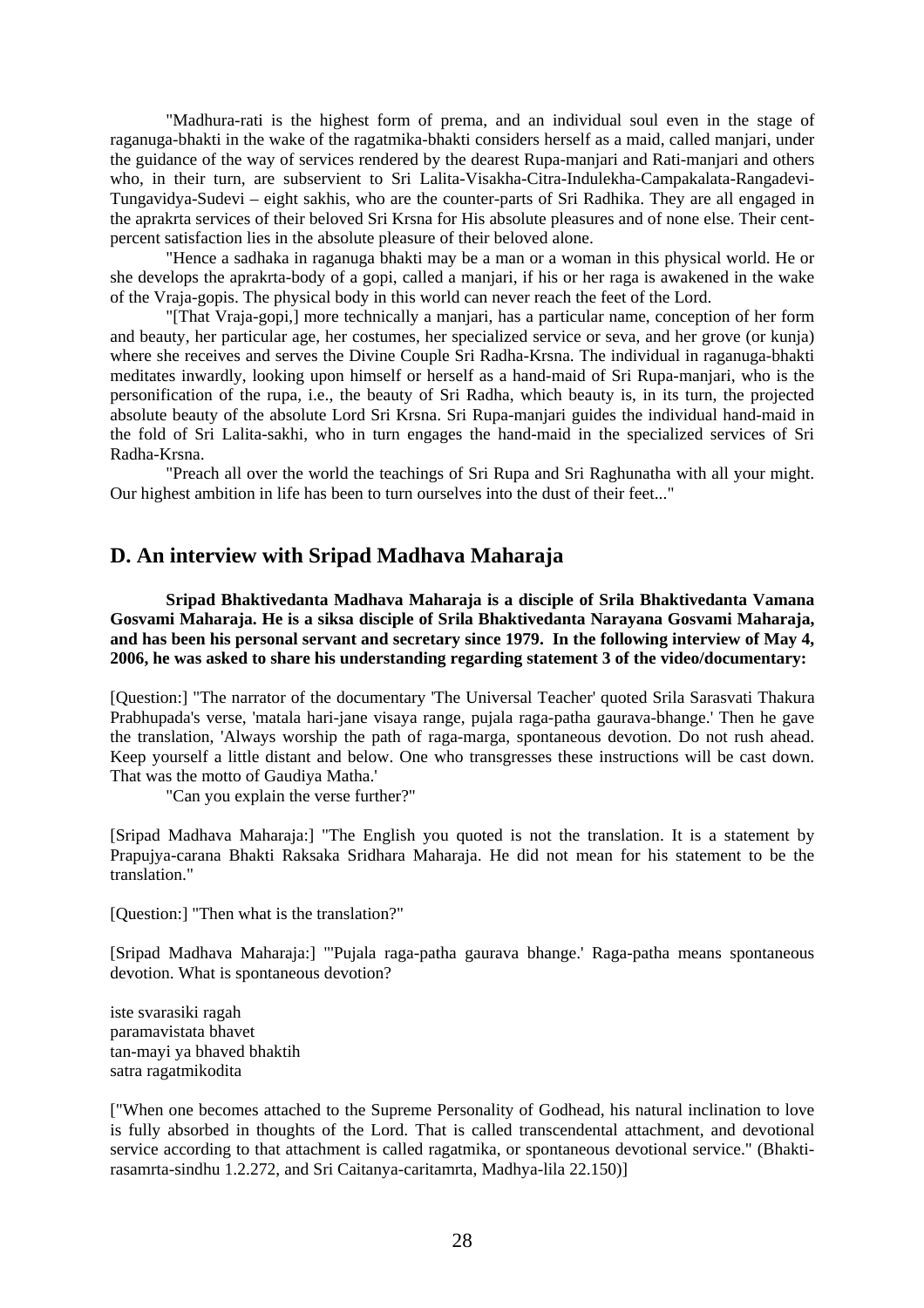"Raga-bhakti is the devotion situated in the hearts of the eternal associates of Krsna in Vraja. Here, the word gaurava-bhange refers to the breaking (bhange means break) of the awe and reverence mood (gaurava) by raga-bhakti. The word matala means complete absorption. Such liberated devotees have only one visaya (object of love), and that is Sri Krsna. The word range refers to Sri Krsna's many pastimes. Hari-jana means those who are the kith and kin or intimate associates of Sri Hari or Krsna. They are absorbed in visaya-range. Sri Krsna is the only visaya (the supreme Enjoyer of His devotees' devotion), and all others are asraya (the repository or container of devotion to Him). These devotees are absorbed in His pastimes.

"Because of the raga in their hearts, they have no awe and reverence mood. In this world they worship raga-patha; that is, the path of complete absorption in and attachment to Sri Krsna. By this they also teach us how to enter and then practice raganuga-bhakti.

"Why do we want to worship this path? We are now aspiring sadhaka-jivas, and our ultimate object is to attain raga-bhakti. For that we have to go step by step. By following the correct process we will gradually enter raganuga-bhakti, and then we will attain raga-bhakti."

# **E. Translation of the beautiful verse**

matala hari-jane visaya range pujala raga-patha gaurava-bhange

**Sometimes this Bengali verse is found with the words "visaya range"; and sometimes, as in the inscription on the wall of the Sri Caitanya Sarasvata Matha, with "kirtana range." In either case, the deep import is the same.** 

#### **With "visaya range":**

"The servants of Hari revel in satisfying His transcendental desires. They worship the path of spontaneous devotion, whereby awe and reverence is overthrown."

 **Internally the hari-janas are absorbed in their pastimes with Sri Krsna, and externally they teach us by their example how to worship the path of raga. Raga means spontaneous devotion, the devotion of Sri Krsna's (Hari's) friends, parents and beloveds.** 

**Krsna is the only visaya, the only enjoyer. As the enjoyer He has unlimited transcendental desires. These desires are fulfilled by His associates, the hari-janas, who are asraya. The hari-janas revel in fulfilling His desires. They are maddened with the ambition to fulfil His desires.** 

**Srila Narayana Maharaja explains that this verse applies to the liberated associates of Sri Caitanya Mahaprabhu in this world, who have come as raganuga-bhaktas. Sriman Mahaprabhu appeared in this world along with His associates. This verse refers to His associates who were with Him during His time, as well as to all those who appeared after Him.** 

**With "kirtana range":** 

"The servants of Hari revel in the chanting of the Holy Name. They worship the path of spontaneous devotion, whereby awe and reverence is overthrown."

# **F. The real existence of Bhaktisiddhanta**

**Some devotees say this verse originally manifested from the lips of Srila Bhaktisiddhanta Sarasvati Thakura, and some say it manifested from the lips of Srila Bhakti Raksaka Sridhara**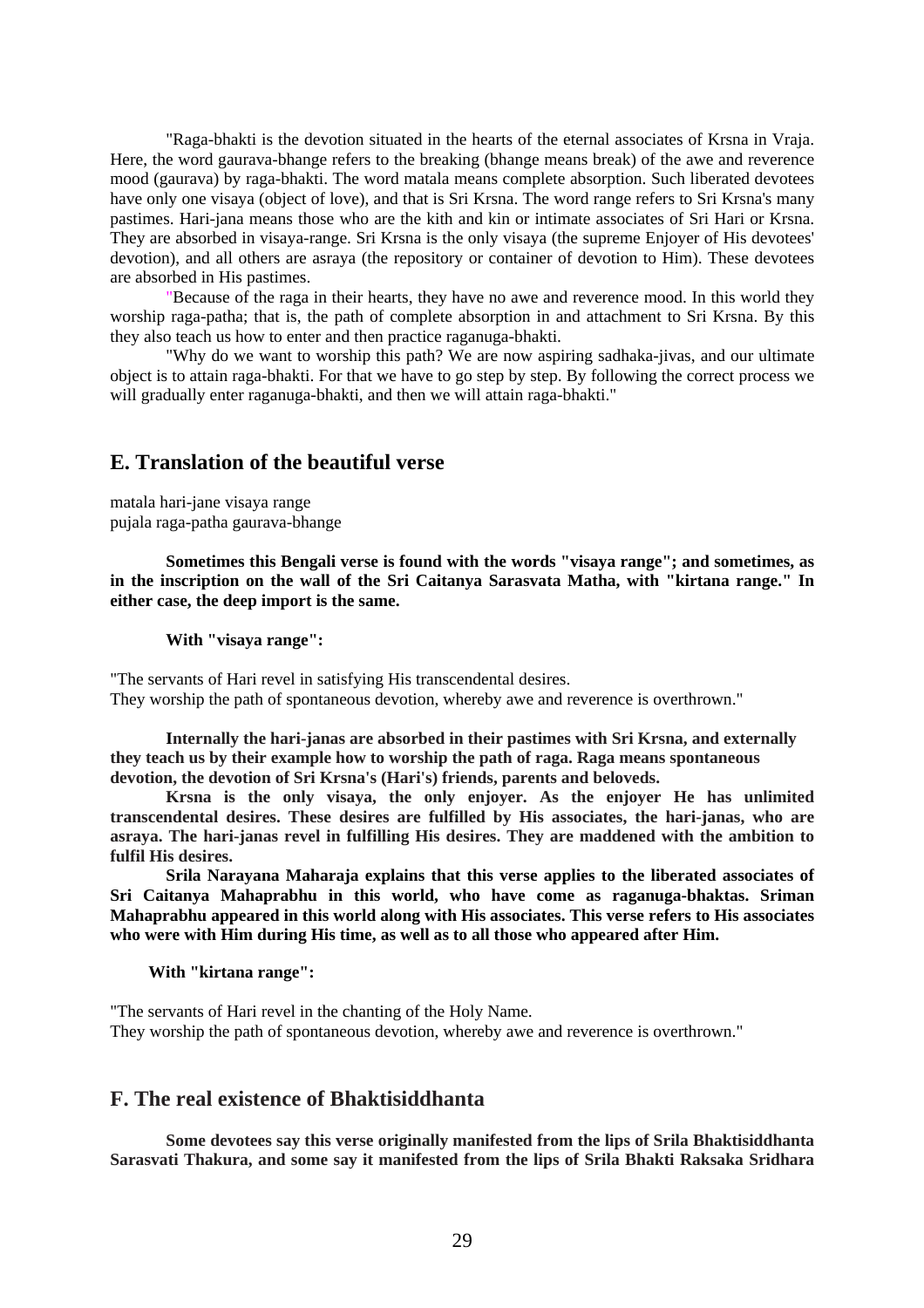**Maharaja. Either way, according to Srila Sridhara Maharaja himself, this verse is the heart of Srila Sarasvati Thakura.** 

**One of Sripad Narasingha Maharaja's websites has a link to a very short, fifteen second, audio statement of Srila Sridhara Maharaja referring to this verse. We therefore had the good fortune to hear his recorded voice: "Pujala raga-patha gaurava bhange. This is Bhaktisiddhanta vani. The real existence of Bhaktisiddhanta [bhakti-siddhanta] is there."** 

# **Documentary Statement 4 – in the form of a visual**

**Some visuals were shown along with the narrator's statement:** *"Sarasvati Thakura also did not allow his disciples to read such books as Gita-govinda, Ujjvala-nilamani or Govinda-lilamrta."* **When the narrator said the word "Gita-govinda," there was a full-screen showing of the cover of Srila Narayana Maharaja's translation and commentary of Sri Gita-govinda.** 

# **Response:**

**Here we find an unfortunate lapse of courtesy, which we prefer to think must be uncharacteristic of his holiness Sripad B.G. Narasingha Maharaja. While mentioning Rasa-lila, he might have displayed the cover of the Krsna Book, written by his own Guru, Srila Bhaktivedanta Swami Maharaja. [While writing in his own publication that Srila Sarasvati Thakura did not allow disciples to read or discuss the most confidential parts of Sri Caitanyacaritamrta, he might have displayed his own Guru's edition of the same.]** 

**However, he decided only to present the work of Srila Narayana Maharaja, along with a warning not to read it. Are we to take this as a charitable act of free publicity? If so, we are grateful.** 

**He could have mentioned that the Gita-govinda on the screen begins with an extra thirty-five pages of warnings to support his own warning. His failure to do so unnecessarily portrays the book and its commentator in an objectionable light. By token of the same logic, Sri Jayadeva Gosvami, the original author of Sri Gita-govinda, along with Srila Rupa Gosvami and Srila Krsnadasa Kaviraja Gosvami (the authors of Ujjvala-nilamani and Govinda-lilamrta respectively) also stand inadvertently condemned.** 

**Further, in a recent posting on his Krishna-talk internet article, Sripad B.G. Narasingha Maharaja goes on to confuse the act of publishing a confidential book with endorsing its indiscriminate study, as if the two issues were the same. Little can be said to address such non sequitur without running the risk of accrediting improper logic with substance.** 

**The question may be asked in a general sense: Why do acaryas publish or even write confidential books in the first place? They know that most of us are not qualified. Still, like affectionate parents who bequeath their treasures to their beloved children on the condition of their coming of age, our merciful acaryas leave the priceless transcendental treasure of their realizations in books for their followers to relish when, one day, those followers are mature enough in their bhakti to deeply appreciate them.** 

**Are we to construe their generous provision for our future an incriminating act of sahajiyaism? Better we accept it with a properly adjusted sense of responsibility.** 

# **A. Reply to Krishna-talk statements**

**The following are Krishna-talk's specific statements and our reply to each. Unfortunately, these statements reveal the thoughts behind the documentary producer's**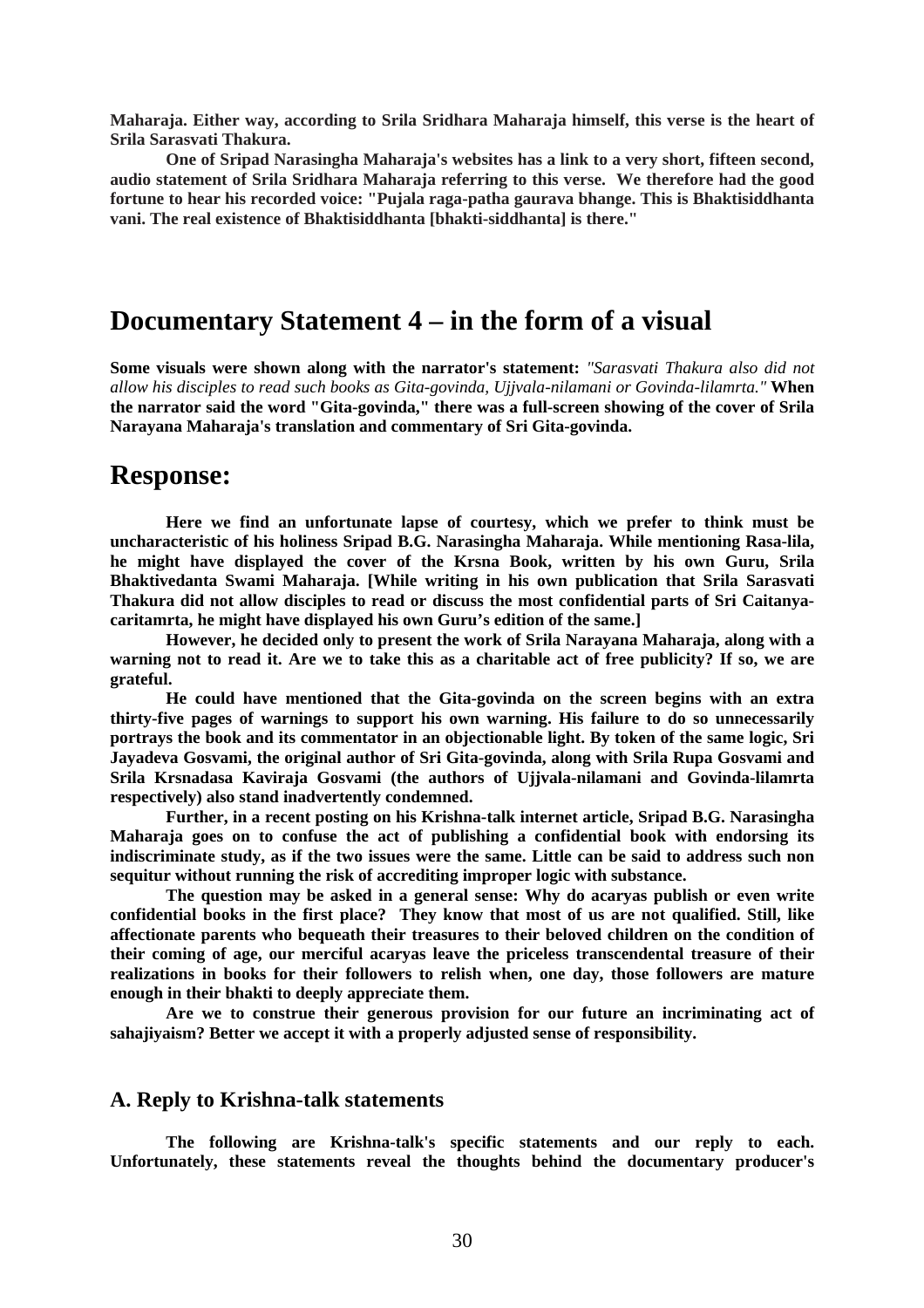### **committing the otherwise simply tacit offense of showing the full-screen pictures of Srila Narayana Maharaja's edition of Gita-govinda.**

#### **[Unlike the rest of our article, in this section, "A," our words will not be in bold letters.]**

#### **Gosai.com/Krishna-talk statement:**

It is quite misleading that the publishers have posed Srila Bhaktisiddhanta as having written that article expressly for Gita-govinda…

#### **Our reply:**

Sripad Narasingha Maharaja is a very honorable Vaisnava sannyasi. We humbly request him to reconsider his statement. The publishers of Srila Narayana Maharaja's translation and commentary of Sri Gita-govinda never suggested to the reader that the Foreword was written by Srila Sarasvati Thakura Prabhupada. The publishers wrote in the subtitle of that Gita-govinda Foreword, "From 'Sri Caitanya's Teachings' Chapter 14." "Sri Caitanya's Teachings" is a compilation of articles by Srila Sarasvati Thakura, produced over half a century before the publication of Srila Narayana Maharaja's edition.

#### **Gosai.com/Krishna-talk statement:**

It is a misnomer, since the article presented there as a forward by Bhaktisiddhanta was actually not written by Bhaktisiddhanta. The article was originally written by Professor Nisikanta Sanyal and published in The Harmonist magazine volume 26 #6 in November 1928 (it was later published as a small booklet in 1931). The article was originally called "The Erotic Principle and Unalloyed Devotion" and has been printed and mistakenly attributed to Bhaktisiddhanta in many Gaudiya Matha publications over the decades.

#### **Our reply:**

The article used in the Foreword was published in chapter 14 of "Sri Caitanya's Teaching" by Sri Gaudiya Matha of Madras. It was edited by Srila Bhakti Vilas Tirtha Maharaja and several other prominent devotees. The title of that chapter is called "Krsna-prema." The same article is presented in the huge "coffee table" Mandala Publication "Sarasvati Thakura" as the words of Prabhupada Srila Bhaktisiddhanta, with the title "The Erotic Principle and Unalloyed Devotion."

There is an article from the Harmonist, later printed as a booklet entitled "The Erotic Principle and Unalloyed Devotion" by Professor Sanyal. The first two paragraphs of the article in the Foreword of Sri Gita-govinda are roughly the same as a section somewhere in the middle of Professor Sanyal's article, and that section is subtitled "The Sexual Principle." However, the rest of the article is completely different, although the topic is the same.

Regarding Professor Sanyal's Harmonist article, Srila Sarasvati Thakura Prabhupada certainly read and approved in writing the statements therein, as seen by the Foreword he wrote glorifying the article. It may be noted, however, that this is not the Foreword of Srila Narayana Maharaja's edition of Sri Gita-govinda that Sripad Narasingha Maharaja refers to on his website.

#### **Gosai.com/Krishna-talk statement:**

The so-called 'Forward to Gita Govinda' is actually Professor Sanyal's article with a two paragraph add-on at the beginning taken from a lecture by Bhaktisiddhanta wherein he speaks briefly about Jayadeva Gosvami.

#### **Our reply:**

There was no add-on. There are clearly two separate parts of the Foreword. One part contains Srila Sarasvati Thakura's article from the book "Sri Caitanya's Teachings", edited by Srila Bhakti Vilas Tirtha Maharaja. The other part of the Foreword has a different title, which states, "Foreword: A few words from Srila Bhaktisiddhanta Sarasvati Thakura on Gita-govinda." It is subtitled as follows: "The following discourse was delivered in 1932 on the eve of the  $446<sup>th</sup>$  commemoration of Sri Caitanya Mahaprabhu's appearance." Also, it is eight paragraphs, not two.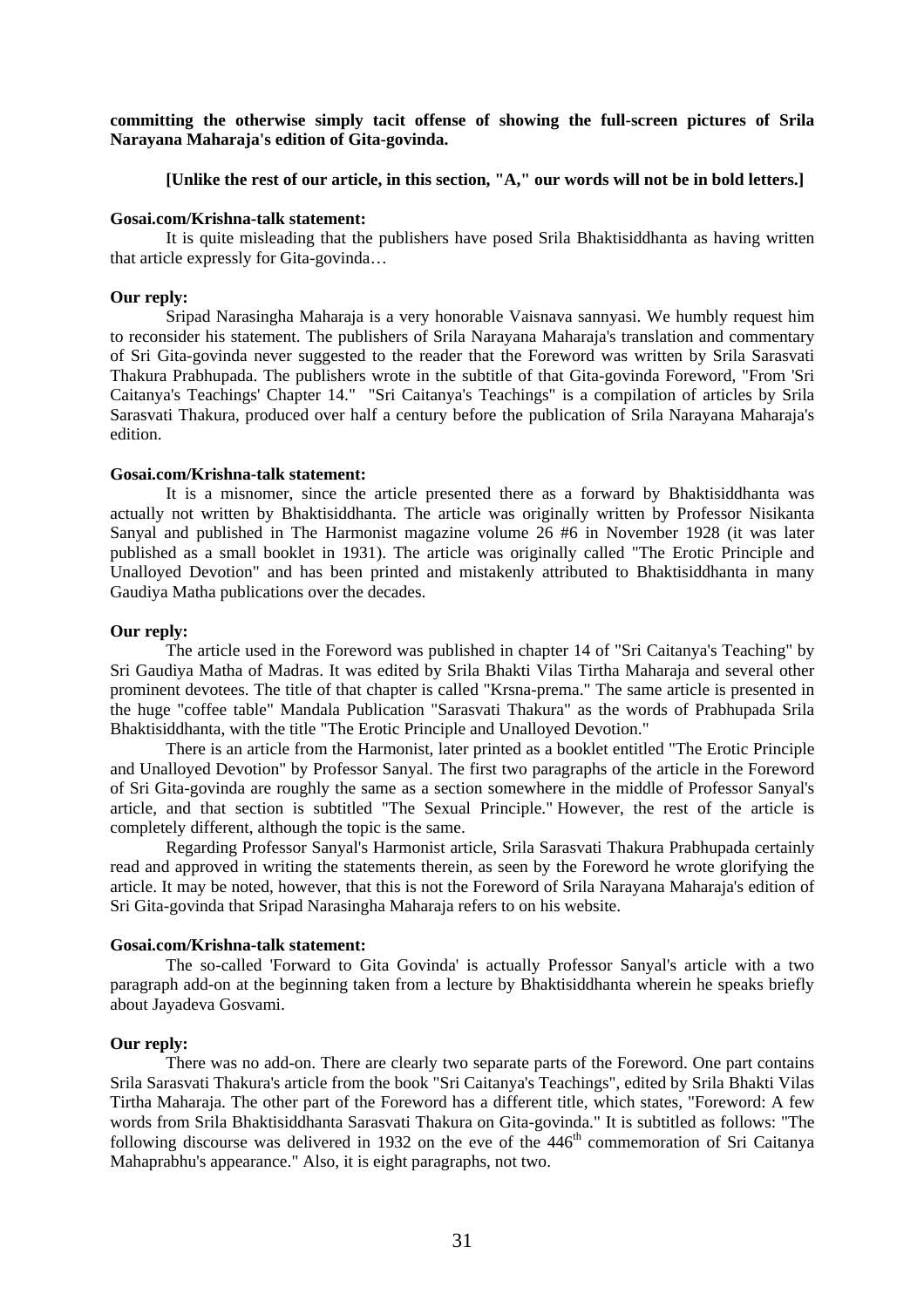For the information of the readers, there are two separate books in this regard. One is called "Sri Caitanya's Teachings," and that book contains the articles by Srila Sarasvati Thakura Prabhupada. There is another book, called "Sri Krsna Caitanya," and that is by Professor Sanyal. Srila Prabhupada Bhaktivedanta Swami Maharaja wrote in a letter (Mar. 14, 1967): "The late Prof. N.K. Sanyal was my god-brother and his book, "Krsna Caitanya," is approved and authoritative…It will help us a great deal because my spiritual master has given his approval to this book."

#### **Gosai.com/Krishna-talk statement:**

…It is indeed a ruse when the publishers of Gita-govinda say that if the followers of Bhaktisiddhanta do not translate and comment upon Ujjvala-nilamani, Gita-govinda, etc. that these books will then be the exclusive property of the Sahajiyas. To the contrary, in doing so, the publishers of Gita-govinda have entered the domain of the Sahajiyas and shown us their true colors.

#### **Our reply:**

We are simply sad to read this statement, which is an attempt to dishonor our worshipful siksa-guru Srila Bhaktivedanta Narayana Maharaja by calling him a sahajiya. Our Prabhupada quotes his Prabhupada on the subject of sahajiyas: "Such an advanced devotee has nothing to do with the sahajiyas, who manufacture their own way and commit sins by indulging in illicit sex, intoxication and gambling, if not meat-eating. Sometimes the sahajiyas imitate advanced devotees and live in their own whimsical way, avoiding the principles set down in the revealed scriptures...The sahajiyas' understanding of the love affairs between Radha and Krsna is not bona fide because they do not follow the principles laid down by the Six Gosvamis."

We simply pray to the honorable Sripad Narasingha Maharaja that he will be so kind as to reconsider and then retract his statements.

Regarding Gita-govinda, he may kindly consider all the warnings regarding qualification to read the Gita-govinda that are given in Srila Narayana Maharaja's own Introduction, as well as the other front-matter of the book. It is interesting to note the last paragraph of Srila Sarasvati Thakura's article, which graces the Foreword in Srila Narayana Maharaja's edition: "No idea of the positive nature of the function of the higher plane corresponding to the sexual activity of this world can be conveyed to those who are not completely free from the disease of mundane sexual desire. It is for this reason advisable to abstain from all empiric study of the descriptions of the amorous activities of the Divinity until one has actually been freed from every worldly passion by the preparatory service of Sri Krsna under the direction of a bona fide spiritual master."

Regarding Narasingha Maharaja's statement, "…It is indeed a ruse when the publishers of Gita-govinda say that if the followers of Bhaktisiddhanta do not translate and comment upon Ujjvalanilamani, Gita-govinda, etc. that these books will then be the exclusive property of the Sahajiyas": It is worth noting Srila Sarasvati Thakura Prabhupada's lecture at Sri Radha-kunda in 1932, later published in "The Gaudiya" in 1934. There he said, "We must retrieve asta-kaliya-lila from the hands of the sahajiyas."

## **B. Srila Narayana Maharaja – a contemporary universal teacher**

**The respected reader is invited to log on to Srila Narayana Maharaja's website, www.purebhakti.com. There, one can freely read or download his books and hundreds of his lectures. About 500 of his lectures are posted on his website, and from that it is plain to see how he is carefully cultivating bhakti in the hearts of the conditioned souls. For example, he discusses topics like Bhagavad-gita, Druva Maharaja, the conversation between Devahuti and Lord Kapiladeva, King Citraketu, Prahlada Maharaja, Ambarisa Maharaja, Lord Krsna's baby and childhood pastimes, and Sri Siksastakam. He discusses Sri Brhad-bhagavatamrta's explanation of the five types of uttama bhaktas, the history of Srimad-Bhagavatam as given in the First Canto, and Sri Caitanya Mahaprabhu's mission and pastimes. He also discusses the glories of the Lord's incarnations and of our predecessor acaryas on their respective appearance and disappearance days.**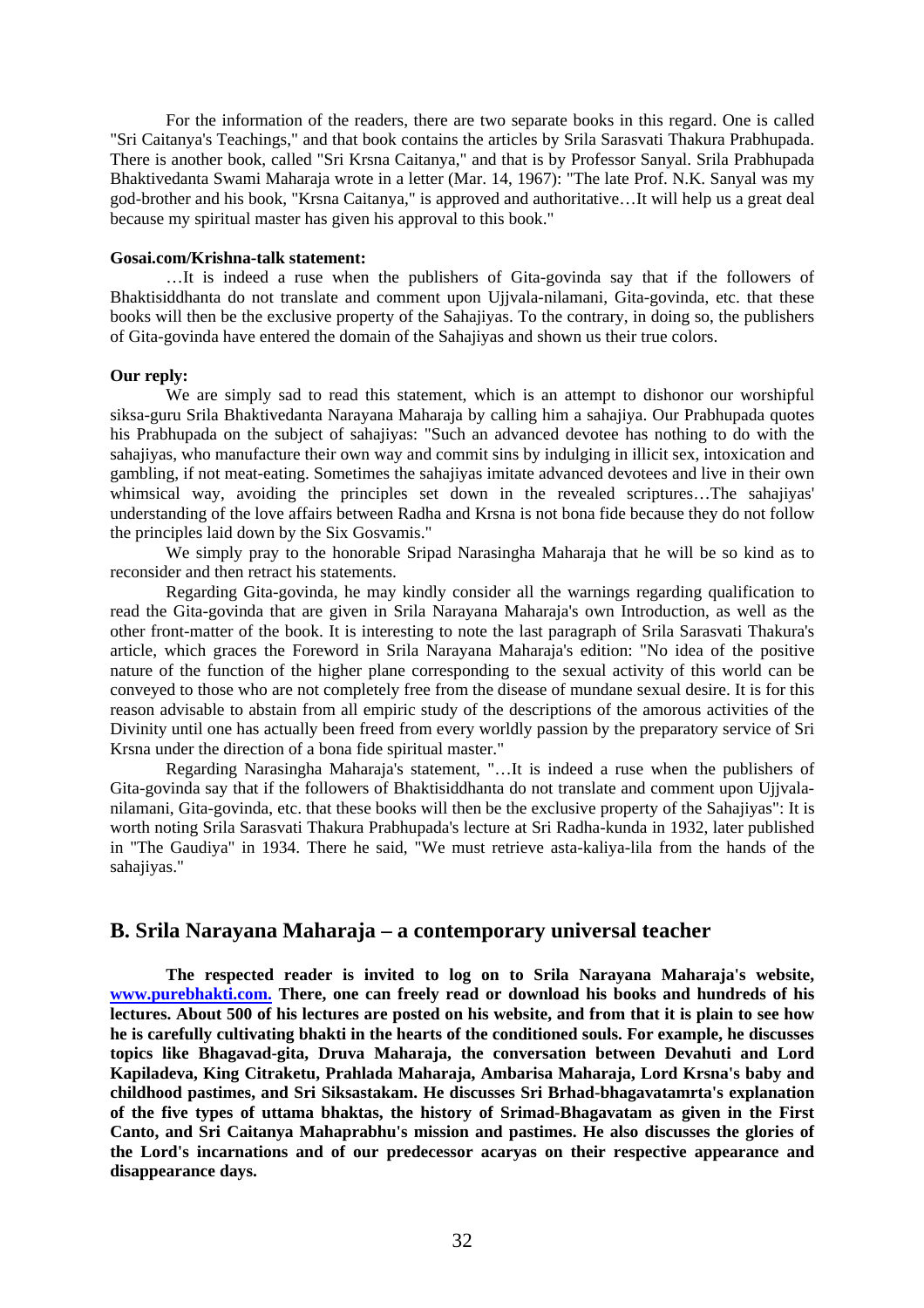**Finally, he discusses the glory and topmost krsna-prema of the gopis and especially Srimati Radhika. Service to Her lotus feet is the goal of all our Gaudiya-sampradaya acaryas. Following in the footsteps of his predecessors, he teaches that without knowing the goal (the sadhya) no one can engage seriously in the bhakti process (the sadhana).** 

### **C. Regarding the title "Unconventional Teachers"**

**This section discusses the reason for titling our article and website "Unconventional Teachers." All of the self-realized acaryas in our disciplic succession – from Lord Brahma to Srila Vyasadeva to Sri Caitanya Mahaprabhu to Srila Sarasvati Thakura Prabhupada to his pure followers of the present day – are universal teachers and "unconventional teachers" at the same time.** 

**We conditioned souls inevitably try to "freeze" the teaching of an acarya in order to promote it in the manner of a marketable commodity. However, Srila Bhaktisiddhanta Saravati Thakura strongly challenged the conception of fixed rules that were to be applied to everyone at all times. He favored the very personal, adhikara-specific, unconventional guidance of a living acarya – a point which is often hard to appreciate for today's self-taught, multi-media, distance learning generation. The following excerpt is from Srila Sarasvati Thakura's article, "The Killing of Putana" (printed in the January l932 edition of The Harmonist, or Sree Sajjanatoshani):**

"The Supreme Lord Sri Krsna Caitanya, in pursuance of the teaching of the scriptures, enjoins all absence of conventionalism for the teachers of the eternal religion. It does not follow that the mechanical adoption of the unconventional life by any person will make him a fit teacher of religion. Regulation is necessary for controlling the inherent worldliness of conditioned souls. But no mechanical regulation has any value even for such a purpose.

"The bona fide teacher of religion is neither any product nor the favorer of any mechanical system. In his hands no system has likewise the chance of degenerating into a lifeless arrangement. The mere pursuit of fixed doctrines and fixed liturgies cannot hold a person to the true spirit of doctrine or liturgy.

"The idea of an organized church in an intelligible form indeed marks the close of the living spiritual movement. The great ecclesiastical establishments are the dykes and the dams to retain the current that cannot be held by any such contrivances. They, indeed, indicate a desire on the part of the masses to exploit a spiritual movement for their own purpose. They also unmistakably indicate the end of the absolute and UNCONVENTIONAL guidance of the bona fide spiritual teacher." (emphasis is ours)

**By describing spiritual guidance as "unconventional", Srila Sarasvati Thakura, the universal teacher himself, teaches that any one specific statement of his, such as "Do not read Govinda-lilamrta" is NOT universally applicable at all times, all places, in all circumstances and for all audiences. We cannot believe that our most respectful superior Srila Bhakti Raksaka Sridhara Maharaja would quote his Guru Maharaja as saying that such a statement universally and eternally applies to all.** 

**We all agree about the necessity for caution with rasa and extreme caution with rahasya. But the non-publication of rasa-sastra by one acarya does not preclude the publication of rasasastra by another. Srila Sarasvati Thakura Prabhupada clearly regards preceptorial guidance as UNCONVENTIONAL and therefore not subject to the formulaic compression of the simplistic motto.** 

**Regarding the title "Unconventional Teachers," three syllables are identical in syntax to Universal Teacher. Un + ve + al are common to both Unconventional and Universal. Unconventional Teacher is immediately recognizable as an elaboration of Universal Teacher. The words "unconventional teachers" was inspired by the above-mentioned article written by Srila Sarasvati Thakura himself.**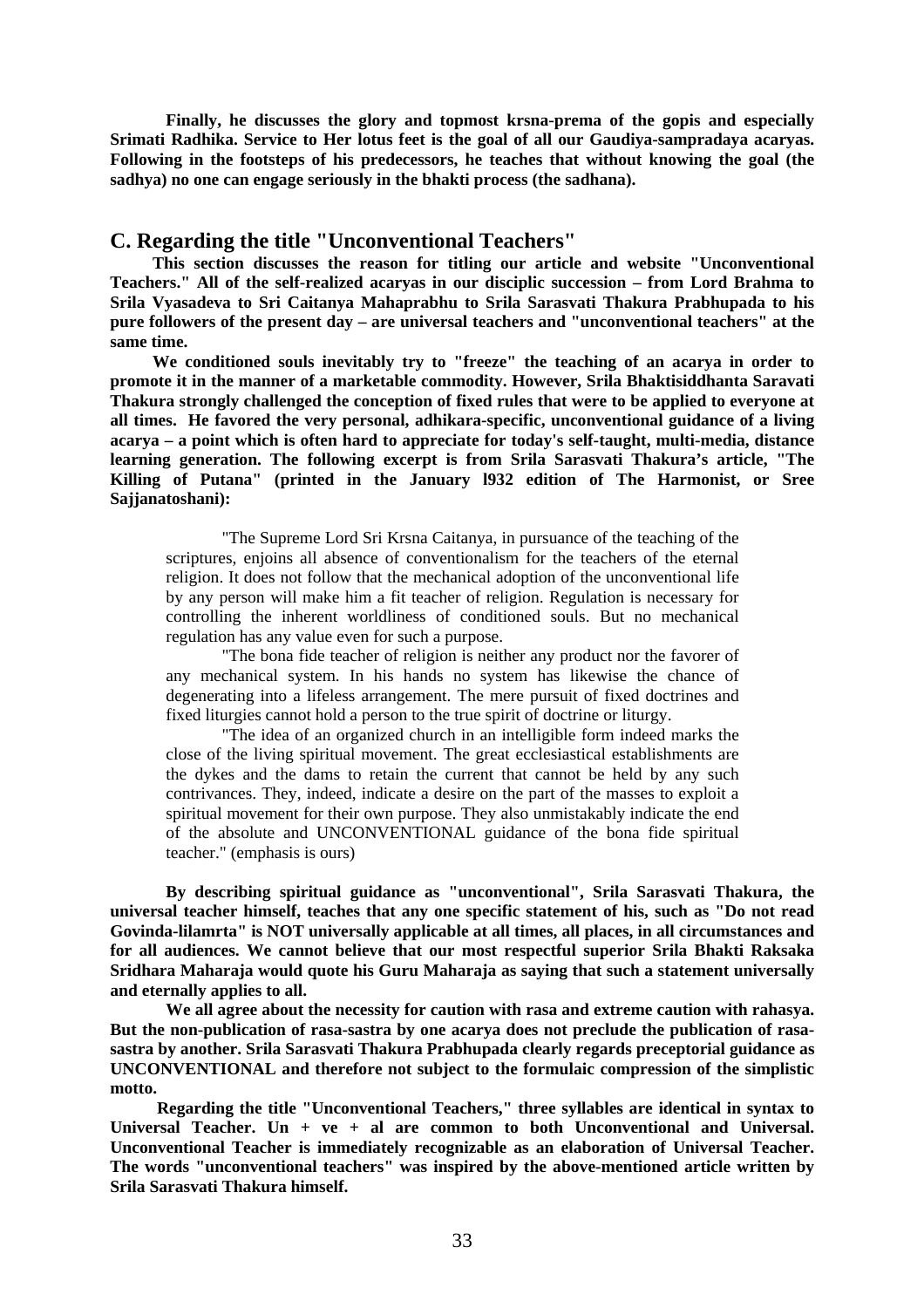**This eternal principle of unconventionality gives rise to the apparent differences in the approaches of all authentic acaryas – although there is no difference in their message or mission. If only universal teachers could be cloned from the stem cells of a few contextual phrases, we would not have to rely on prayer, introspection and the causeless mercy of Sri Krsna to find genuine guidance on the path to Goloka Vrndavana.** 

**Who can deny that there is a speciality in the presentations in each of our acaryas? The perfect acaryas preach according to time, place, circumstance and audience. According to these four, our acaryas employ various strategies in their preaching. For this reason, no one can demand a fixed, homogeneous meta-narrative.** 

**We find that the same audience receives different instructions from an acarya as that audience matures in bhakti; there are so many examples of this.** 

**Srila Sukadeva Gosvami was speaking Srimad-Bhagavatam to Maharaja Pariksit, who was a resident of Dvaraka and Sri Krsna's relative there. In order to encourage him, Sukadeva Gosvami appeared to express the idea that Lord Krsna is the true son of Devaki and Vasudeva and was carried by him to the house of Yasoda devi, who had just given birth to a baby girl. Later, because Srila Sukadeva Gosvami wanted Maharaja Pariksit to come to the understanding that Sri Krsna's real parents are Nanda Baba and Yasoda-devi, he uttered verses containing the words "pasupangajaya" and "jayati te'dhikam janmana vrajah" in the 14th and 31st chapters of the Tenth Canto. This is all explained in the Tenth Canto commentaries of our previous acaryas.** 

**Our Srila Prabhupada, a follower of Srila Sukadeva Gosvami, did a similar thing. In Nectar of Devotion, one of his earliest books, he wrote that Nanda Maharaja is the foster-father of Sri Krsna. Then, in his Tenth Canto translations and commentaries, as well as those in Sri Caitanya-caritamrta, he established that Krsna is fully the son of Nanda Baba and Yasoda-devi, and only partly the son of Vasudeva and Devaki.** 

**Here is an example which shows that different acaryas will say apparently different things to different audiences of different qualifications – while there is really no contradiction in their ideas. The example is given by Srila Sarasvati Thakura himself, from his article that was printed as the Foreword of Srila Narayana Maharaja's edition of Sri Gita-govinda: "Sri Sukadeva's hesitation to divulge the secrets of the Vedas is well founded. The conduct of Sri Jayadeva Gosvami in speaking without reserve is equally in order if we remember that his book cannot be understood at all by those who are lacking in the highest spiritual culture."** 

**Another example: Srila Rupa Gosvami and Srila Jiva Gosvami are always of the same opinion. Srila Jiva Gosvami is always under Srila Rupa Gosvami's guidance. Outwardly, externally, it sometimes seems that they have different opinions, but they are actually never of different opinions. It appears outwardly that Jiva Gosvami tried to establish svakiya-vada, the idea that Radha and Krsna or Krsna and the gopis are married, whereas Srila Rupa Gosvami clearly established that Sri Krsna and the gopis are paramours (parakiya-vada).**

**Srila Visvanatha Cakravarti Thakura has reconciled this. He has explained in great detail how Jiva Gosvami is actually saying the same thing as Rupa Gosvami. We understand Srila Jiva Gosvami through the viewpoint of Srila Cakravartipada. Moreover, Srila Jiva Gosvami himself has clarified this in his commentary on Ujjvala-nilamani. There he states that he was explaining something for the sake of unqualified persons who could not understand the superiority of parakiya-rasa, but that his own personal conclusion was the same as that of Srila Rupa Gosvami.** 

**In the same way, Srila Bhaktivinoda Thakura, Srila Prabhupada Bhaktisiddhanta Sarasvati Thakura, Pujyapada Srila Bhakti Raksaka Sridhara Maharaja, Srila Bhakti Prajnana Kesava Gosvami Maharaja, Srila Bhaktivedanta Narayana Maharaja, and our Guru Maharaja Srila Bhaktivedanta Swami Prabhupada are all in the same line. Outwardly, to some, it may sometimes be seen that they have different opinions, but really this is not so. Those who are not on their level see circumstantial, outward, and apparent differences in opinion. In so doing, such persons may criticize one acarya and glorify another – but wrongly, not understanding either of their actual moods and siddhanta.**

**As quoted above from Srila Sarasvati Thakura's article, "The mere pursuit of fixed doctrines and fixed liturgies cannot hold a person to the true spirit of doctrine or liturgy." Or, stated otherwise, "You cannot be my follower simply by quoting me to everyone."**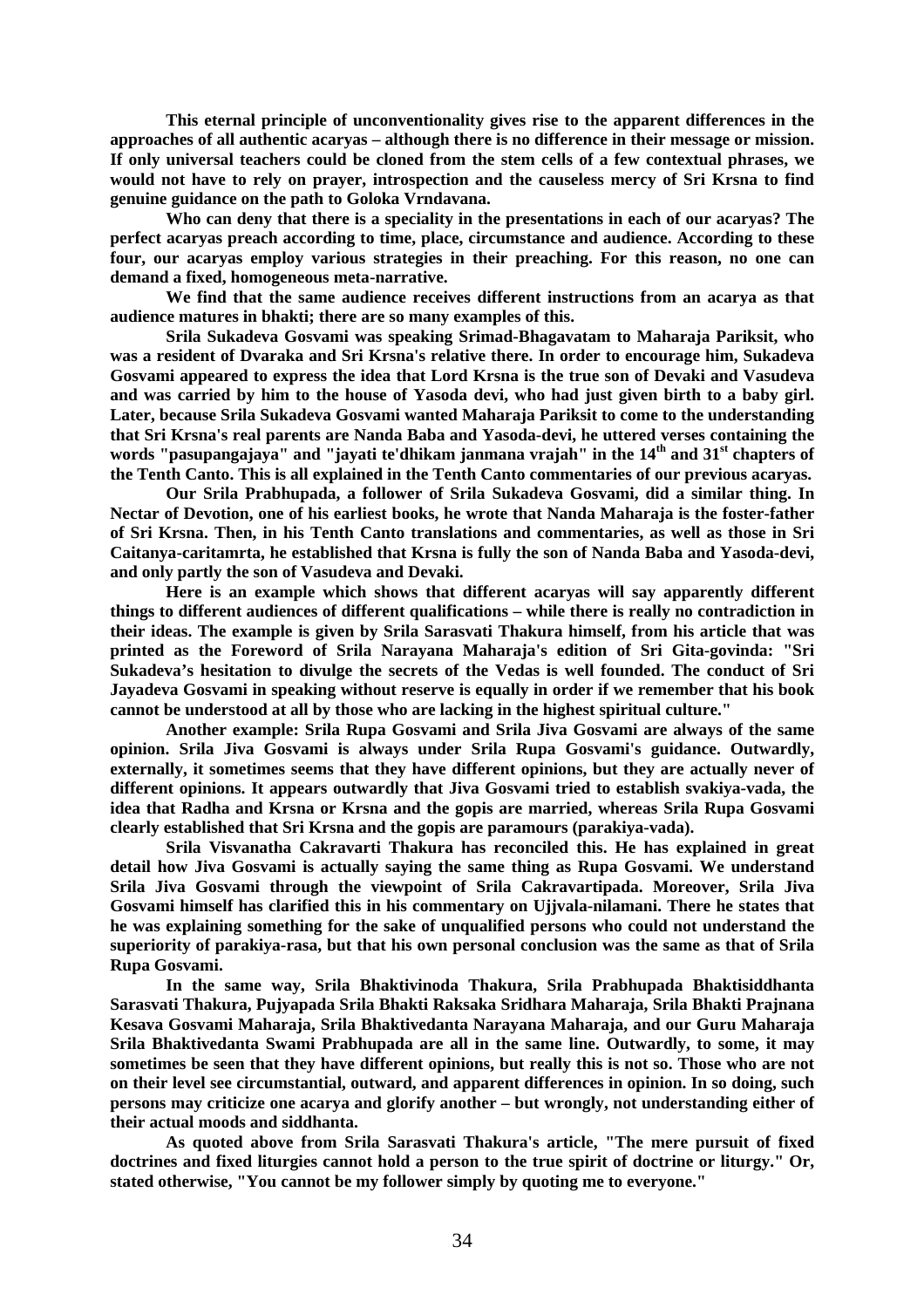## **D. Srila Sarasvati Thakura and raga-marga**

**As all bona fide acaryas have done, Srila Bhaktisiddhanta Sarasvati Thakura Prabhupada has cautioned conditioned souls not to imitate an advanced, raganuga devotee. At the same time, he came to this world to inspire true raganuga-bhakti – and especially rupanugabhakti – in their hearts. Srila Sarasvati Thakura is sri gauravani murtaye, the embodiment of Mahaprabhu's teachings and mission. Mahaprabhu's mission is:** 

prema-rasa-niryasa karite asvadana raga-marga bhakti loke karite pracarana rasika-sekhara krsna parama-karuna ei dui hetu haite icchara udgama

"The Lord's desire to appear was born from two reasons: He wanted to taste the sweet essence of the mellows of love of God, and He wanted to propagate devotional service in the world on the platform of spontaneous attraction (raga-marga or raganuga-bhakti). Thus He is known as supremely jubilant and as the most merciful of all." (Caitanya-caritamrta, Adi-lila 4.15)

### **This mission is the same as that of Srila Sarasvati Thakura's father and spiritual preceptor, Saccidananda Srila Bhaktivinoda Thakura. Srila Bhaktivinoda Thakura writes in his Jaiva-dharma:**

"The pure spiritual jiva's relationship with the material world is completely terminated when Sri Krsna wills. Until this time, the jiva's relationship with the material world can only tend toward its eventual cessation (ksayonmukha). In the ksayonmukha stage, the jiva's intelligence attains freedom from matter to the extent of svarupatah jada-mukti (bhava-bhakti), but not to the extent of vastutah jadamukti (prema-bhakti). When one attains the stage of vastutah jada-mukti, the ragatmika-vrtti or mood of the ragatmikas, is awakened in the pure jiva both in terms of his internal spiritual identity (svarupa) and constitutional state (vastu). This ragatmika-prakrti is the nature of the eternal residents of Vraja. The jiva who in the ksayonmukha stage follows in the wake of the ragatmika nature is known as raganuga, one who follows the way of raga. This condition of raganuga should be ardently sought after by the jivas.

"As long as this condition is absent, human intelligence remains spontaneously attached to mundane objects." (Sri Jaiva-dharma, Chapter 3)

## **E. The Glory of Srila Prabhupada Sarasvati Thakura**

**In this regard we present three classes given by Srila Narayana Maharaja. The first is a discourse given in Vrndavana, India, in 1991:** 

### **HIS LAST DAYS**

"Srila Sarasvati Thakura Prabhupada knew that he would soon be going to his Master, and therefore he gave some final instructions to his disciples. Our Guru Maharaja, Srila Bhakti Prajnana Kesava Gosvami Maharaja, was there, as were Gosvami Maharaja, Bhakti Vilasa Tirtha Maharaja and others.

"He told those in attendance, 'I am unhappy. I have come for a mission – to give the things that Sri Caitanya Mahaprabhu came to give. He has ordered me to give the teachings of vipralambha (the mood of separation) and gopi-prema. He ordered me to teach the reasons that He came to this world, and to share His gifts.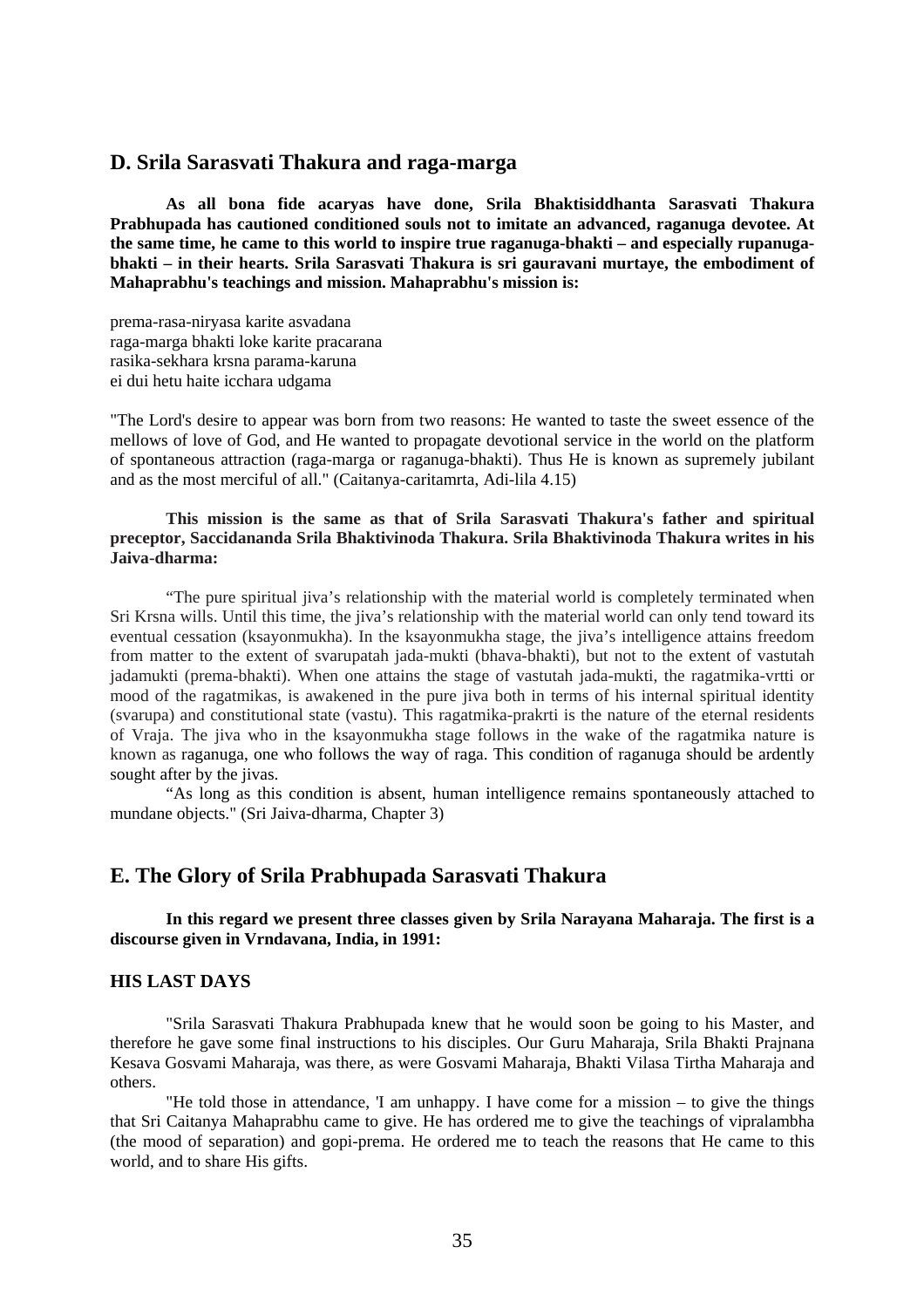"'However, most of my time was spent in cutting the "jungles" of mayavada, sahajiya-vada, sakhi-bekhi and all other non-devotional ideas. If there is a mayavada jungle, the seeds of bhakti will not sprout. I therefore had to cut so many jungles, and still there are so many jungles left throughout the world. Most of my time was spent in clarifying philosophical points.'

"Saying this, his mood changed and his face became reddish. Then he spoke the following verse:

yasyah kadapi vasanancala-khelanotthadhanyati-dhanya-pavanena krtartha-mani yogindra-durgama-gatir madhusudano 'pi tasya namo 'stu vrsabhanu-bhuvo dise 'pi'

["Obeisances to the direction that faces Sri Vrsabhanu's daughter. When the breeze coming from that direction playfully moves the edge of His garment, Lord Krsna, who cannot be attained by even the kings of yogis, thinks that His life has now become a great success." (Sri Radha-rasa-suddha-nidhi, text  $2)$ ]

"Srila Prabhupada Sarasvati Thakura then explained how Krsna is obedient to Srimati Radhika. He said, 'There is a nice verse by Srila Raghunatha dasa Gosvami:

"'smara-vilasita-talpe jalpa-lilam analpam krama-krti-parihinam bibhrati tena sardham mitha iva parirambharambha-vrttaika-varsma ksanam api mama radhe netram anandaya tvam'

["O Radha, who, without going anywhere else stays on the couch of amorous pastimes, talking for a long time with Lord Krsna and embracing Him so strongly that Your two forms appear to become one, please, for even a moment, delight my eyes." (Sri Stavavali, Sri Prema-purabhidha-stotra, text 4)]

"'Sri Krsna is very obedient to Srimati Radhika. She is always full of pride, because Krsna is Hers. She has madiya-mayi-bhava, which means that She always thinks, "Krsna is Mine." Candravali has the mood of tadiya-bhava: "I am Krsna's." Krsna is controlled by Radhika only, because of Her madiya-bhava.

"'Srimati Radhika is svadina-bhartrika. This means Sri Krsna is controlled by Her. Svadina bhartrika is of two kinds: maitri and sakhya. Madiya and tadiya are two parts of madhurya-rasa or paramour love, and they are each divided into two parts: maitri-mood and sakhya-mood. When love is slackened by sincerely requesting something, as in a prayer, that is called maitri. When priti (love) becomes prominent and prayer becomes secondary, that type of svadina-bhartrika is called sakhya. Candravali becomes svadina-bhartrika with maitri as the prominent mood (bhava), whereas Radhika becomes svadina-bhartrika with sakhya-bhava. At that time, Srimati Radhika can order anything She likes from Krsna, and He will carry out those orders – He will do so even if He gets a hint of an order. He will always be ready to carry out an order, even if there is only a hint of it. Regarding Candravali's order however, He will only carry out Her prominent orders; she must tell Him what she wants. In this way, Radhika is most prominent among all the gopis.'

"Srila Prabhupada Bhaktisiddhanta Sarasvati Thakura was ordered by Sri Caitanya Mahaprabhu to help all devotees understand that Srimati Radhika is the most powerful among all the gopis, and that in order to become Her dasi (maidservant), we will have to become rupanuga. Without being rupanuga – without the guidance of Sri Rupa-manjari – we cannot serve Radhika.

"Sri Krsna's priya-narma sakhas (His most intimate of cowherd friends) like Subala and Sridama are inclined towards Srimati Radhika. They are pleased when Radhika and Krsna meet. There are also some priya-narma-sakhas who facilitate Candravali's relationship with Krsna, but Prabhupada Sarasvati Thakura was greatly inclined to Srimati Radhika, in favor of rupanuga. He was rupanuga. He wanted to distribute this idea of Sri Caitanya Mahaprabhu: we want to be the servants of Sri Rupamanjari, so that we can serve Sri Sri Radha and Krsna – not Candravali and others like her.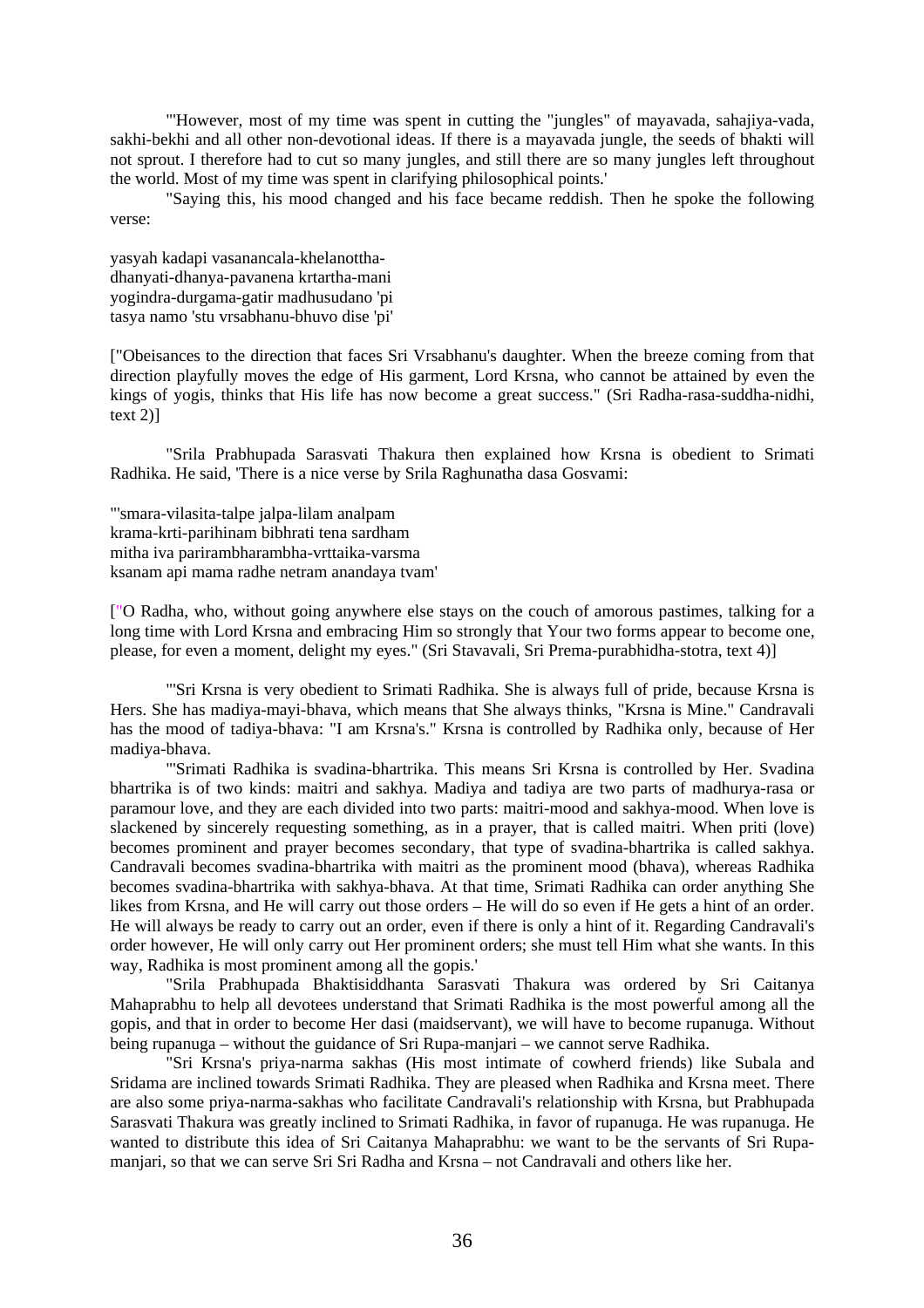"Srila Sarasvati Thakura Prabhupada's idea was to preach rupanuga-bhakti. Actually it was not to preach it, for rupanuga is not preached. His idea was to inspire devotees for this service to Srimati Radhika. At the end of his manifest stay in this world, however, he told his followers, 'I could not do this, so I am unhappy. You should all gather and come under the shelter of asraya-tattva (the principle of the pure devotee – the reservoir of love for Krsna). Who is asraya-tattva? Guru is asraya-tattva. Living in such shelter, you should serve the Divine Couple Sri Sri Radha and Krsna under the guidance of Sri Rupa-manjari.' This was the root motive for all his activities – to give this to the world."

#### **GAURA-VANI PRACARINE**

### **The following is excerpted from another class by Srila Narayana Maharaja, given on Prabhupada Bhaktisiddhanta Sarasvati Thakura's appearance day, February 21, 2003, in Olpe, Germany:**

"His (Srila Bhaktisiddhanta Sarasvati Thakura Prabhupada's) pranama-mantra addresses him as gaura-vani sri-murtaye, the embodiment or personification of gaura-vani, just as Srila Bhaktivedanta Swami Maharaja is gaura-vani pracarine. We must contemplate deeply to uncover the inner meaning of this. Gaura-vani refers to that which Lord Gaura (Sacinandana Gaurahari) preached, and what He inspired in the heart of Srila Rupa Gosvami – the glorification of the mood of the gopis and Srimati Radhika.

"Sri Gauracandra told His associates, 'Oh Nityananda, Oh Haridasa Prabhu, go from door to door and preach: bolo krsna, bhaja krsna, karo krsna: chant the names of Krsna, worship Krsna and serve Krsna.' This is gaura-vani.

"Gaura-vani is also what Sri Caitanya Mahaprabhu discussed with Sri Raya Ramananda and Sri Svarupa Damodara in the Gambhira, especially His hidden revelation of the meaning of the first and last two verses of Sri Siksastakam.

"Gaura-vani is also the love and affection explained by Srila Rupa Gosvami in Sri Bhaktirasamrta-sindhu, Sri Ujjvala-nilamani, Sri Vidagdha-madhava and Sri Lalita-Madhava.

"Our entire disciplic succession descended to this world from Goloka Vrndavana, and Srila Bhaktisiddhanta Sarasvati Thakura is one of the most prominent acaryas. If he had not come, Caitanya Mahaprabhu's mission would have turned into sahajiyaism, wherein all philosophy is asat-sampradaya (outside any bona fide disciplic succession). If one is not serving his Gurudeva, if he does not have strong belief in him and is not following his line of thought, such a person is a sahajiya. This is taking place nowadays. Because the actual message of our parampara is being preached, such persons are somewhat stopped. But I do not know what will happen after I leave this world. A very dangerous stage is coming.

"Many devotees left their Guru, Srila Bhaktivedanta Swami Maharaja, and went to Radhakunda. They wanted to remember asta-kaliya-lila, the pastimes which Lord Krsna performs with His associates in the eight periods of the day and night – not as gopis, but 'goopis' – and for this offense they have gone to hell. They became 'babajis', keeping two, three, or four widows, and they began to relish their so-called 'parakiya-bhajana.' They wanted to jump over the authorized process; they did not want to practice bhakti-yoga, the path of spiritual realization through devotional service to Lord Krsna. They wanted to be gopis by paying two pennies to any bogus person who would 'give' them siddhadeha (one's perfected spiritual identity) and tell them, 'You are such and such gopi.' Such cheaters give a name and other information about that so-called gopi, and after some time their disciples imagine themselves absorbed in Sri Sri Radha-Krsna's most confidential pastimes in the kunjas (secluded forest groves). Do not go in that direction.

"Some persons of ill character who were rejected from the Gaudiya Matha also go to Radhakunda to become babajis in that asat-sampradaya. Such loose-character and unqualified persons imagine themselves absorbed in meditating on the asta-kaliya-lila of Radha and Krsna in Their midnight and end-of-the-night pastimes. At those times Radha and Krsna meet alone in a kunja, half naked and kissing each other. What will that 'meditator' think? Material ideas will come to him. He is bound to see such pastimes as material, and this is wrong.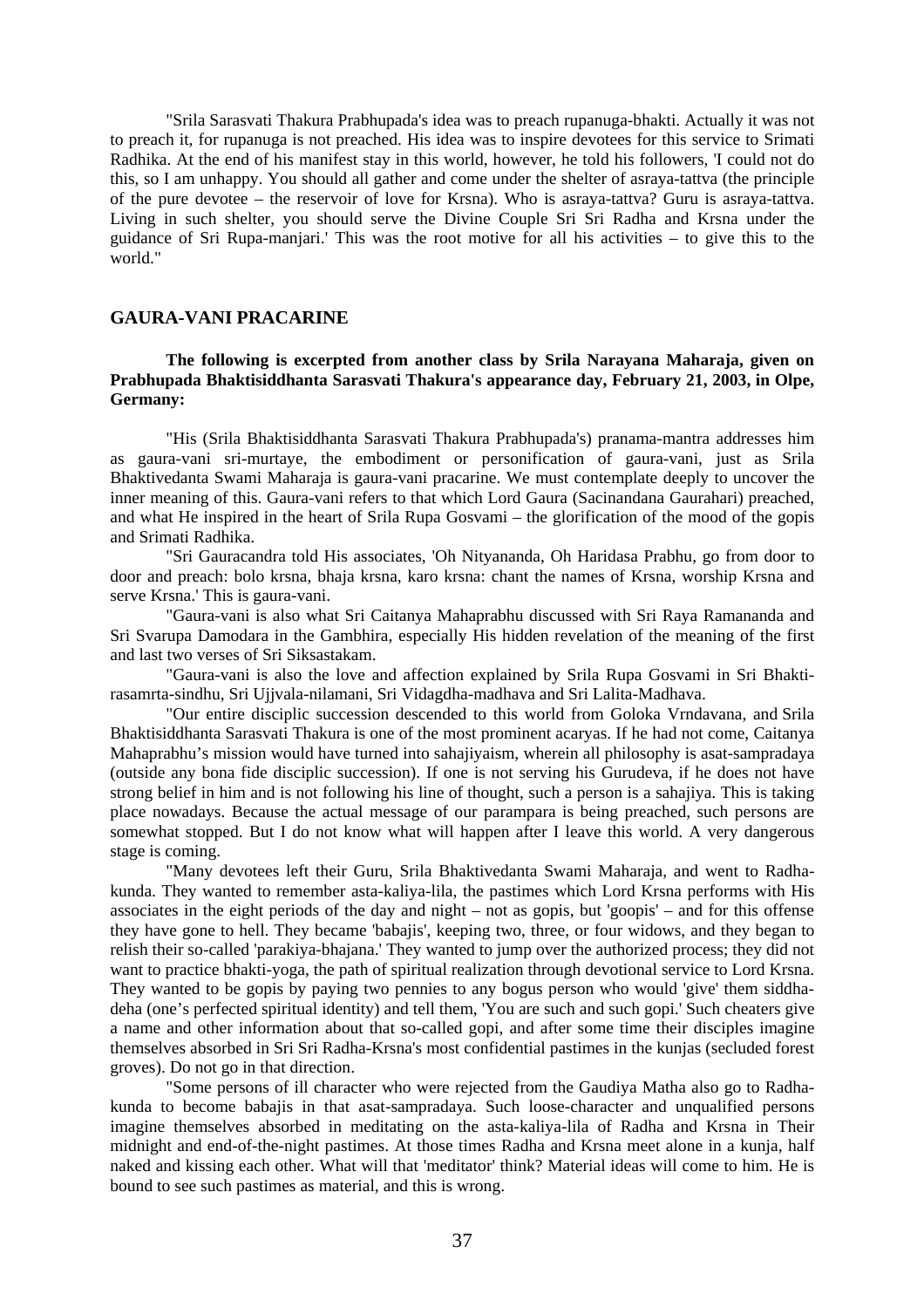The pastimes of Sri Sri Radha-Krsna are transcendental. Only saintly persons like Sri Sukadeva Gosvami who was a brahmacari (a celibate, unmarried student) from his birth, Narada Muni who is a liberated soul, or Lord Sankara who is an ideal personality can properly think of asta-kaliyalila.

"Offer obeisances to such pastimes and try to practice bhakti-yoga as our predecessor acaryas have taught us. Begin from the root of the tree, become qualified to climb, and then gradually reach the top. At that time you can relish the fruits of the tree. Otherwise, you will have nothing but false ideas. Try to follow Srila Bhaktisiddhanta Sarasvati Thakura, our Gurudeva Srila Bhakti Prajnana Kesava Gosvami Maharaja and Srila Bhaktivedanta Swami Maharaja."

## **THE GIVER OF MADHURYA-BHAKTI**

**Based on an explanation of Srila Sarasvati Thakura Prabhupada's pranama mantra, Srila Narayana Maharaja gave a discourse on his appearance day. This discourse was given in Singapore, on the evening of February 13, 2001:** 

"This is the appearance day of Jagad-Guru Srila Bhaktisiddhanta Sarasvati Thakura, and therefore we should discuss his glories.

"…Namah om visnupadaya krsna-presthaya bhutale, srimate bhaktisiddhanta-sarasvatitinamine. In this pranama mantra it is stated: bhaktisiddhanta sarasvati. Srila Bhaktivinoda Thakura has given birth to the murtiman-vigraha of bhakti-siddhanta, the personification of the doctrines of bhakti. In Bhaktisiddhanta Sarasvati Thakura there is all the knowledge that Krsna gave to Brahma, Brahma gave to Narada, Narada gave to Vyasa, and thus, by disciplic succession, came through the rupanuga Vaisnavas down to Srila Bhaktivinoda Thakura and Srila Gaurakisora dasa Babaji Maharaja. All the philosophical truths, of the Vedas, Upanisads, and all other scriptures, were embodied in Srila Bhaktisiddhanta Sarasvati Gosvami Thakura. If any person came to argue philosophy with him, that person was at once defeated and was bound to accept all his teachings.

"Namah om visnupadaya krsna-presthaya bhutale. He was very near and dear to Krsna – very near and dear – in that male form. But who is he really? In the second sloka of his pranama mantra it is stated: sri varsabhanavi-devi-dayitaya. He is really the eternal maidservant of Srimati Radhika. He is so very dear to Radhika in his form as Nayana-manjari. As Mahaprabhu's associate he is Bhaktisiddhanta Sarasvati Gosvami, and as the associate of Radha-Krsna Conjugal he is Nayanamanjari. What is the meaning of the name Nayana-manjari? As one's eyes are very dear to one, Nayana-manjari, who is the personification of the eyes of Srimati Radhika, is so near and dear to Her. She is always serving Srimati Radhika.

"Thus, Srila Siddhanta Sarasvati Thakura has two forms. One form is as Caitanya Mahaprabhu's associate, not only in this world but also in Goloka Vrndavana, in Svetadvipa. And, in Vrndavana also, as Nayana-manjari she serves Srimati Radhika. You have seen in Srila Raghunatha dasa Gosvami's Vilapa-kusumanjali how the manjaris serve Radha-Krsna Conjugal. Nayana-manjari serves Them in those same ways.

"… Krpabhdaye. He is not called an ocean of mercy only because he gave us harinama. He gave so much more. He brought Goloka Vrndavana. He brought the love and affection of the gopis to this world. If he had not brought all these things, we would never have heard of them. He is therefore an ocean of mercy.

"…Krsna sambandha-vijnana dayine prabhave namah. In this world we have a relationship with our father and mother and our immediate family. We think, 'She is my mother, he is my father, and he is my brother.' But we are not satisfied with that. We want to be a husband or wife, girlfriend or boyfriend. But still we are not satisfied.

"From where have these relationships come? They come from Goloka Vrndavana. There is actually only one relationship – with Krsna. He is not a father there. He is like a friend, like a baby, or like a beloved. In the constitutional form of our soul, there is a relationship with Krsna. We have now forgotten this due to Maya, but we have a relationship. All the relationships of these bodies are false and temporary. They remain only for some days, but the relationship in our constitutional form is eternal.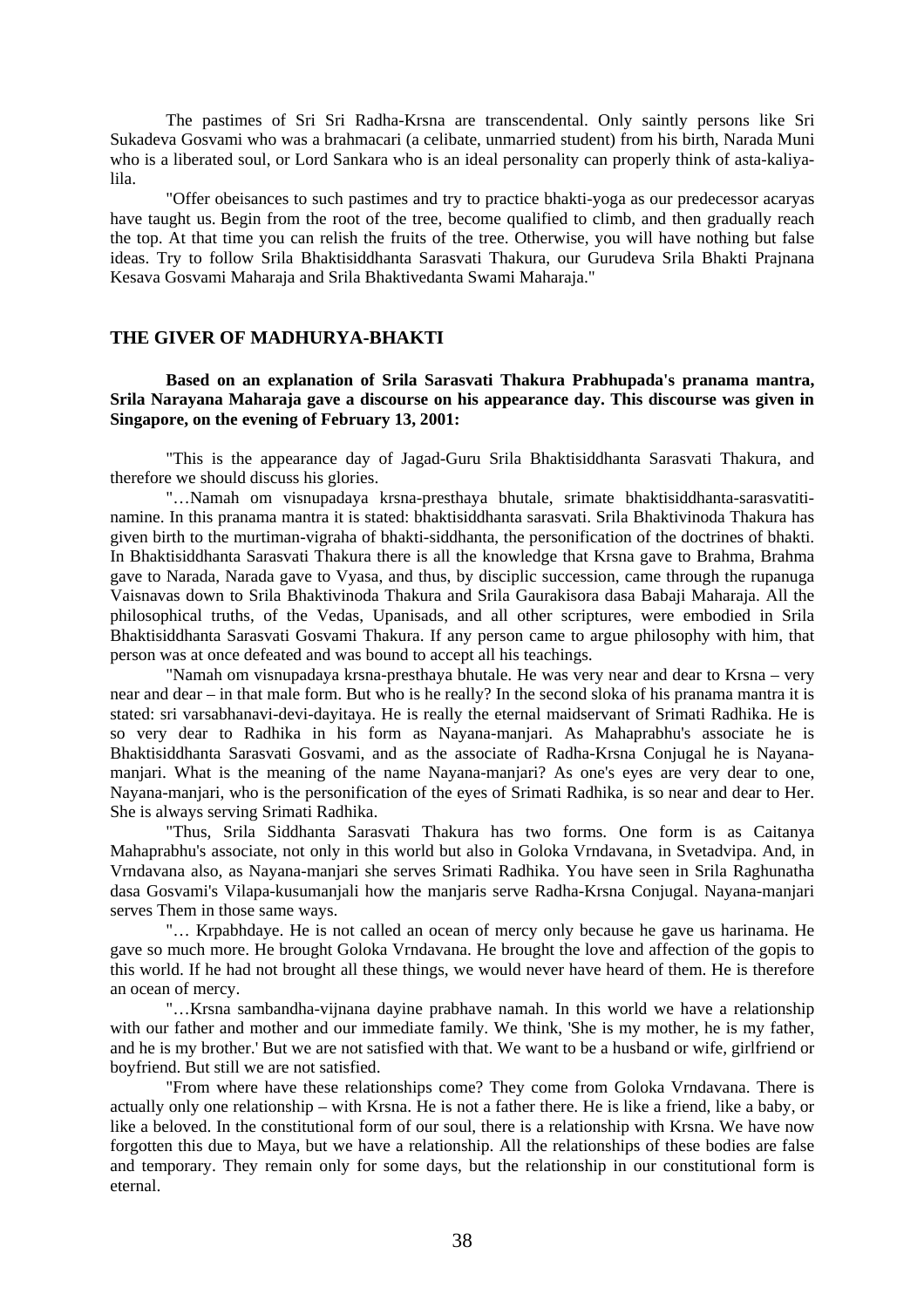"We want love. We want something. We first loved our mother, then our father, then our brothers, then other relatives, and then our neighbors. But we were never satisfied. Then we collected wives or husbands, and when we were not satisfied, we got divorced and changed the old ones for new ones. But still we were not satisfied. You cannot be satisfied. No one can ever be satisfied. When you meet with Krsna and serve Him, then you will be satisfied. This is a transcendental relationship, and this relationship is given by Guru. Prabhupada gave this, and this relationship will be forever. It was for this end that he gave the mantra 'klim krsnaya govindaya.'

"Madhuryojjvala premadya sri rupanuga bhaktida. He explained all these truths. He actually came only to give this madhuryojjvala-prema, this gopi-prema, which Srila Rupa Gosvami has written about in his books and which Caitanya Mahaprabhu came to this world only to give. 'Krsna is our beloved' – he came to give this and nothing else.

"Srila Siddhanta Sarasvati Thakura Prabhupada has written in his articles: 'I came only to give this, but my whole time was spent in cutting jungles.' Pujyapada Srila Swami Maharaja also did this in Western countries. He came to this world to give love and affection for Krsna, but to whom could he give it? He was preaching to unqualified people, and therefore he wanted to make a platform for this love, by cutting the jungles of atheist and mayavada misconceptions. He thus fertilized the field by plowing and cutting jungles, and most of his time went in this. He could not preach as he wanted, but he stored so many deep truths about gopi-prema in his books.

"Prabhupada Bhaktisiddhanta Sarasvati Thakura also did this. In Radha kunda, in his last days, he said that if anyone is only cutting jungles, cutting the arguments of mayavadis and so on, and not accepting the mood of the gopis as taught by Rupa Gosvami, not worshiping Radha-Krsna Conjugal, not following the line of Rupa Gosvami, then even their chanting will not be sufficient to help them. After some time they will become weak and give up all devotional practices. Then they will become nirvisesavadis and mayavadis, as so many are now becoming.

"Sri rupanuga bhaktida. Srila Prabhupada descended to this world, and all our disciplic acaryas also came, only for preaching this rupanuga Vaisnavism. But they had so little time.

"From the beginning, therefore, I was very alert to avoid cutting jungles – because our guruvarga had already cut them down. I considered that I must do something affirmative. I therefore accepted this and I preached it from the beginning. Now, however, coming to the Western countries I began to think, 'To whom shall I tell this?' Now I also have to cut down some jungles. When I am in Vrndavana or Navadvipa, however, I mainly speak about the high class of sweet pastimes of Caitanya Mahaprabhu and Radha and Krsna.

"So Srila Prabhupada was like an ocean of madhuryojjvala-prema. He wanted to distribute it, and he distributed it. If he did not, then from where have we collected these things? All glories to Srila Bhaktisiddhanta Sarasvati Prabhupada. All glories to all his associates. All glories to Srila Bhaktivedanta Swami Maharaja. All glories to all the assembled devotees."

### **IN REPLY TO THE VIDEO/DOCUMENTARY STATEMENTS**

#### **In Paderborn, Germany, April 2006, Srila Narayana Maharaja was presented with the video/documentary statements 1 and 2, and commented:**

"You should know that when they were doing Vraja Mandala parikrama at Radha-kunda, Srila Prabhupada gave a talk which is quoted in The Gaudiya. He said, 'Up until now I have spent much of my time cutting the jungles of mayavada and all other philosophical misconceptions. But you should not think that my hari-katha is only up to there. I want to tell you that what our Gosvamis have described, what Sri Caitanya Mahaprabhu enacted in the Gambhira, what Mahaprabhu discussed with Raya Ramananda and Svarupa Damodara, Rasa-lila and other related topics are the main objective of our life. Don't think that defeating mayavada philosophy is my main preaching. Try to come to this line.'"